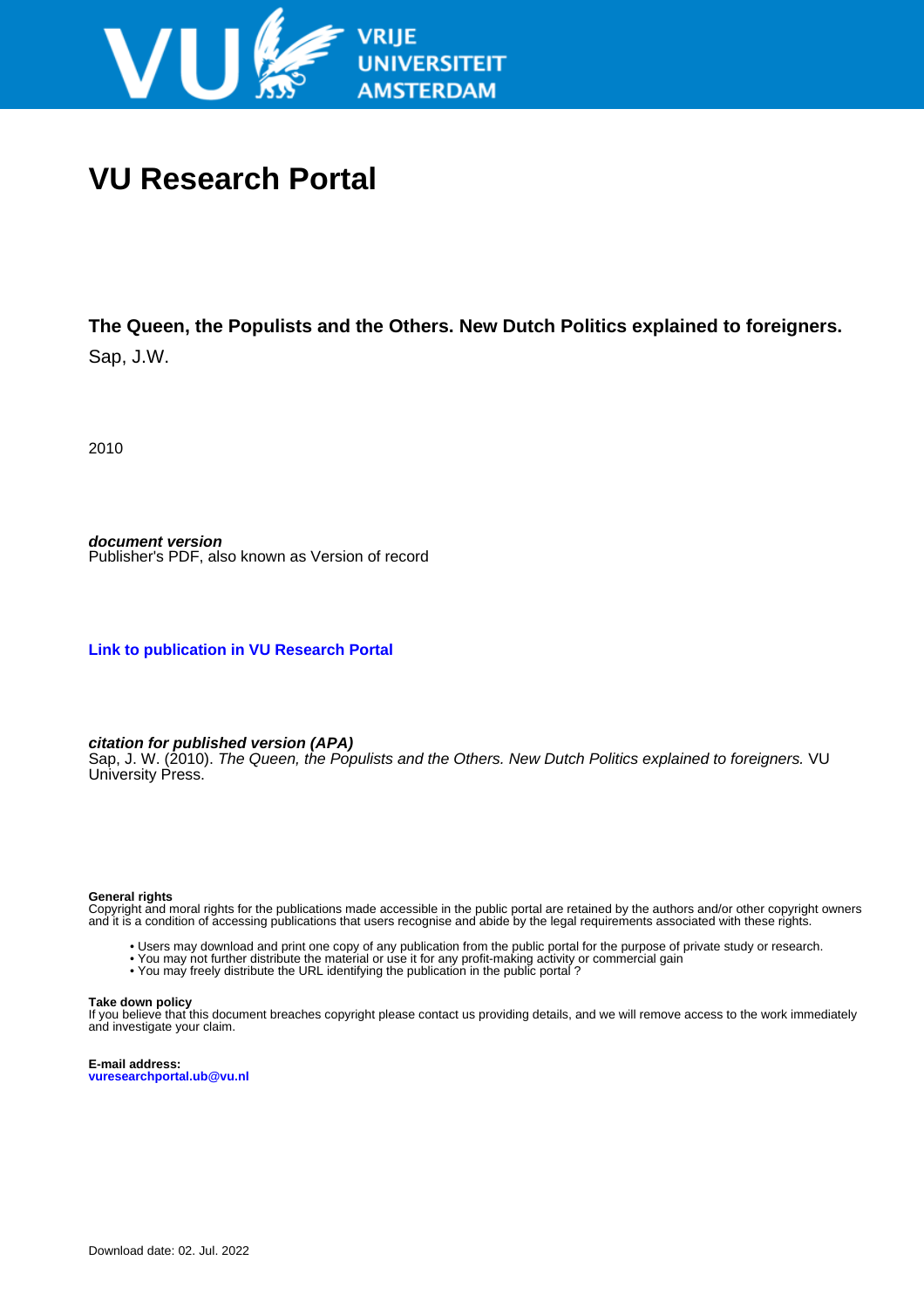Outsiders look with surprise at the climate change in the Netherlands. As well as the Dutch themselves. Their country seemed to be a multi-cultural paradise. But today populists are dominating politics and media. Much to the chagrin of the old political elite, including the progressive Head of State, Queen Beatrix. Geert Wilders now even backs a new minority government. In this context, this booklet aims at explaining the Dutch governmental system, especially during the formation of a new government. How democratic is this process? How to explain the influential position of the Queen? Are we staring in a democratic gap?

Jan Willem Sap (1962) is professor in European Union Law at the Open University in the Netherlands, Heerlen, and associate professor in European Union Law at the VU University Amsterdam.



jan willem sap t $\overline{z}$  $\overline{z}$  $\overline{a}$  $\mathbf{p}$  $\overline{\mathbf{u}}$  $\rightarrow$  h $\overline{m}$  $\Omega$  $\overline{C}$  $\overline{m}$ m n, $\overline{a}$  hm  $\overline{u}$  o $\overline{Q}$  $\overline{C}$ lu  $\overline{\phantom{a}}$  saz d $\overline{+}$  h $\overline{m}$ o $\overline{\phantom{a}}$  h $\overline{m}$ ᆽ s,

 $\mathbb{V}$ 

## The Queen,



the Populists



# and the Others New Dutch Politics explained to Foreigners

Jan Willem Sap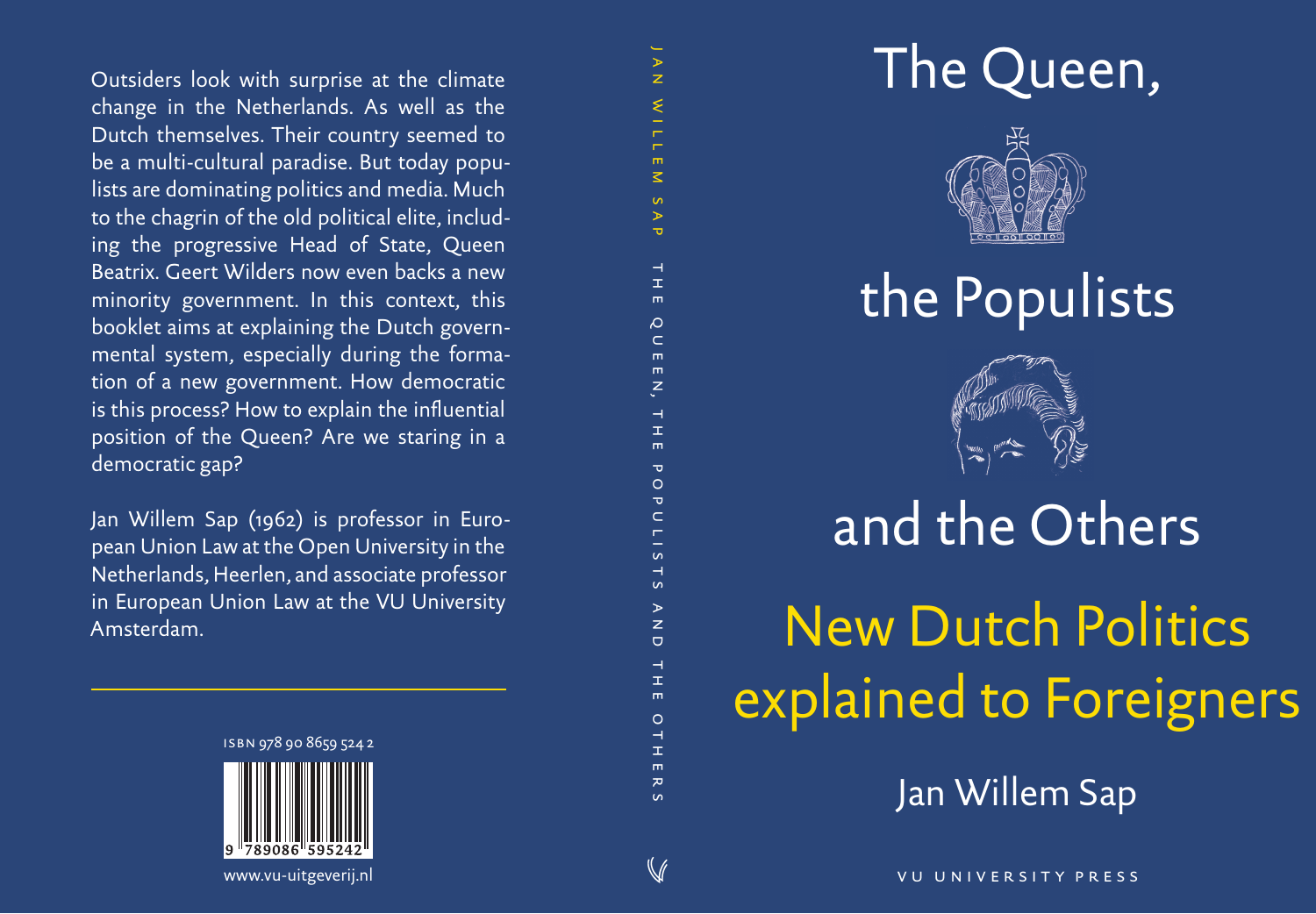The Queen, the Populists and the Others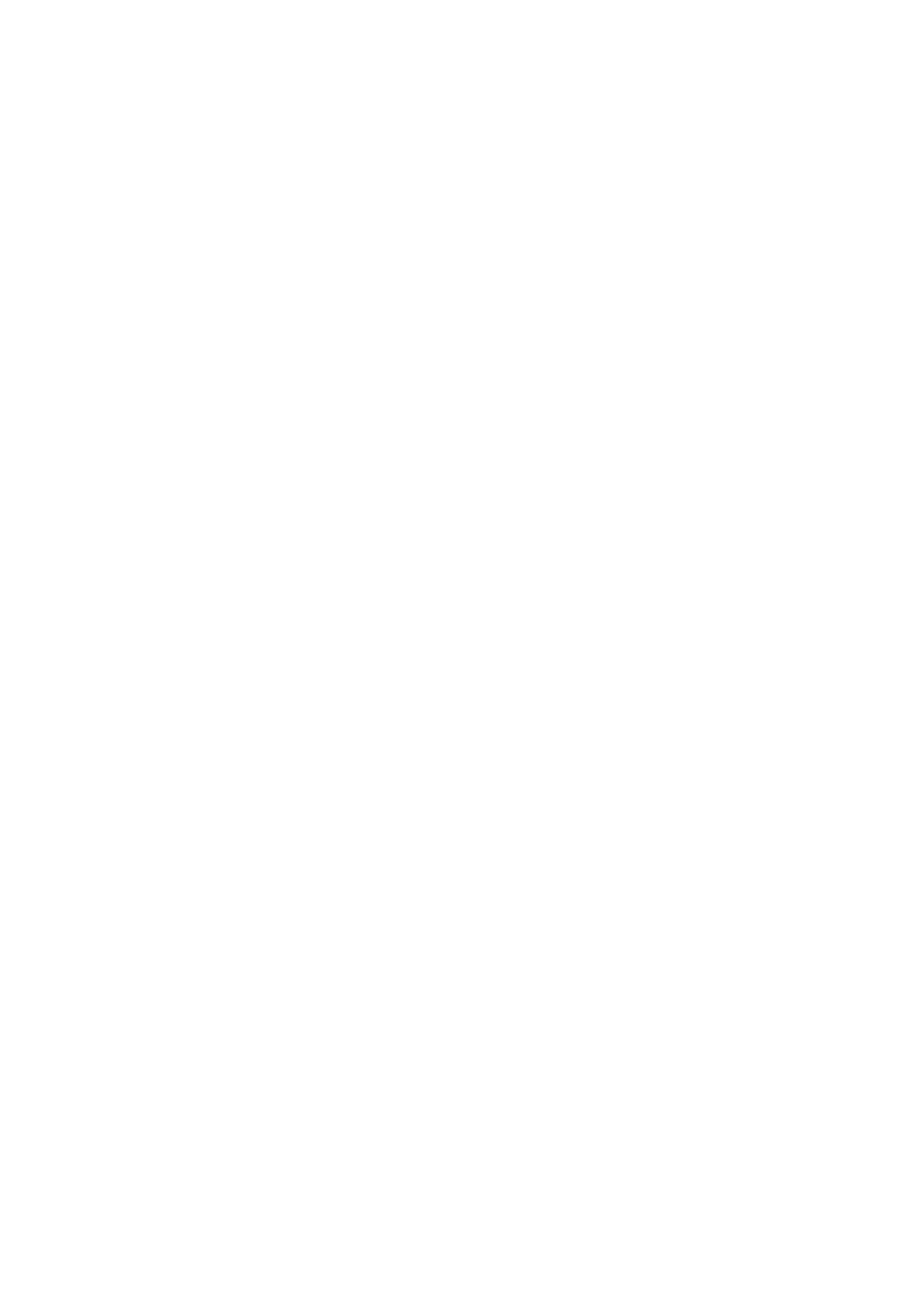The Queen,

the Populists

and the Others

## *New Dutch Politics explained to Foreigners*

Jan Willem Sap

VU University Press, Amsterdam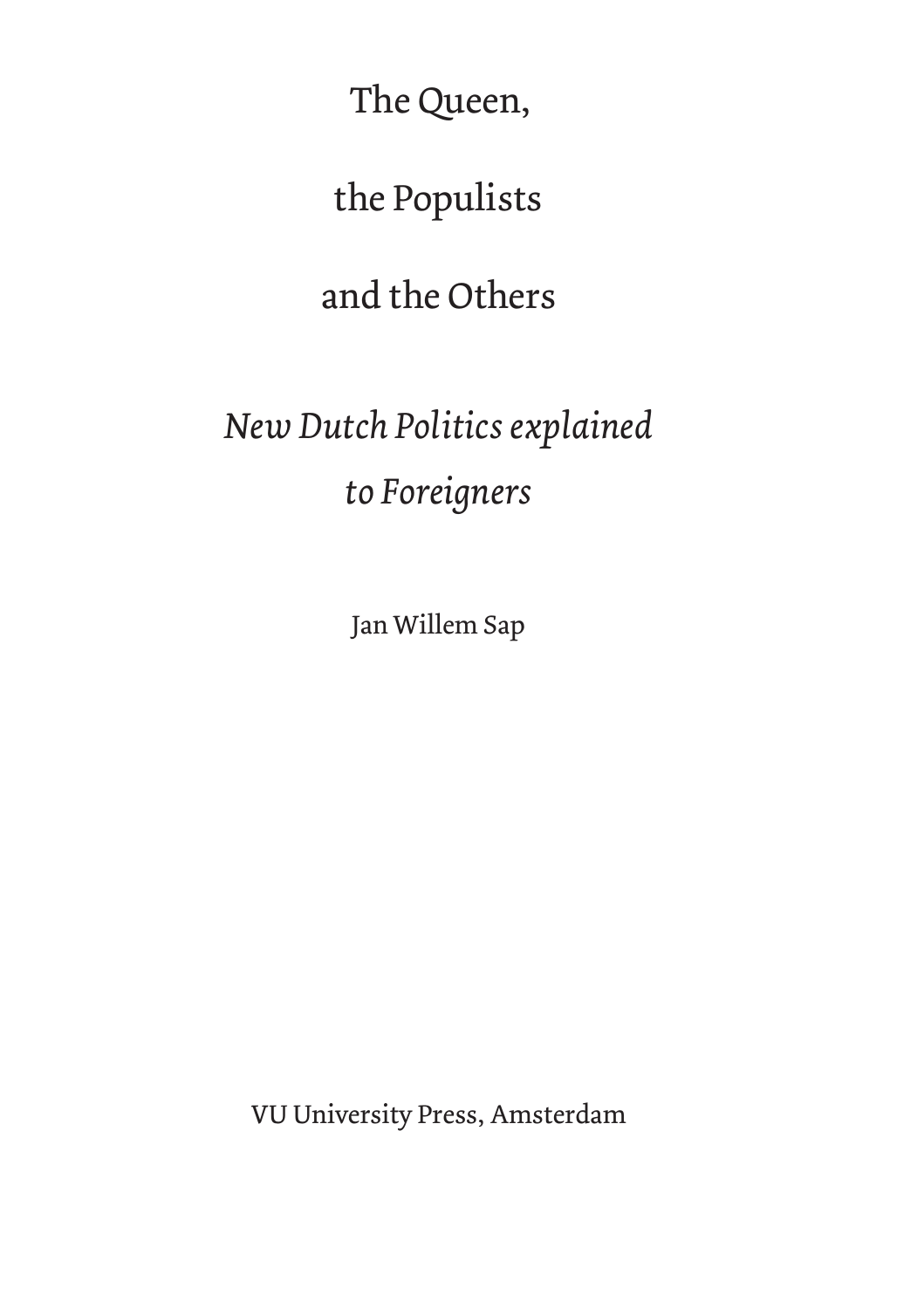VU University Press is an imprint of VU Boekhandel / Uitgeverij bv De Boelelaan 1105 1081 hv Amsterdam The Netherlands

info@vu-uitgeverij.nl www.vuuitgeverij.nl

© 2010 Jan Willem Sap, Heerlen en Amsterdam

Cover design, drawing and type setting: Titus Schulz, Arnhem

isbn 978 90 8659 524 2 nur 686, 698

All rights reserved. No part of this book may be reproduced, stored in a retrieval system, or transmitted, in any form or by any means, electronic, mechanical, photocopying, recording, or otherwise, without the prior written consent of the publisher.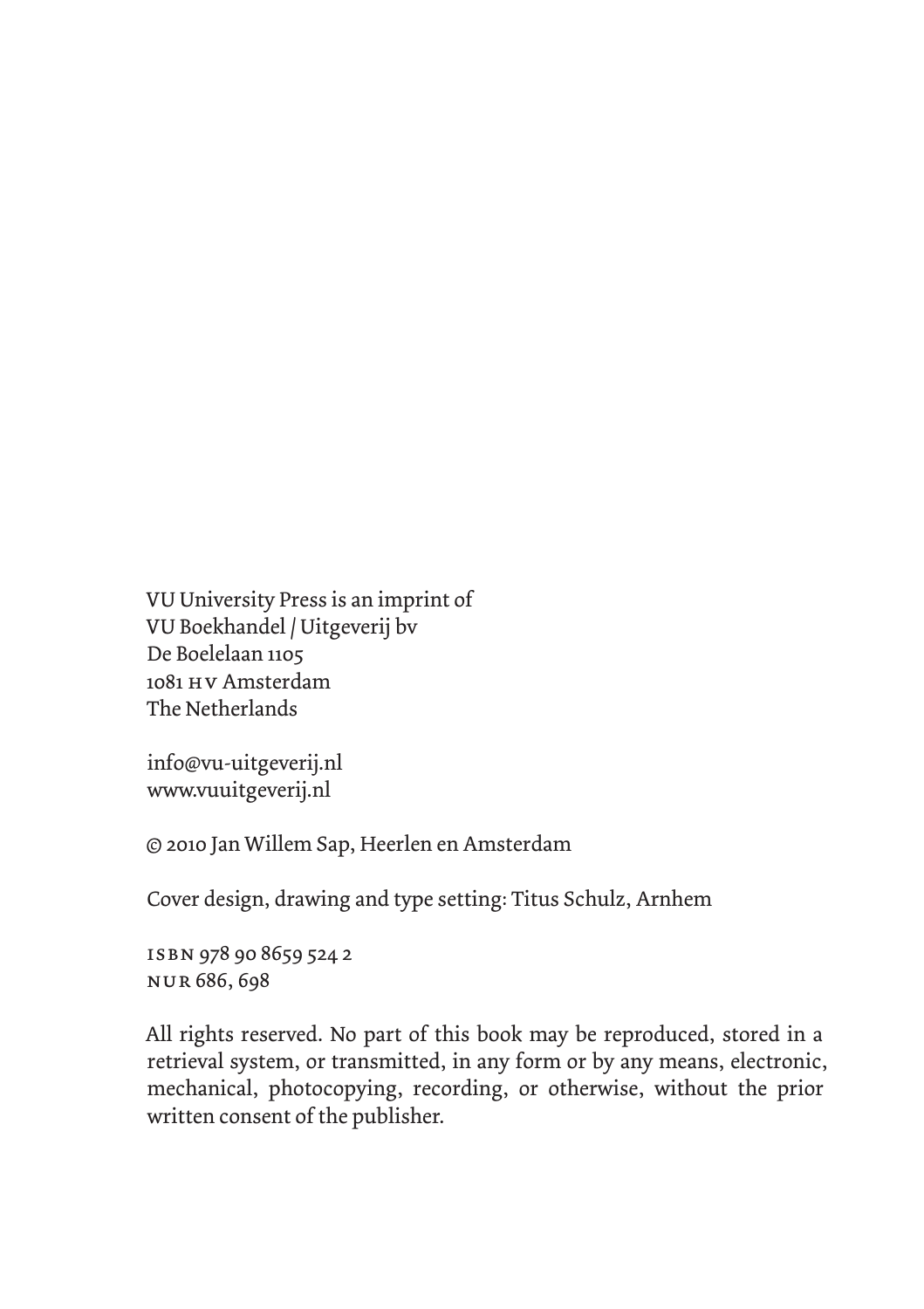## A concise history of the Dutch monarchy

The origin of the State of the Netherlands can be placed in 1579. Thanks to the help of Prince William of Orange, also named William the Silent, the Northern Low Countries joined forces in the Union of Utrecht in the freedom struggle against Spain. In 1581 Philip ii of Spain was abjured by the Declaration of Independence. After 1648 the Netherlands was recognized as an independent power. From 1579 till 1795 the Dutch Republic was a confederation of seven sovereign provinces. The organs of the general government were the States General and the Stadholder (Dutch: *stadhouder*; literally: *locum tenens*, the person holding the place of the king), the chief political and military leader, very often a member of the House of Oranje-Nassau. These organs were formally subject to instructions from the Councils of the Provincial Estates. In 1795 there was an anti-aristocratic 'velvet revolution' in the Netherlands, inspired by the French Revolution, and the stadholder was forced to leave the country. Under French influence the sovereign powers of the provinces were dismantled and the Netherlands became a unitary state. The 'Batavian Republic' was recognized by France as an independ-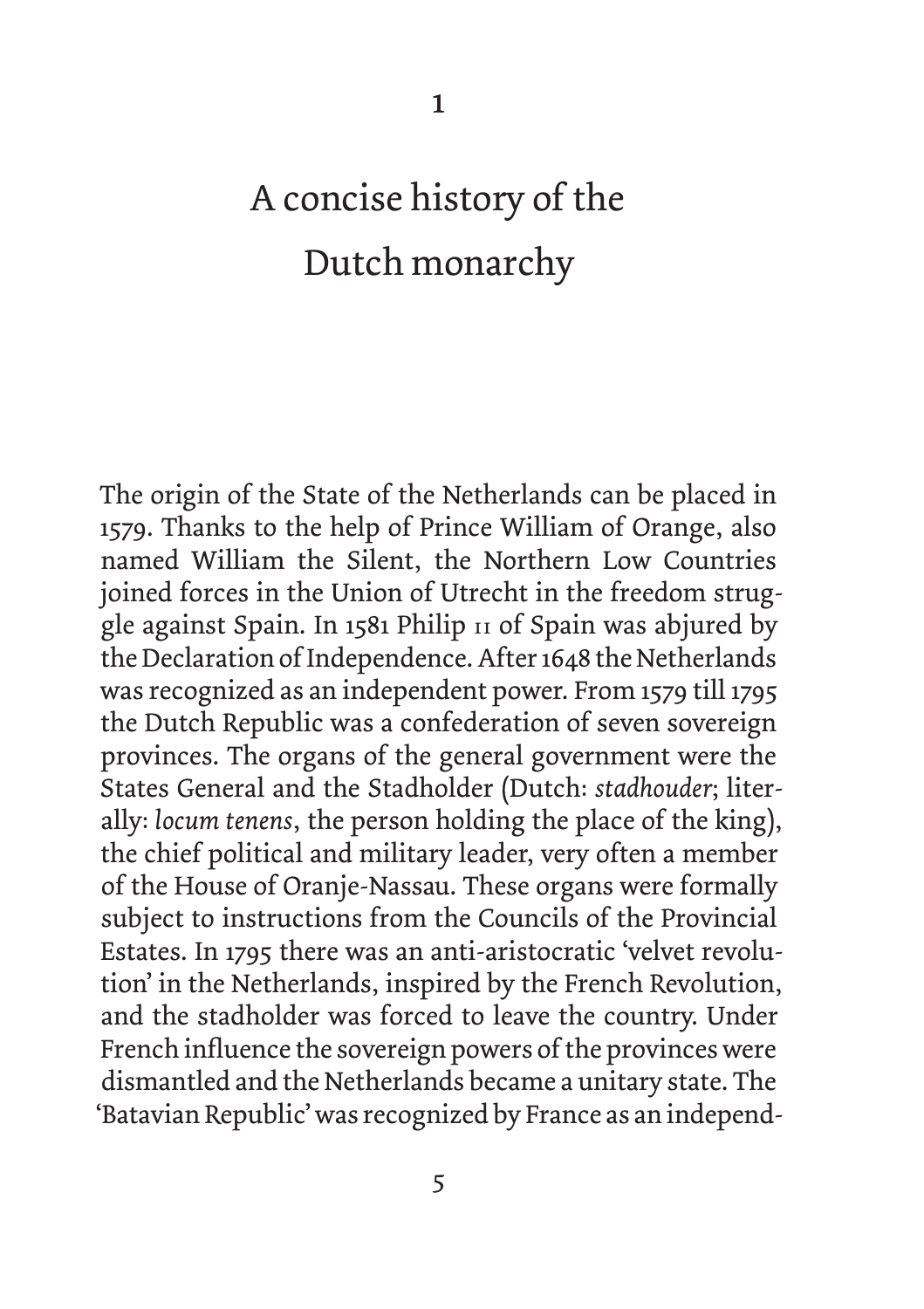ent state, but came to an end in 1806, when Louis Napoleon assumed government over the Kingdom of Holland. Because Emperor Napoleon was not satisfied with the government of his brother Louis as King of Holland, the country was incorporated into the French Empire in 1810.

After Napoleon's losses in 1812 and 1813 the Dutch regained control. The Dutch freedom movement led by G.K. van Hogendorp invited Willem Frederik van Oranje-Nassau, son of the last stadholder William v, living in England, to return to the United Netherlands. Willem Frederik arrived by boat at Scheveningen on 30 November 1813. By proclamation of 2 December 1813 he accepted the title 'Sovereign Prince' (*soeverein vorst*). The 1814 Constitution of the United Low Countries refers to Willem Frederik van Oranje-Nassau also as 'Sovereign Prince', but in 1815 Willem Frederik accepted the title of King. In that year an amendment to the Constitution of 1814 changed the title of Sovereign Prince to King. The name of the state changed into the Kingdom of the Netherlands. In the Constitution of the Kingdom of the Netherlands of 1815 the Northern and Southern Low Countries were united, although in the procedure the Belgian no-show voters were counted among those voting in favour. The Congress of Vienna wanted to have a powerful country on the northern borders of France.<sup>1</sup>

The rule of King William i in the constitutional monarchy, who reigned with enlightened despotic features from 1814 until 1840, was centralistic and autocratic. An uprising in Belgium in 1830, influenced by revolutionary sentiments in France, led to the secession of Belgium. Structural reforms of the Dutch constitutional monarchy, like full ministe-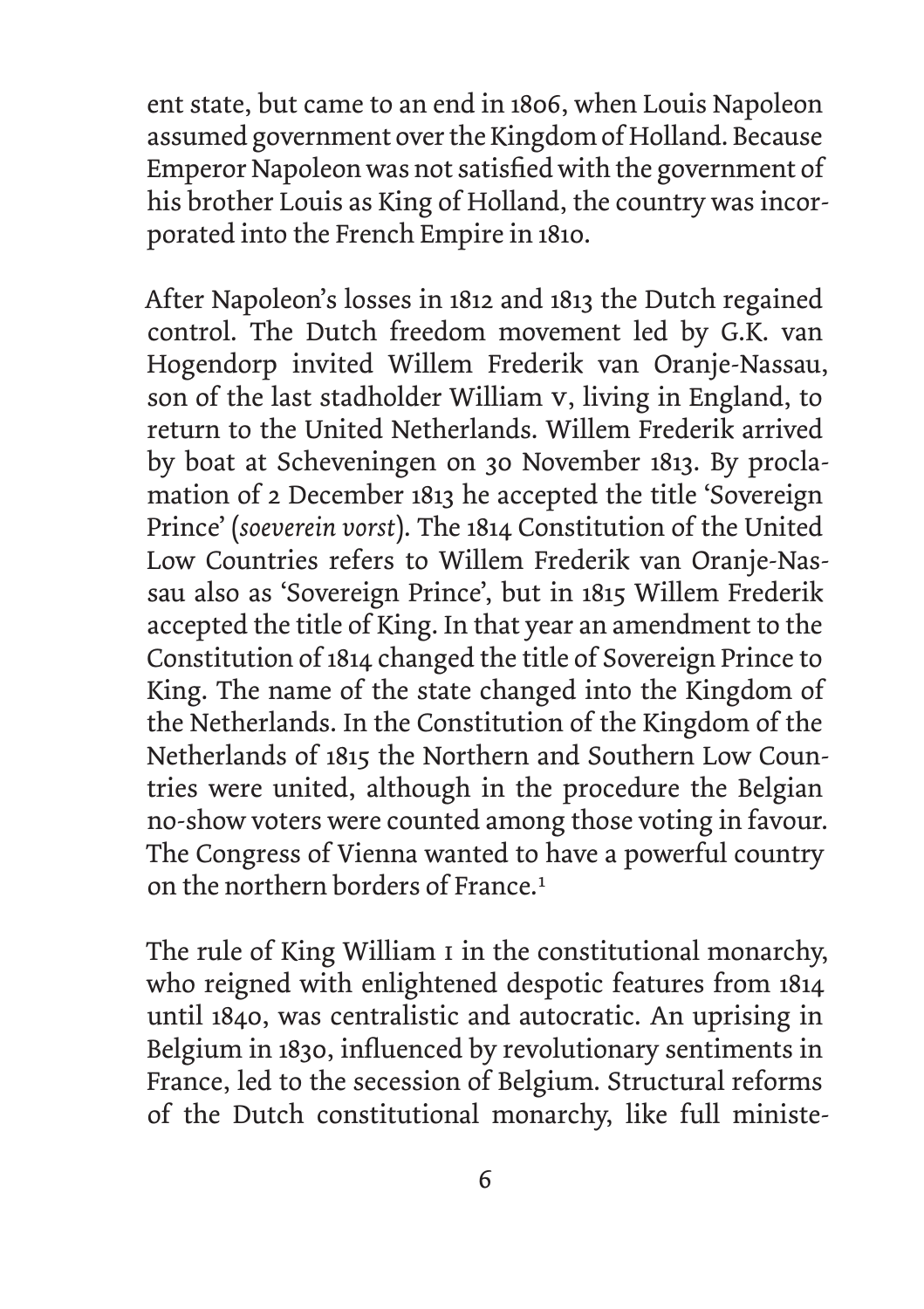rial responsibility (the motion of no confidence had not yet been introduced), inviolability of the king and direct election of the Second Chamber of Parliament, only appeared in the liberal revision of the Dutch Constitution in 1848. That the Dutch monarchy survived in 1848. was in part because King William II, who reigned from 1840 until 1849, was impressed by the democratic revolutions across Europe. The King had to accept the constitutional reforms proposed by the liberal statesman J.R. Thorbecke. His son, the autocratic King William ii, reigned from 1849 until 1890 and had a bad relationship with Parliament. In the years 1866-1868 the Second Chamber or Lower House managed to get control over government with the introduction of the motion of no confidence, changing the constitutional monarchy into a constitutional monarchy with a parliamentary system. In the Netherlands the responsibility for governing the country rests with the cabinet on behalf of Parliament. In 1879 King William III married Emma van Waldeck-Pyrmont. On 31 Augustus 1880 their daughter Wilhelmina was born, who was queen from 1890 until 1948. During World War ii she provided strong moral leadership from London and became a sort of national 'mother' for the Dutch people.

Wilhelmina's daughter Juliana reigned as queen from 1848 until 1980. The Dutch people strongly identified with the human side of Juliana. In the Netherlands, a more or less fragmented society, the monarchy provides symbolic unity and continuity. The governance of the country is in the hands of the government, not the monarch itself but the monarch plus the Council of Ministers or one minister. The relations with the Netherlands Antilles and Aruba were enshrined in the Charter of the Kingdom of the Netherlands (1954). The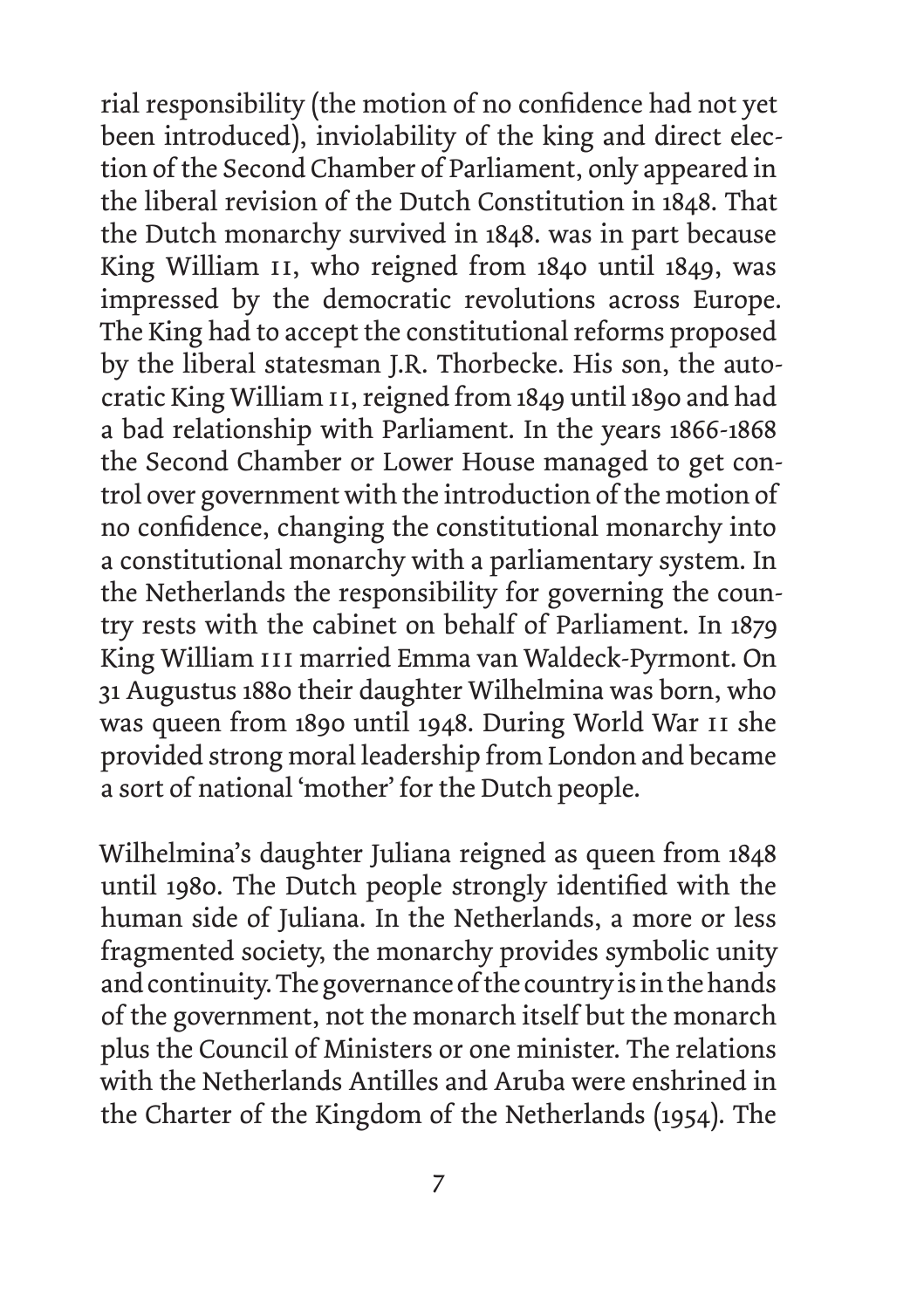investiture of Juliana's daughter Beatrix took place in 1980. Queen Beatrix carries out her task very seriously and is aware of the constitutional rule that all actions of the Crown must be approved by Parliament. She plays a role in the opening of Parliament, presides over the Council of State, signs all laws, receives the heads of diplomatic missions, represents the state abroad, and is allowed to play a role in the cabinet formation.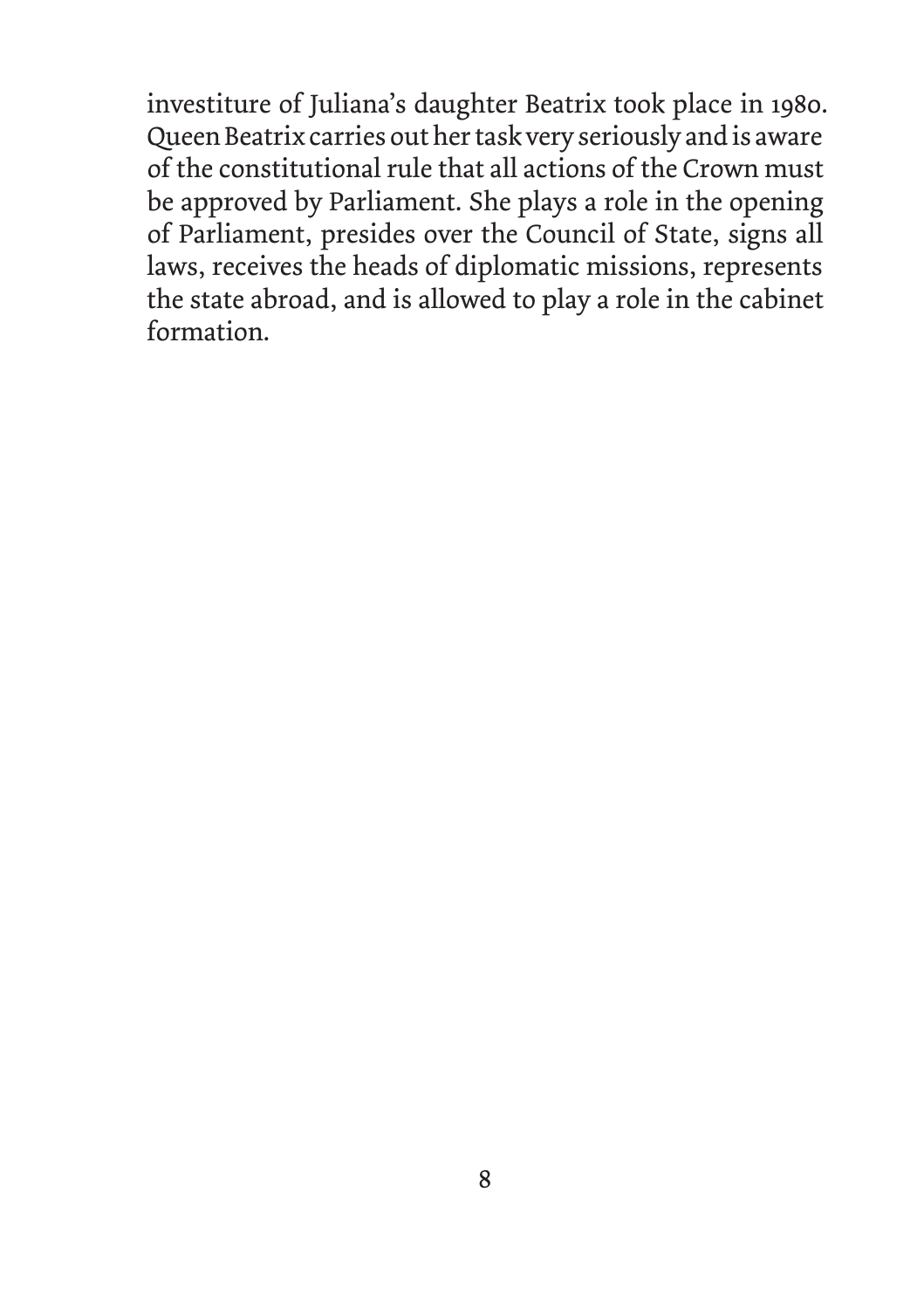## Organization and conduct of the Dutch monarchy

#### *Rights of accession*

Article 24 of the Dutch Constitution states that the founder of the royal family is King William i, Prince of Oranje-Nassau. Article 1 of the Statute states that the throne shall pass through inheritance to Her Royal Highness Juliana, Princess of Oranje-Nassau and thereafter to her lawful progeny. Effectively, the meaning of Article 1 of the Statute is the same as that of Article 24 of the Constitution. Article 5 of the Statute refers to the Constitution for the rules of accession. These were amended in the constitutional revisions of 1815, 1887, 1922, 1963 and 1983.

Some European countries adopted the Salian system, which debarred women from acceding to the throne. Others applied the Castillian system, whereby, in equal degrees of blood relationship to the deceased monarch, males take precedence over females and older males take precedence over younger males. If the male heir predeceases the monarch, his heirs are then next in line to the throne, even if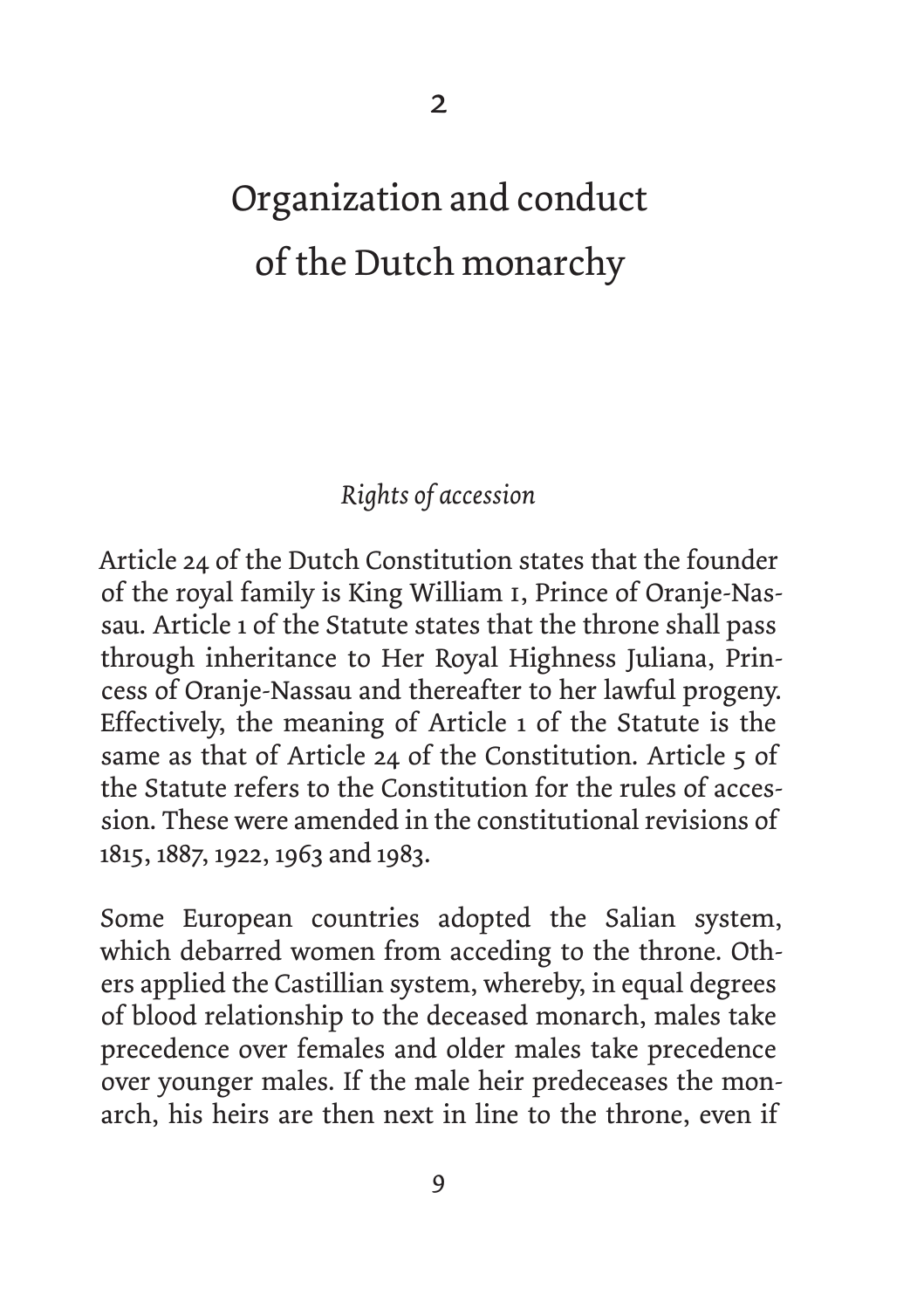there are no males among them. In the Dutch Constitution of 1887 the throne passed by primogeniture to the sons and further male heirs in the direct line of descent from William I with right of representation and with the older line taking precedence over the younger line and the older branch taking precedence over the younger. In the absence of male heirs the throne passed to the oldest surviving daughter of the deceased monarch and otherwise to his heirs through the female line. If there were no heirs, the throne then passed to princesses of Oranje-Nassau in the indirect lines of descent from King William i, and finally to the heirs of Princess Caroline van Oranje, sister of stadholder Willem v and spouse of the Prince of Nassau-Weilburg.

Queen Wilhelmina succeeded her father in 1890 because there was no male heir. As Wilhelmina only had one daughter, Juliana, the throne would in all likelihood pass to collateral relatives in the form of German princes. This situation led, in 1922, to a restriction in the rights of accession through the female line, whereby collateral relatives of Queen Wilhelmina were excluded from hereditary succession. When the Constitution was revised in 1963 the Castillian system was adopted to confirm the principle that the dynasty would also be continued through the female line. In the revision of 1983 the precedence of sons above daughters was abandoned.

Under Article 25 of the current Constitution the throne passes to the legitimate descendants of the deceased or abdicated king in order of seniority with substitution governed by the same rule. Article 26 states that, for the purposes of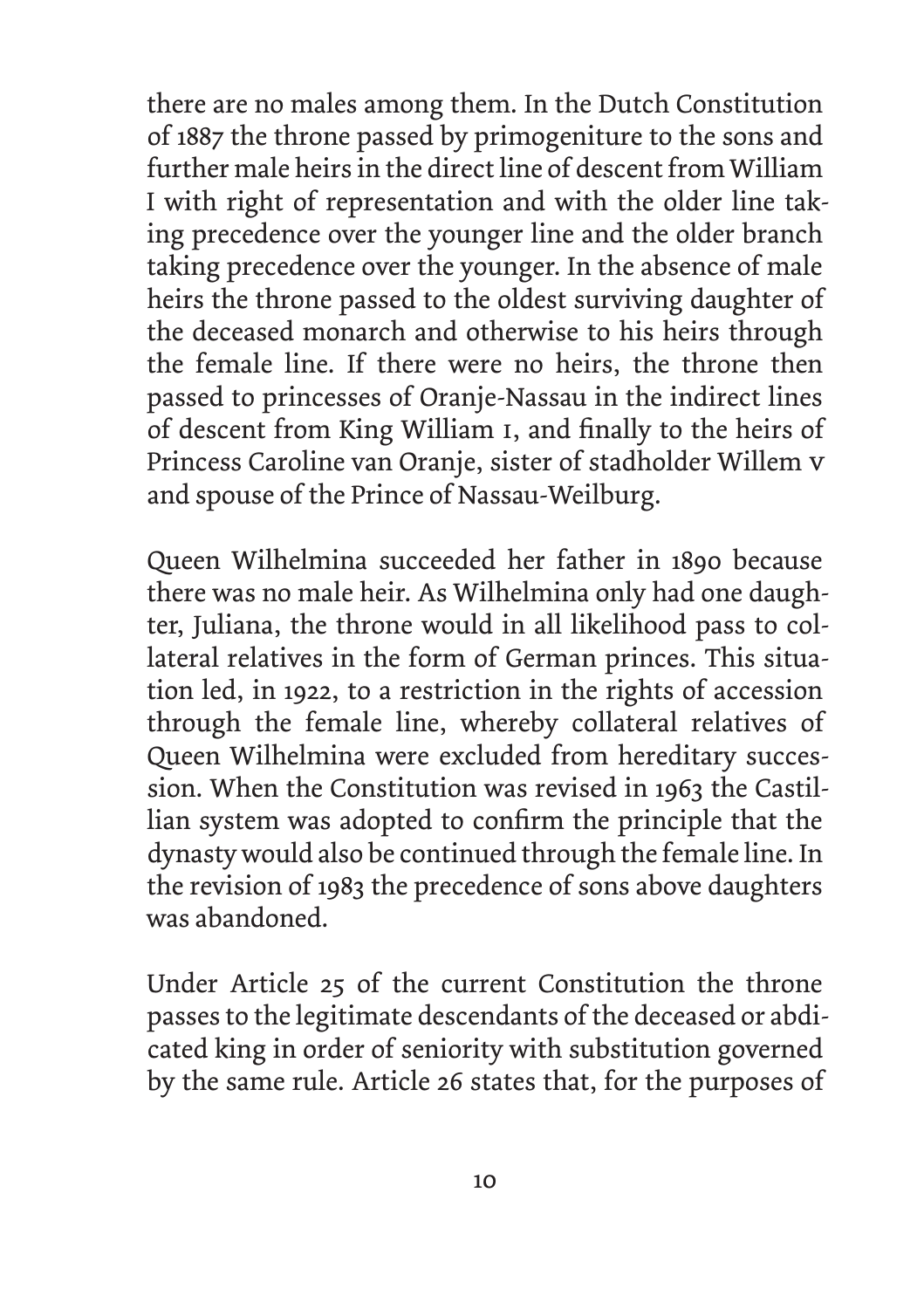succession, a child that is still in the womb upon the death of a monarch is deemed to have already been born. If it is stillborn, it is deemed to have never existed. Article 27 states that succession upon abdication follows the rules set out in the preceding articles. Children and further issue born after the abdication are excluded from succession.

Article 28 states that if the king or anyone in the line of succession marries without having obtained approval by Act of Parliament, he abdicates or renounces hereditary succession. The States-General meet in plenary session to consult and decide on a proposal to grant such permission.

Around the time when the engagement was announced between Prince Johan Friso, the second son of Queen Beatrix, and Mabel Wisse Smit, it emerged that Mabel Wisse Smit had been acquainted with the drugs dealer Klaas Bruinsma. In October 2003 Prime-Minister Balkenende announced that the government would not submit a request to the States-General to approve the intended marriage. As a result of the government's decision, Johan Friso forfeited his right to the throne. He is now no longer a member of the Royal House, though he is still a member of the Royal Family. It was not the relationship with Bruinsma that scuppered parliamentary approval, but the fact that the Prime-Minister had been given 'incomplete and inaccurate information'.

In the event of exceptional circumstances, such as serious physical or mental defects, the government may, under Article 29, submit a proposal to exclude one or more persons from the line of succession. Any such proposal requires a two-thirds majority of the votes cast before it can be adopted by the States-General in plenary session.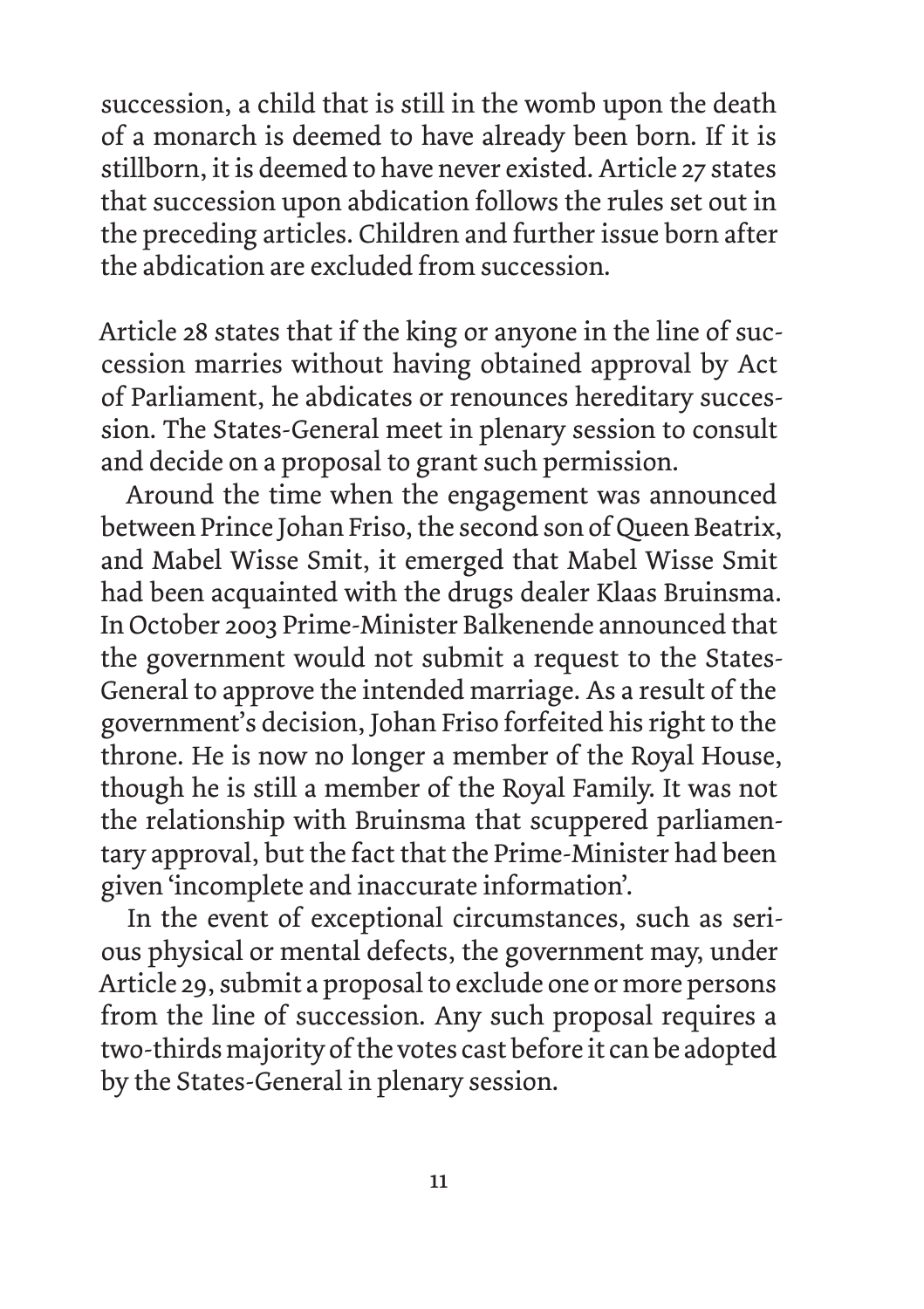What if the monarch is unlikely to have an heir, or dies without one? Should an heir or monarch be appointed? Or should the monarchy be abolished? The Constitution of 1983 supports the principle that the current system of governance be retained. A two-thirds majority of the votes in a plenary session of the States-General is required for the appointment of a successor. But an impasse could develop if there were no two-thirds majority to appoint a successor or to introduce the necessary constitutional amendments to pave the way for a republic. Article 30 states that, in such circumstances, the States-General must be dissolved and that a decision should be taken in a plenary session of the newly elected chambers.

 The abdication procedure is set out in Article 27, which states that an heir to the throne cannot abdicate in advance. Queen Wilhelmina abdicated on 4 December 1948 at the age of 68, Queen Juliana abdicated on 30 April 1980 at the age of 71. The abdication documents were countersigned by members of the cabinet at that time even though, strictly speaking, according to the Constitution, there was no need for a Royal Decree. That said, it is prudent to execute an abdication by Royal Decree – i.e. with counter-signatories – as it gives formal expression to the principle of ministerial responsibility.<sup>2</sup>

Accession occurs immediately upon the death or abdication of the monarch: 'The King is dead, long live the King!' or 'The King never dies'.

 The succession is governed by the principle of continuity and takes place by operation of law (Article 32). This means that the swearing in and inauguration do not have any independent legal effect. In the Netherlands monarchs are not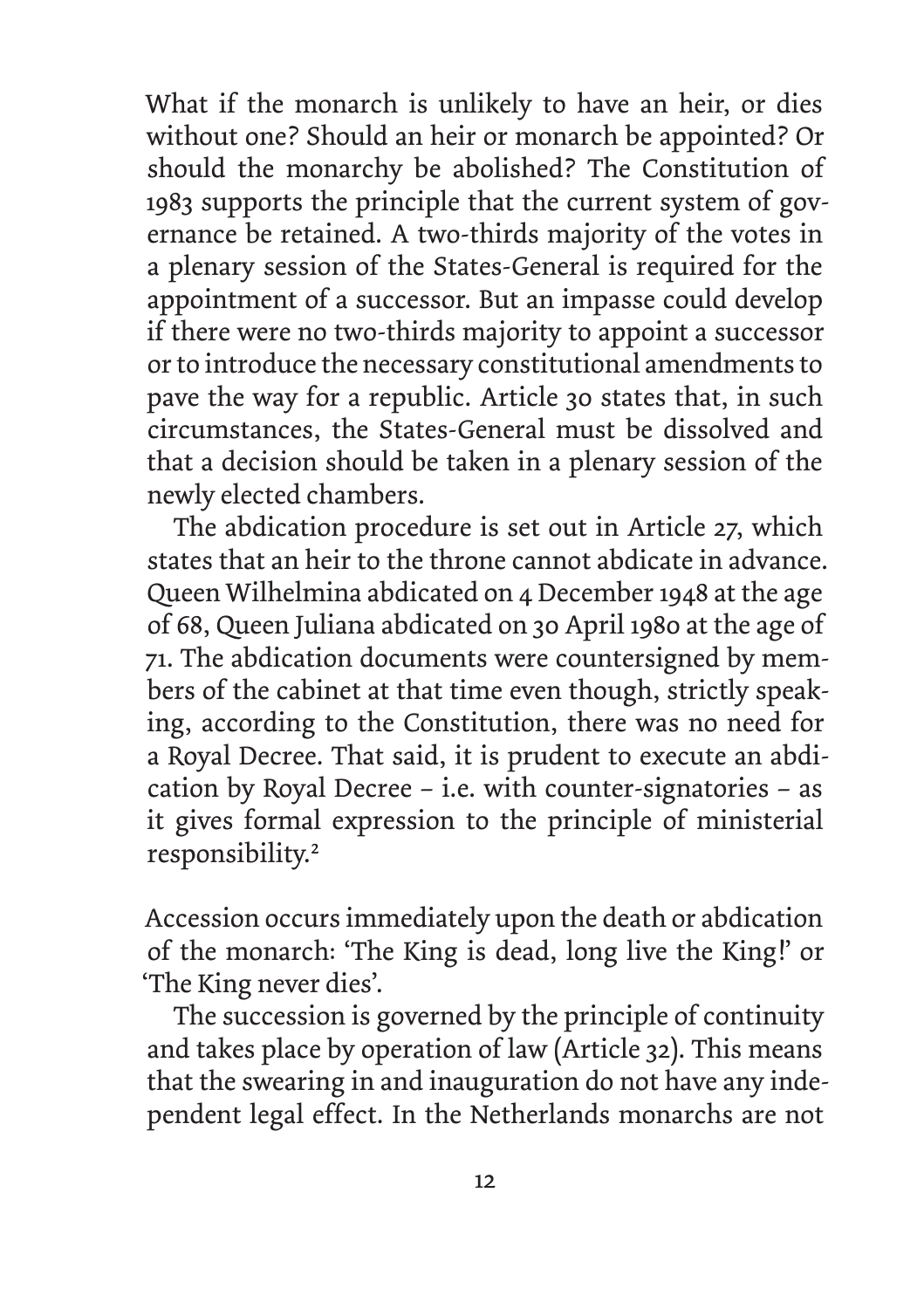crowned but invested as heads of state. According to the Constitution, the investiture must take place in Amsterdam at a public joint session of the First and Second Chamber of the States-General. Investiture takes place in Amsterdam (the capital) to compensate for the fact that the seat of government is in The Hague. The monarch swears or affirms allegiance to the Charter of the Kingdom of the Netherlands and the Constitution with the following words: 'I solemnly swear (affirm) to the peoples of the Kingdom that I shall constantly preserve and uphold the Charter of the Kingdom of the Netherlands and the Constitution. I swear (affirm) that I shall defend and preserve the independence and the territory of the Kingdom to the best of my ability, that I shall protect the freedoms and rights of all Dutch nationals and all persons living in the Netherlands, and that I shall employ all means placed at my disposal by the law to support and promote the welfare of all, as is incumbent upon a good and faithful King. So help me God! (This I affirm and promise).'

#### *Ineffectuality*

The Constitution determines the procedure in situations where the monarch is unable to exercise royal authority. These procedures come into effect in three cases. The first case is when the monarch has not yet reached the age of majority (18) (Article 33). The second is when the monarch is deemed unfit to rule (Article 35). If the Council of Ministers decides that the monarch is incapable of exercising his royal authority, it reports its findings to the States-General, having first sought the advice of the Council of State. The States-General assembles in plenary session and if they share the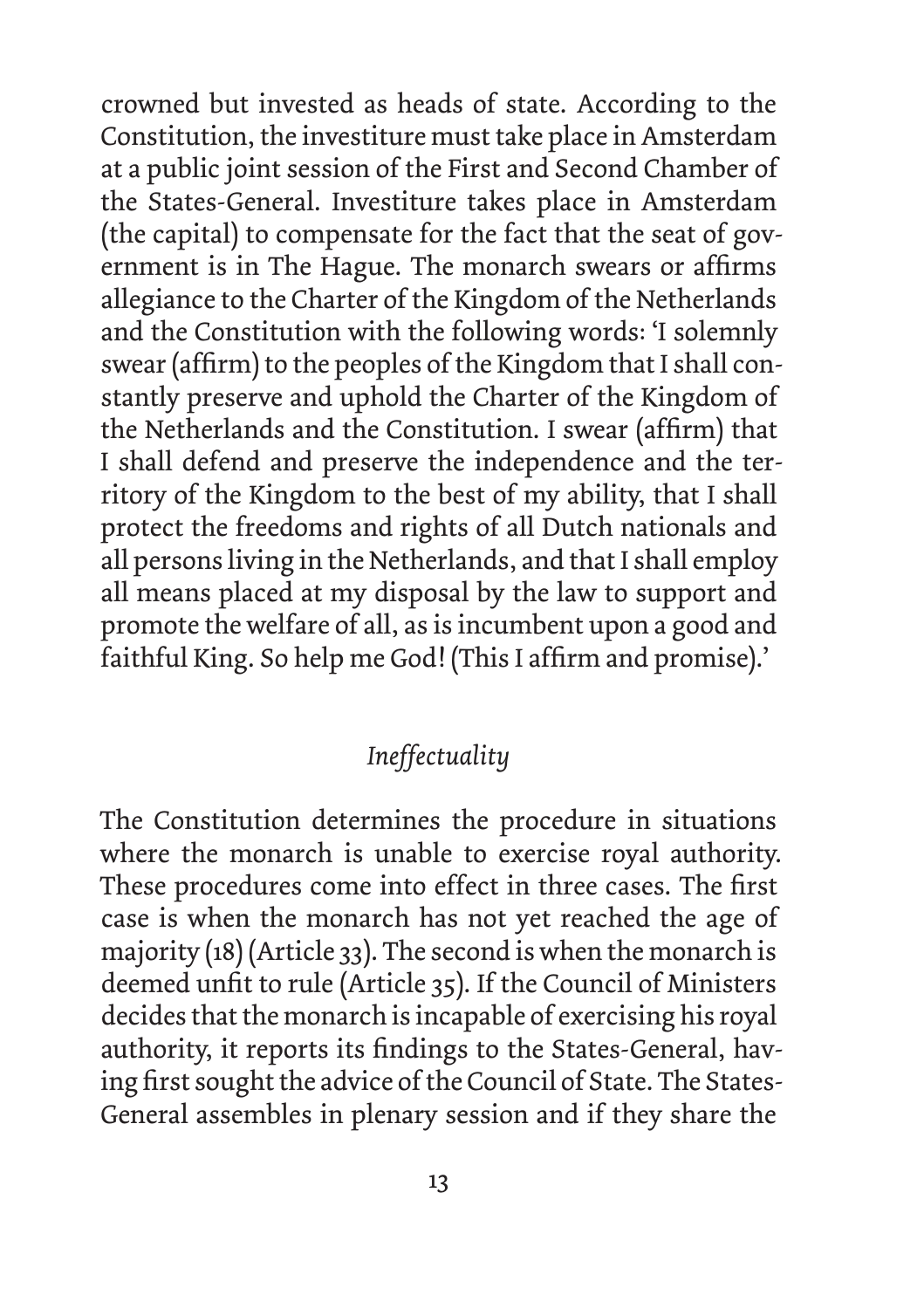judgement of the Council of Ministers the monarch is declared unfit to rule. The declaration is made by the President of the plenary session of the States-General and takes effect immediately. The law does not need to be invoked to make the declaration, but it does need to be invoked to reverse it. The monarch may then take up where he left off and again exercise his royal authority. Long-term absence or physical or mental illness can result in such a declaration. There have been two instances since 1814: when William III took ill in 1889 and 1890.

The third case is addressed in Article 36. The monarch is able to temporarily relinquish his royal authority and to re-assert it by virtue of a law that he himself instigates. The decision is taken by the States-General in plenary session. The state of health of Queen Wilhelmina led to these powers being invoked under an Act passed on 10 October 1947. As the duration of the relinquishment had not been determined beforehand, there were no procedures to re-instate them. Article 36 of the Constitution determines how this is to be regulated by law.

The question arose whether the monarch's decision to temporarily relinquish his royal authority (or to abdicate) is taken outside ministerial responsibility, regardless of the countersigning. Article 36 may be interpreted in a way which suggests that an Act of Parliament would be needed to re-assert royal authority but not to relinquish it. However, given the import of these decisions, a legal foundation is desirable. The time of relinquishment and re-assertion can be determined in a royal decree, which evolves under ministerial responsibility. As the monarch does not have royal authority, the royal decree to re-instate it must be signed by the regent.<sup>3</sup>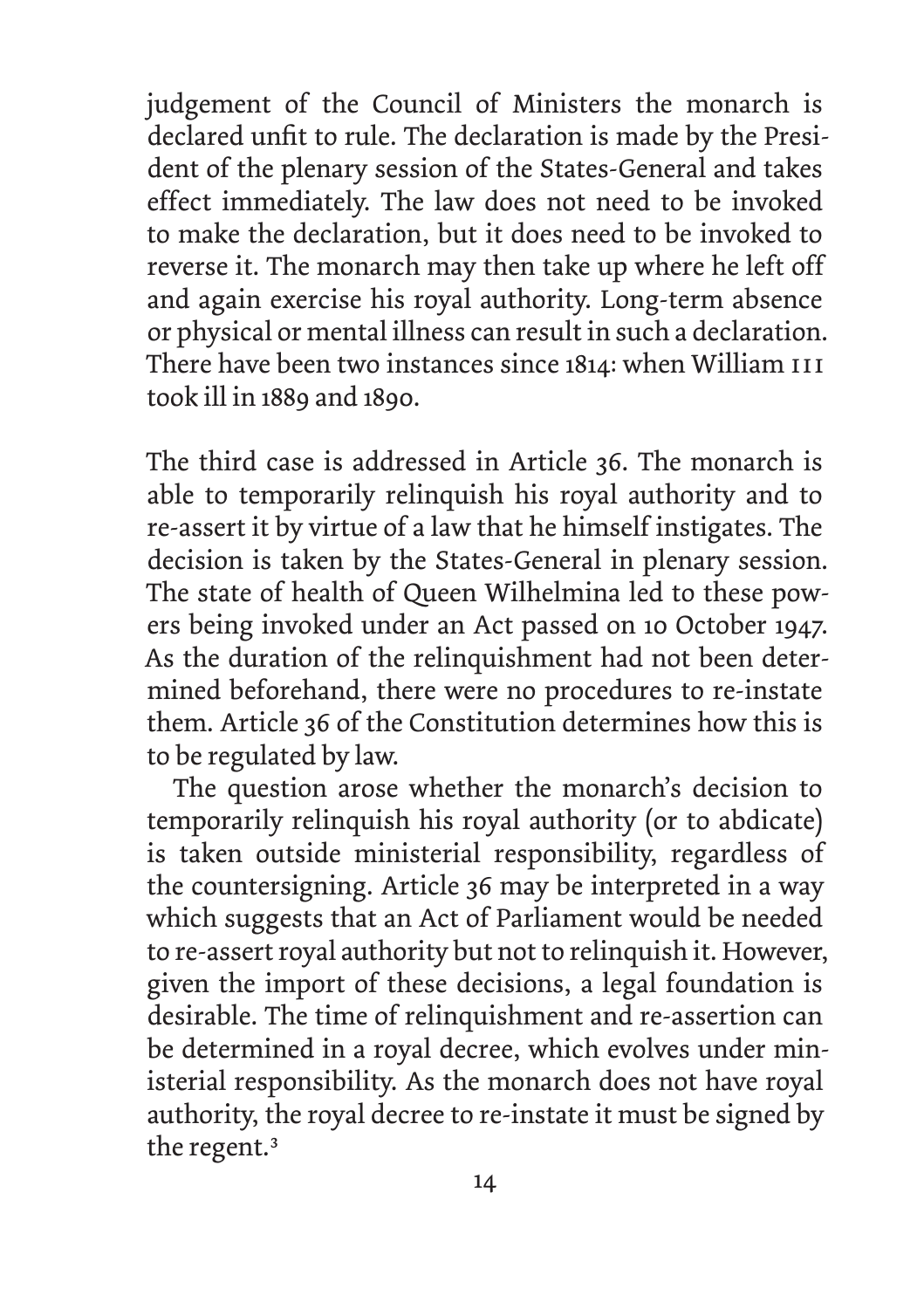Article 37 of the Constitution sets out the conditions for the re-assertion of royal authority. The regent deputizes for the monarch in the following five cases for as long as:

- 1 the monarch has not yet reached the age of eighteen years;
- 2 an unborn child can accede to the throne;
- 3 the monarch is declared unfit to rule;
- 4 the monarch has temporarily relinquished royal authority;
- 5 there is no successor after the death or abdication of the monarch.

In cases three and four, the monarch's child, who is presumably also heir to the throne, legally becomes regent, provided he has reached the age of eighteen. In the other cases a regent is appointed by an Act of Parliament. The States-General meet in plenary session and take a decision. Article 38 states that in the absence of a monarch or regent, royal authority shall be exercised by the Council of State. The aim of the article is to provide a safety net but it creates a problem at the same time because the Constitution does not say who is to decide, under such circumstances, that the Council of State is to act. It may be assumed that the task falls to the Council of Ministers (the government cannot take this decision because the monarch is part of the government) in consultation with the Chambers of the States-General.

#### *The Royal House*

Interestingly, the Constitution mentions the members of the Royal House despite the fact that they have no official powers or obligations, apart from the specially regulated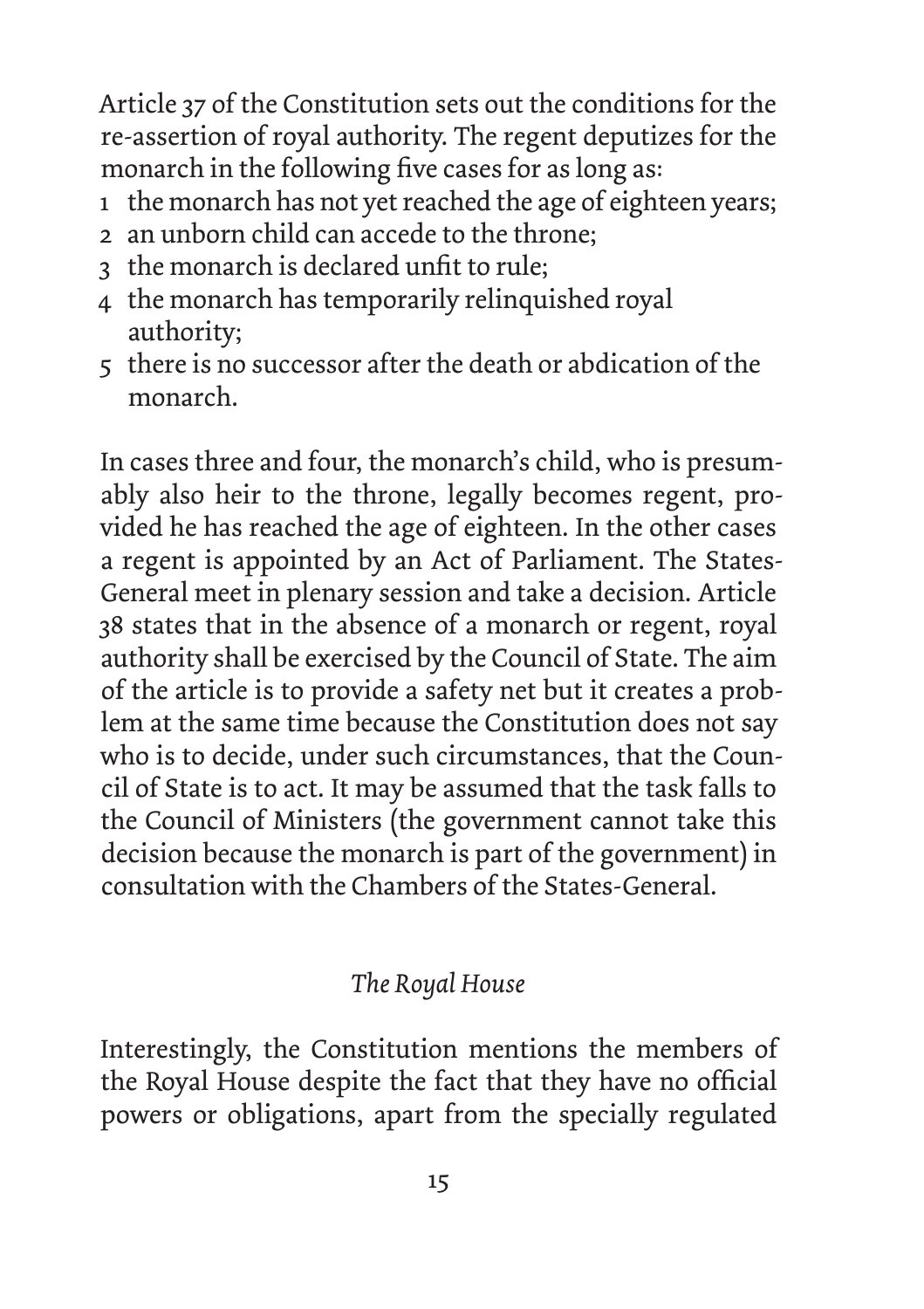powers in Section 2 of the Council of State Act (*Wet op de Raad van State*). Article 39 of the Constitution: 'Membership of the Royal House shall be regulated by Act of Parliament' was added so that the subsequent ministerial responsibility for members of the Royal House could be more sharply defined. The members of the monarch's family who qualify as members of the Royal House as regulated in the Membership of the Royal House Act of 2002 are the monarch (also an abdicated monarch), those who can succeed the monarch under the Constitution and are blood relatives no further than the second degree, the heir presumptive and the spouses of the aforesaid. There is no formal difference in the responsibilities of members of the Royal House – except in the case of the monarch himself – and other members of the Royal Family, though the crown prince is, of course, closer to the throne.

 Under the Constitution and the Royal House Finances Act, the State pays allowances directly to Queen Beatrix, Prince Willem-Alexander and Princess Máxima. The other members of the Royal House do not receive allowances. The allowances consist of three components: Component A, which relates to staff costs; Component B, which relates to other expenses; Component C, which is the income component. The following table shows the estimated allowances for 2008 (in thousands of euros):

| <b>RECIPIENT</b>           | A     | В     | C   | TOTAL |
|----------------------------|-------|-------|-----|-------|
| The Queen                  | 1,590 | 1,819 | 792 | 4,201 |
| Prince Willem<br>Alexander | 310   | 463   | 235 | 1008  |
| Princess Máxima            | 310   | 348   | 235 | 893   |

*Source: www.koninklijkhuis.nl*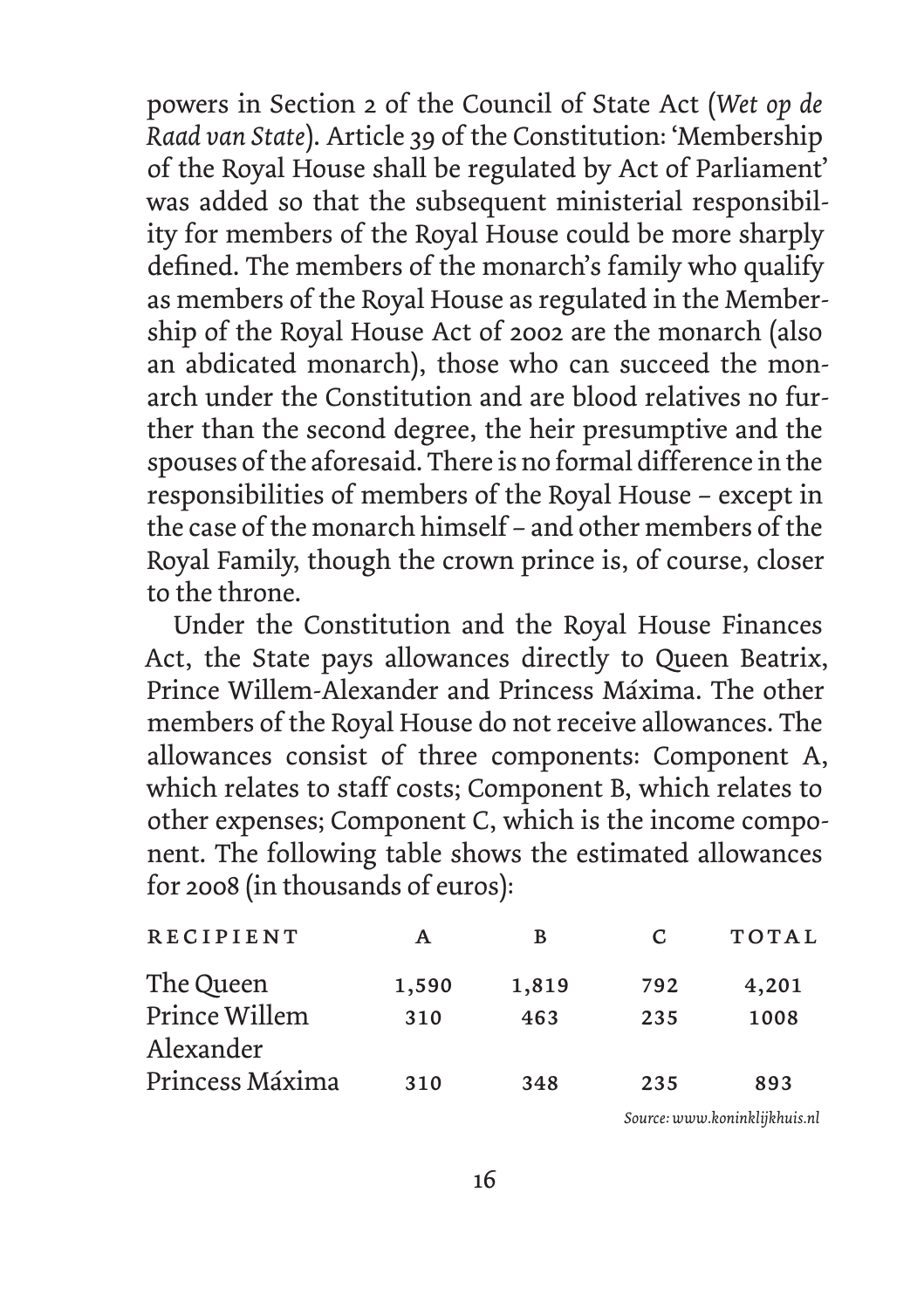When ministerial responsibility was introduced in the Constitution of 1848 the relationship between king and ministers changed. All powers nominally vested in the king would be exercised by 'the king acting under ministerial responsibility'. Apart from hereditary succession and financial status the system no longer allowed personal rights of the king. King and the ministers together form the government (Art. 42 of the Dutch Constitution). The political inviolability of the king means that his personal views have to be kept outside the political debate. The king's personal opinion on government policies must remain confidential. Therefore the weekly consultations with the prime minister are important to present one face to the outside world. There is also an unwritten rule that 'derived' ministerial responsibility applies in respect of discharge of representative duties and other acts touching upon the public interest. This makes it impossible for members of the Royal House to run for public office. The annual payments received by the king and a number of members of the Royal House are regulated in the Royal House Finances Act. To a considerable extent the persons falling under this Act are exempt from taxation (Art. 40 of the Dutch Constitution).

In February 2009 former Minister of Finance Gerrit Zalm presented a report which states that the Dutch monarchy costs 39 million euros a year.<sup>4</sup> The Royal House contributes to the proper functioning of the state and is one of the most important elements in the public relations of the Netherlands. The personal inviolability of the king implies that the king is immune to criminal prosecution. On the understanding that they will always be conducted in the name of a representative, civil proceedings are not precluded. Because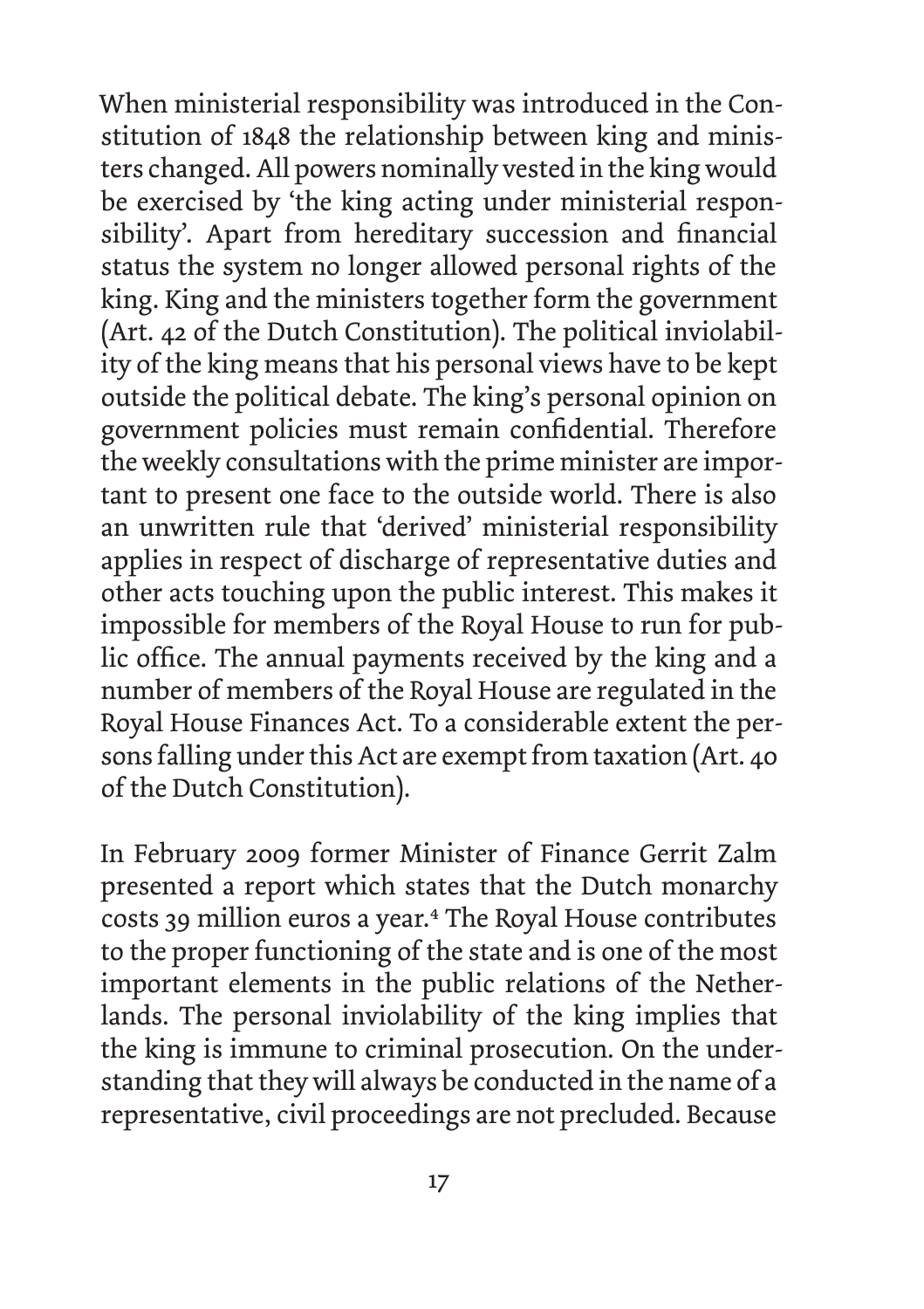the Kingdom of the Netherlands is a democratic state under the rule of law, the government understands that the queen has to accept criticism. In 2003 two citizens had to pay a fine of 250 euros, one for insulting Prince Willem-Alexander and Máxima and the other for throwing paint at the Golden Carriage on the day of their marriage. It rarely happens in the Netherlands, but on 30 July 2007 the Amsterdam court sentenced Regilio A. to pay a fine of 400 euros because he had insulted a police officer and the queen. He also stayed one week in jail. According to criminal law since 1881 the maximum penalty for offending the king is five years in jail. From the perspective of freedom of speech this is too long if one compares it with the maximum of two years in jail in normal cases concerning the rules of offending between citizens.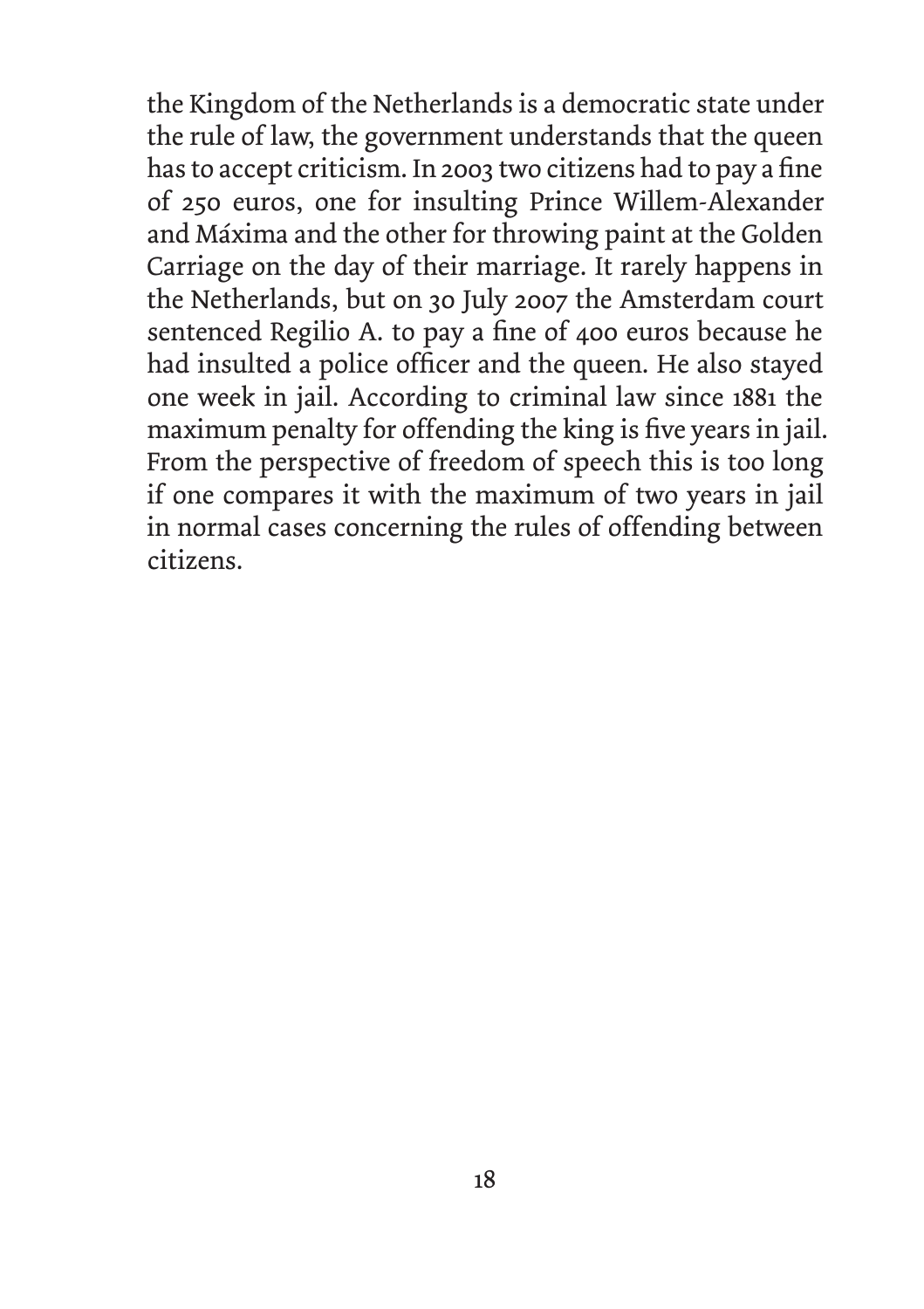## Monarchical design and powers

The Constitution of 1983 attributes scarcely any powers to the government. But in Dutch Law the government is regarded as the 'engine behind the system'. This role has been strengthened by the development of the welfare state and ever-increasing internationalization and Europeanization. The government is a composite body made up of the monarch and one or more ministers. Both are entrusted with powers of government. Some powers belong to the monarch alone and some to the ministers alone. The powers of the monarch are those which accrue to a head of state. The powers wielded by the ministers, such as the right to head a ministry or to countersign documents, are granted by law.

The Constitution does not actually use the term 'head of state', but Article 2(3) of the Statute does refer to the 'head of the Kingdom'. As head of state, the monarch acts as the representative of the Netherlands in external relations. The head of state also plays a key role in cabinet formation by appointing an *informateur* and a *formateur*. The monarch abdicates in his capacity as head of state, though abdication by royal decree is preferred.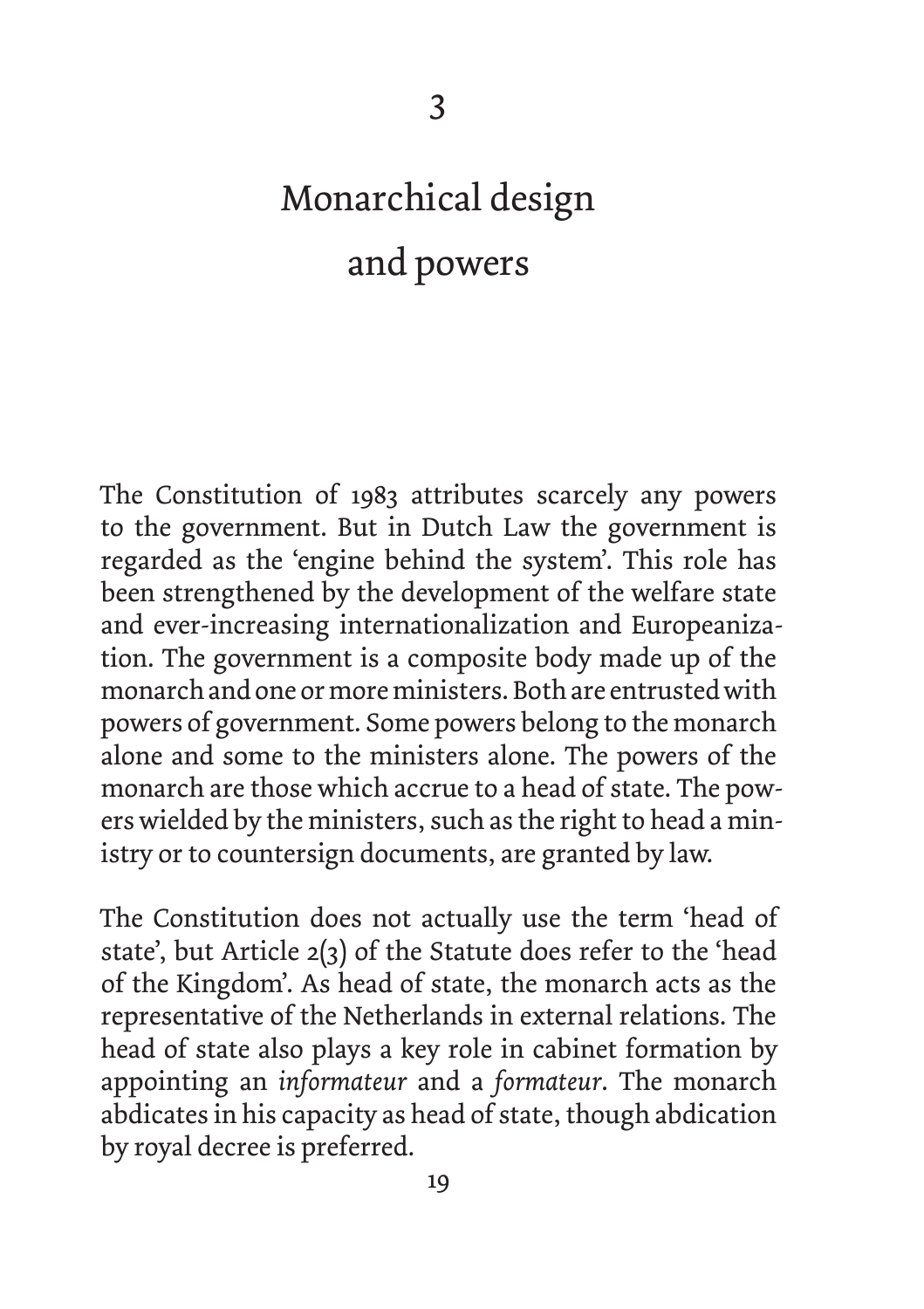As part of the government, the monarch shares the powers that accrue to the government, but the extent of those powers remains behind closed doors. The monarch meets the prime-minister once a week. However, there must always be a minister who is accountable for the actions and decisions of the monarch regardless of whether or not the monarch plays an active role in government.

It is precisely because the formation of a cabinet in the Netherlands is so closely related to the government that the role played by the monarch in this process should not be dismissed when the position of the monarchy in constitutional law is under review. After all, the monarch plays a key role in the formation of a cabinet. Indeed, up to the moment that the *formateur* (in most cases) takes office as prime minister and places his signature under the appointments of the other ministers, the monarch, who is guided by a succession of advisors, is the only empowered organ in the cabinet formation. The Constitution does refer to the appointment and dismissal of ministers and says that ministers who have relinquished office are allowed to retain their seat in the Chamber.<sup>5</sup> However, it is totally silent on the subject of cabinet formation. Effectively, the process of cabinet formation is part of the unwritten constitutional law of the Netherlands, rooted in national history and evolving with years of practice. In the nineteenth century cabinets were even formed out of the public eye and without parliamentary involvement. There was no connection with the doctrine of ministerial responsibility. The power of the monarch only started to diminish as the power of the Second Chamber grew and political parties gathered strength. Still, the monarch remains the spider in the web of cabinet forma-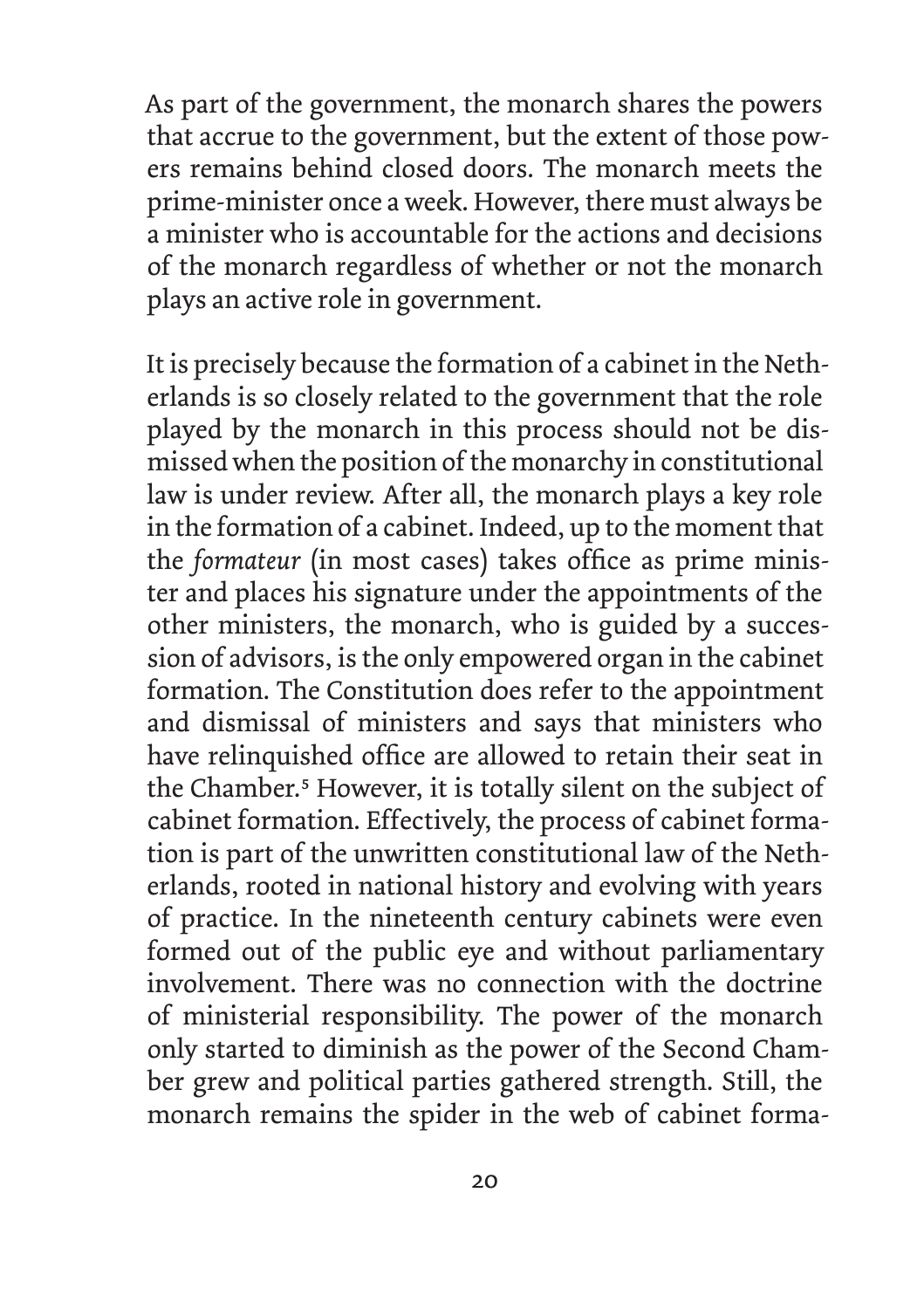tion right up to the present day: the monarch may appoint *informateurs* and *formateurs* as he or she sees fit, without any formal approval. This state of affairs is explained away by the need for 'continuity' of government. The monarch's role is limited to process and progress.<sup>6</sup> It would be difficult for the monarch to make 'sovereign' decisions. Moreover, the *(in)formateur* is 'entirely dependent' on the parliamentary parties or their chairpersons.<sup>7</sup> But Queen Beatrix has formal tasks, like the cabinet formation, the Address from the Throne and she co-signs new Acts of Parliament. She plays a cohesive, representative and encouraging role for the people of the Netherlands, contributing to social stability, continuity and progress. The monarch represents the Kingdom of the Netherlands at home and abroad and attends official events. The real problem seems to be that cabinet formation in the Netherlands still conveys an impression of personal power exercised at the expense of public power. Cabinet formation is seen as the blind spot on the landscape of Constitutional law in the Netherlands.

The Dutch Constitution accords a central role to the monarch. It is patently monarchical in design with no clear explication of the legitimacy of government authority.<sup>8</sup> Chapter 1 deals with constitutional rights. Chapter 2, which deals with the government, is split into two parts: the first devoted to the monarch and the second to the monarch and the ministers. Hence the government – not Parliament – comes first in the Constitution – and the monarch comes first in the government. This is because the Constitution of 1815 was based on the personal rule of the monarch, a legacy that also left its stamp on the Constitution of 1983. Hence, the ministers served the king and had to win his cooperation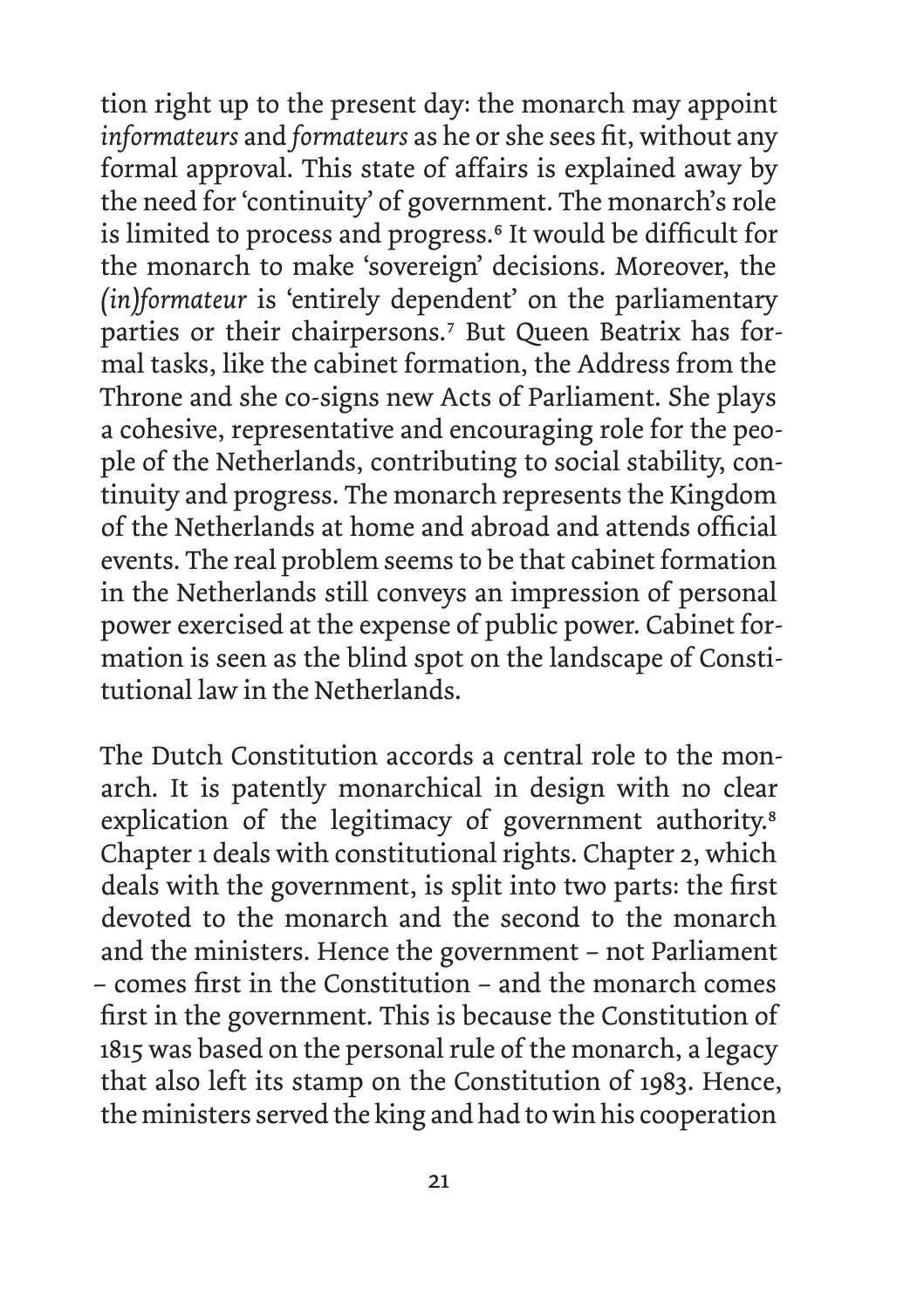to pass laws. It was not until revolution was sweeping across Europe that the principle of political ministerial responsibility was formally introduced in the Netherlands. The powers of Parliament were extended, and as a counterpart the Crown was given the right to dissolve the Chambers. It still took another twenty years (1868) for the king and his ministers to bow to Parliament. Since 1868 a Chamber may be dissolved only once as a result of a confidence crisis.

 In keeping with Thorbecke's dualist system, the parliaments which have been elected by popular vote since 1866-1868 have been regarded as the basis of governance in the Netherlands. However, it is the government – or more specifically the cabinet – which is the engine. For example, the cabinet is assumed to enjoy the confidence of Parliament unless proven otherwise. This unwritten rule implies a sort of top-down approach, even though it does reasonably chime with the primacy of the power of the executive in a complex welfare state, so strongly influenced by legislation from international organizations and the effects of the global economy, that Dutch parliament in many important issues stays behind.

Though the Dutch Constitution does not exactly say that the monarch is head of state, this role is generally seen as an attribute of kingship. According to Douwe Jan Elzinga, the job description of the Dutch head of state is not in conformity with the requirements of the constitutional neuter, especially the role that the Queen plays on the day of the Queen's speech (*Prinsjesdag*). Article 65 of the Constitution states the following: 'A statement of the policy to be pursued by the government shall be given by or on behalf of the King before a joint session of the two Houses of the States General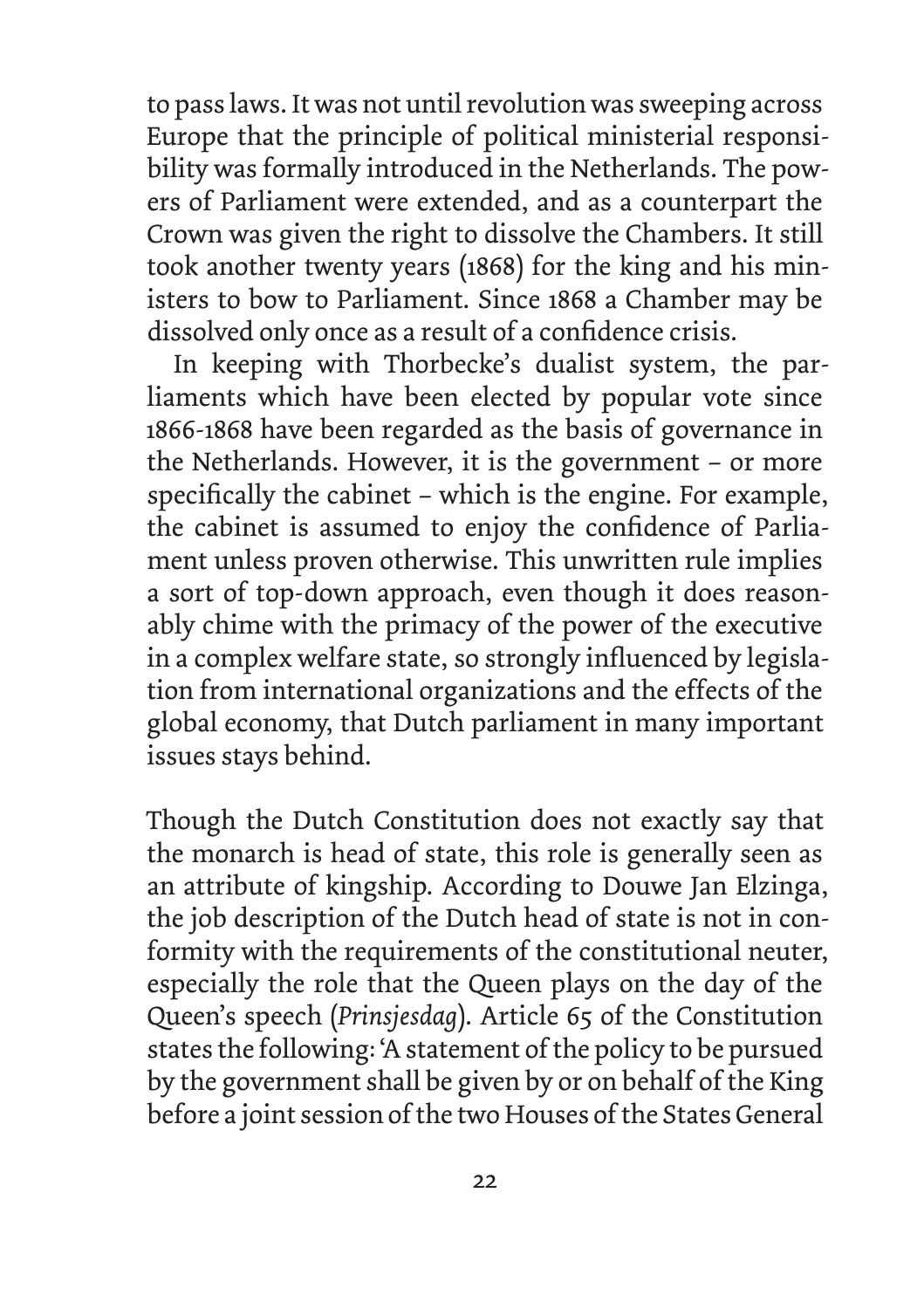that shall be held every year on the third Tuesday in September or on such earlier date as may be prescribed by Act of Parliament.' When the Queen reads out this Address from the Throne at the start of the parliamentary year, it gives the impression that the head of state is materially involved in political and party political dimensions of government policy. It is questionable whether the reading out of policy plans of a cabinet by the Queen is in line with the politicallyneutral role of the head of state. Elzinga suggests that the Address from the Throne should be split into two parts: after the opening words and the general speech by the Queen, the Prime-Minister presents the policy plans of the cabinet. Elzinga also underlines that the chairmanship of the Council of State for the Queen is not in conformity with the role that the head of state has as part of the constitutional neuter.<sup>9</sup> This is problematic for the Dutch monarchy if the presence of a neuter is seen as a crucial part of the representative democracy and if this constitutional neuter plays a role in the elimination of the discrepancy between monarchy and democracy.

Article 2 of the Charter of the Kingdom of the Netherlands (an agreement between the Netherlands, the Netherlands Antilles and Aruba, originally stemming from 1954) and Article 42(1) of the Constitution imply the choice of a structure in which the monarch forms part of the government. Needless to say, there are other options, such as the monarch as head of state but not a member of the government. In this case, the Charter as well as the Constitution would need to be revised.<sup>10</sup> The odds of this happening are fairly low. When the monarch accedes to the throne, he or she undertakes to uphold the dignity of the Crown. Queen Beatrix echoed this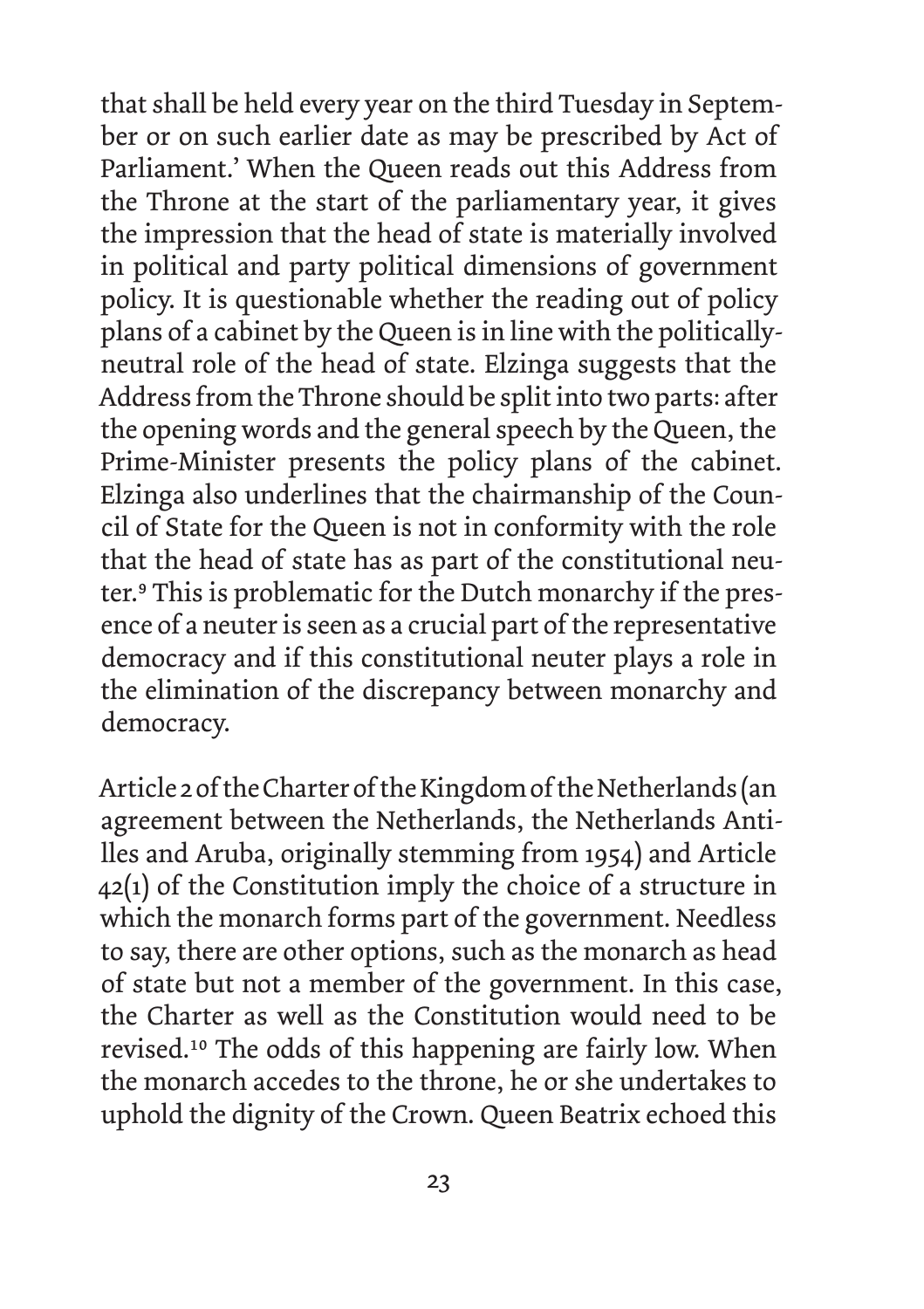precept when accepting an honorary doctorate from Leiden University on 8 February 2005:<sup>11</sup>

'As a symbol of the continuity and link between the past and the future, he too, like all public office bearers, is responsible for passing on the office with its dignity intact to the next generation.'

Though the government consists officially of the monarch and the ministers, the Crown can consist of the monarch and only one minister or state secretary (junior minister). When the monarch reigns, he or she does so under ministerial responsibility, as the monarch is inviolate. In the Dutch system there are no 'personal rights of the king', apart from hereditary succession, his financial status and inviolability itself.<sup>12</sup> The term 'king' is applied with various meanings in the Dutch Constitution, appearing in relation to lineage aspects such as succession and regency, but also in relation to decisions by the government, including appointment by royal decree as understood by Article 42 of the Constitution, which states that the government is formed by the king and ministers. The term 'King' (or 'Queen') also appears in legislation, though what it really means is the government.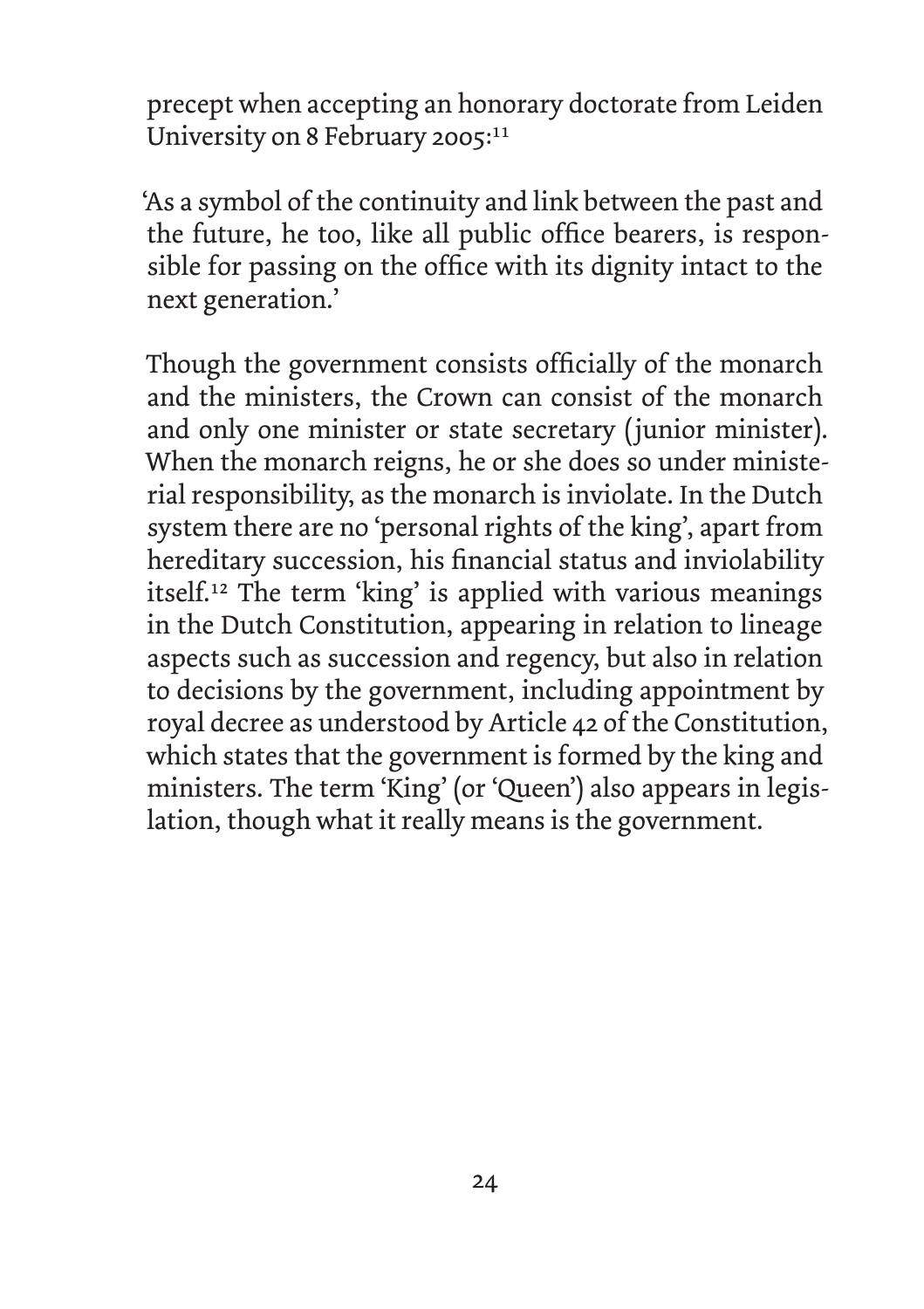## Current legitimization of the monarchy: the bond between the Netherlands and the House of Orange

The use of the colour orange on ceremonial occasions when 'nationhood' is invoked is a reflection of the family name Oranje-Nassau. The royal family in the Netherlands are indirect descendents of Prince William of Orange (1533- 1584), also named William the Silent, who can be seen as the founder of the Dutch state. On two days in the year the monarchy in the Netherlands is very visible. *Koninginnedag*  or Queen's Day is the celebration of the queen's birthday on the 30th of April, not a private family affair anymore, but a national holiday full of festivities, also the day of 'ribbon rain' on which the monarch honours citizens with medals. The second important annual ceremonial reminder of the function of the monarchy is *Prinjesdag*. On the third Tuesday in September the queen rides to the parliament buildings for the opening ceremony attended by the members of the States General. The queen delivers the Address from the Throne, written together with the governing cabinet. *Koninginnedag* and *Prinsjesdag* get a lot of attention from the media. Because of the traditional role of the Orange family the Dutch monarchy is firmly established, although Article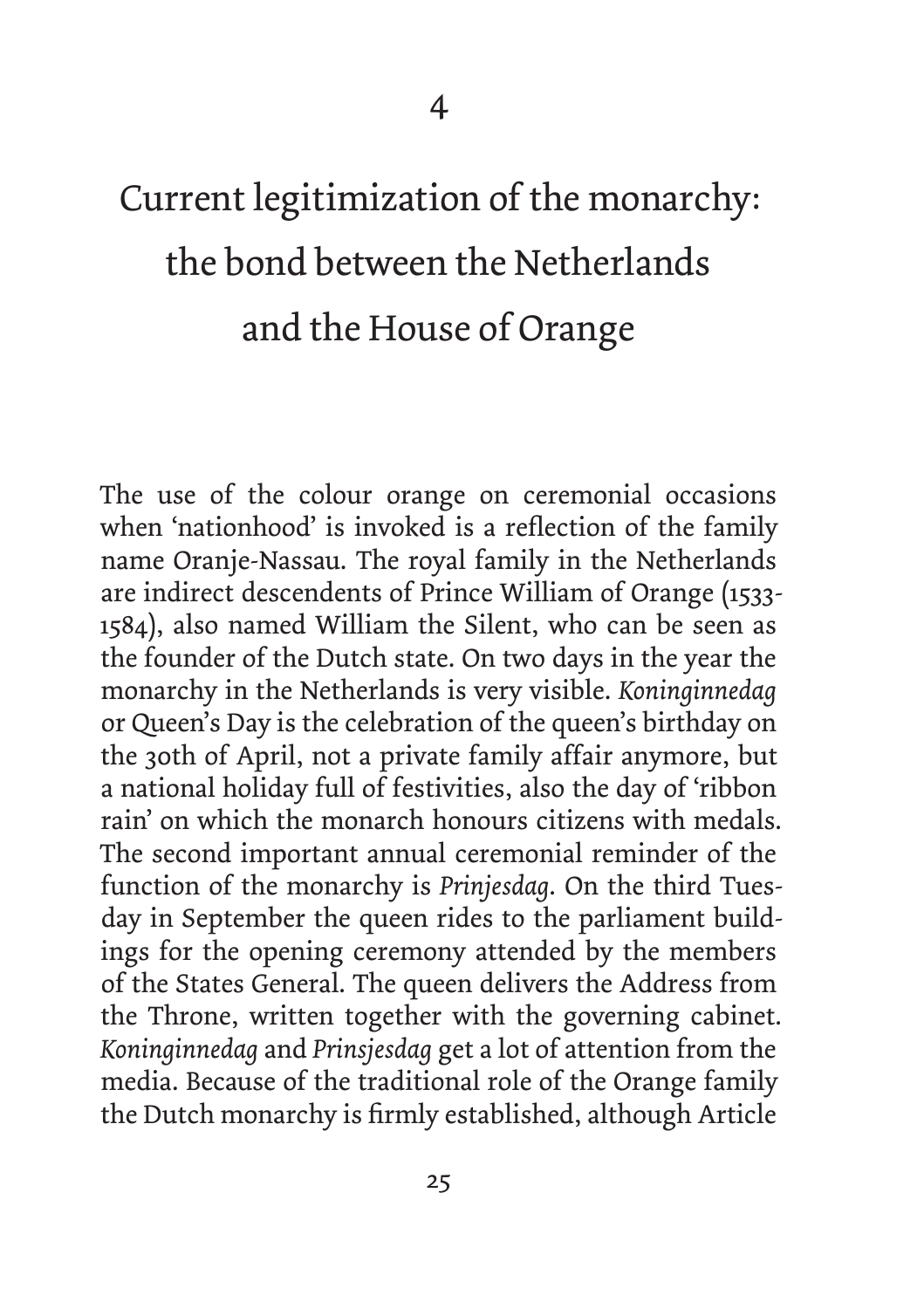30 of the Dutch Constitution is not an obligation to maintain the monarchy. 'The Dutch people are not monarchists at heart (as for instance the British) but republicans. It is only the high regard for the House of Oranje-Nassau and its role in Dutch history that perpetuates the monarchy. There can be little doubt that if the family were to die out, a republican form of government would be proclaimed immediately', states William Shetter.<sup>13</sup>

The monarchy has enjoyed the approval of large swathes of the Dutch population over many years. Even when the Dutch state was a confederated republic, it was often (militarily) led by stadholders from the House of Orange-Nassau. For centuries, the historic bond with the House of Orange has been taken as read and customarily associated with the eighty years struggle waged by stadholder Prince William of Orange for freedom, tolerance and independence from Spain in the sixteenth-century. Originally William came from Nassau (in Germany), but in 1544 he acquired the title Prince of Orange (in France). The tradition around freedom fighter William the Silent is a strong tradition, unique in European history, which resonates throughout the 'Wilhelmus van Nassouwe', the official Dutch national anthem.<sup>14</sup> In 1932 the Cabinet decided that it should be played on all official occasions, but earlier it had been played or sung on occasions such as the investiture of Queen Wilhelmina in 1898. 'Wilhelmus van Nassouwe' itself is very old and probably written by Philip Marnix of St. Aldegonde (1540-1598) around 1568 and dedicated to William the Silent, the prince of German blood. Between 1815 and 1932 the Dutch national anthem was 'Wiens Neerlands Bloed' (Whose Dutch blood)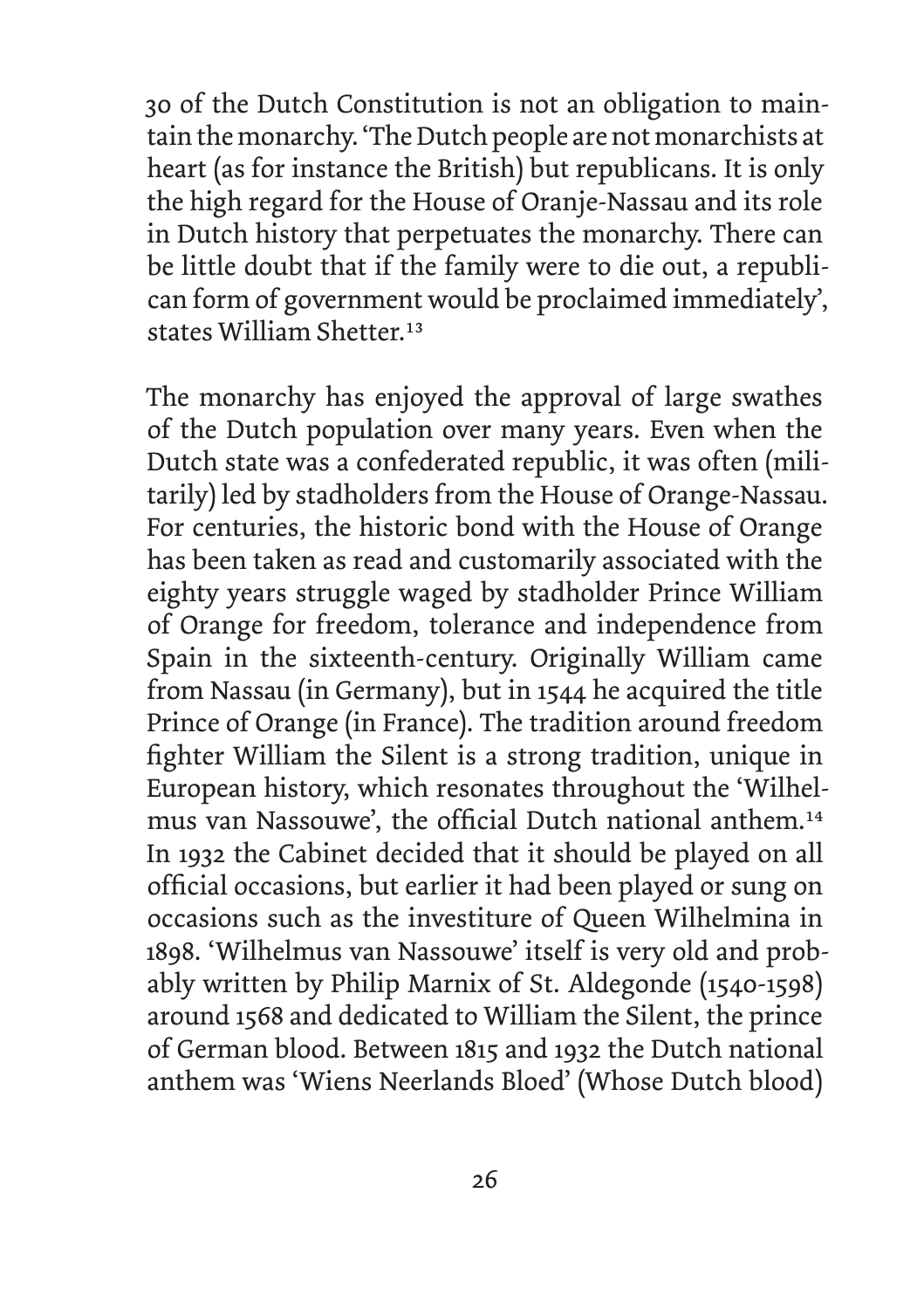with, especially from a European perspective, horrible lyrics. The national anthem 'Wilhelmus van Nassouwe' is not just an attestation of national lovalty, it is a prayer as well: 'My shield and reliance, art thou O God my Lord'.

Although the bond between the Netherlands and the House of Orange is old, the Netherlands has been a constitutional monarchy only since 1815, when William I became the first king of the constitutional monarchy, orchestrated from London.<sup>15</sup> But one can defend that the idea and practice of having a monarchy was introduced by the French, when Napoleon installed his brother Louis Bonaparte as king in the 'Kingdom of Holland'. The establishment of a unitary state survived the French period.

 One important development is that the socialists have come to accept the Dutch royal house. This is largely the result of the strong personality and actions of Queen Wilhelmina, Mother of the Resistance, during World War II.<sup>16</sup> After her quick withdrawal to London in 1940, Queen Wilhelmina played an important role by supporting the Dutch people under the occupation by the Nazis and inspired the resistance movement. With the exception of King William II and King William III, who both died in office, abdication from the throne seems to be a recent *de facto* tradition in the monarchy of the Netherlands since Queen Wilhelmina and Queen Juliana. When the Queen dies or abdicates, her eldest son or daughter succeeds to the throne. Queen Beatrix has stated that she will not abdicate very soon; she wants to allow the Prince of Orange ('Crown Prince') Willem-Alexander and his wife Princess Máxima to spend enough time with their family.<sup>17</sup>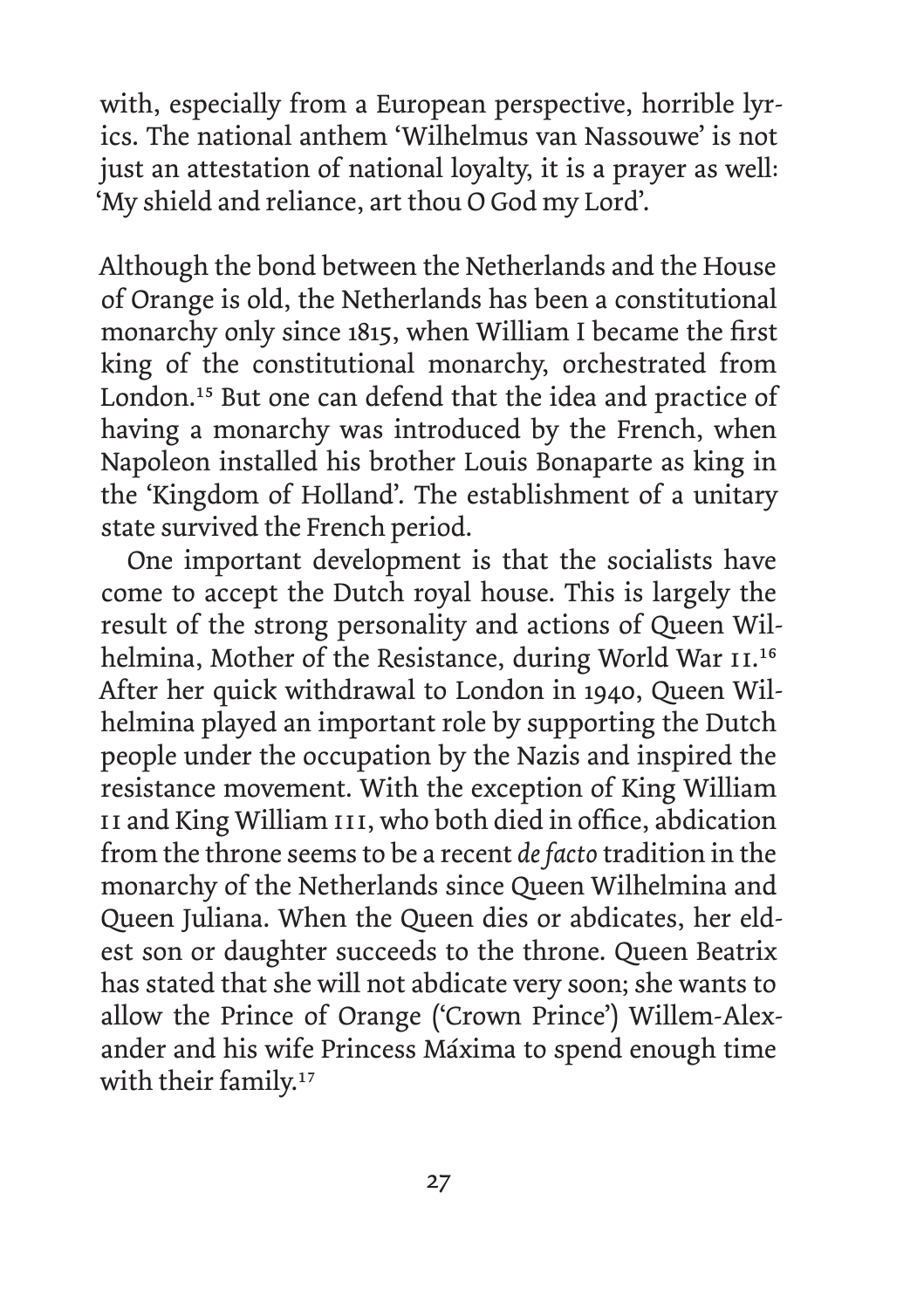The majority of Netherlanders seem happy with the idea that there is someone who stands above the political parties. The head of state and the Royal House symbolize the unity of the Dutch nation and the power vacuum (which exists in many other countries) at the top is filled with the ups and downs of family life in the form of births, christenings, weddings and funerals. Dutch monarchs have been members of the Dutch Reformed Church, but this is not constitutionally required. Millions of people from all shades of the political spectrum followed the marriage of the Prince of Orange to Máxima Zorreguieta and the funerals of Prince Claus, Queen Juliana and Prince Bernhard.

The celebration of the Queen's Birthday (30 April) – not really the birthday of Queen Beatrix but that of her mother, Queen Juliana – seems to illustrate the separation of office and person, but at the same time the office remains very personal. Street parties are held all over the Netherlands, and Queen Beatrix and other members of the Royal House visit festivities in one or two places each year, with live broadcasting on television. Paul Schnabel states: 'In this connection it is also interesting to see how much the colour orange on that day, but actually on all occasions on which national identity wants to be celebrated, has become the colour of the people, clearly differently perceived than the national tricolour, which has remained more the flag of the country and of the state. There is always a need for kings and queens, princes and princesses. They are the archetypes of authority, the symbols of national identity, but also the icons of what is really important in life: the succession of generations and the transfer of values and standards'.<sup>18</sup> What the monarchy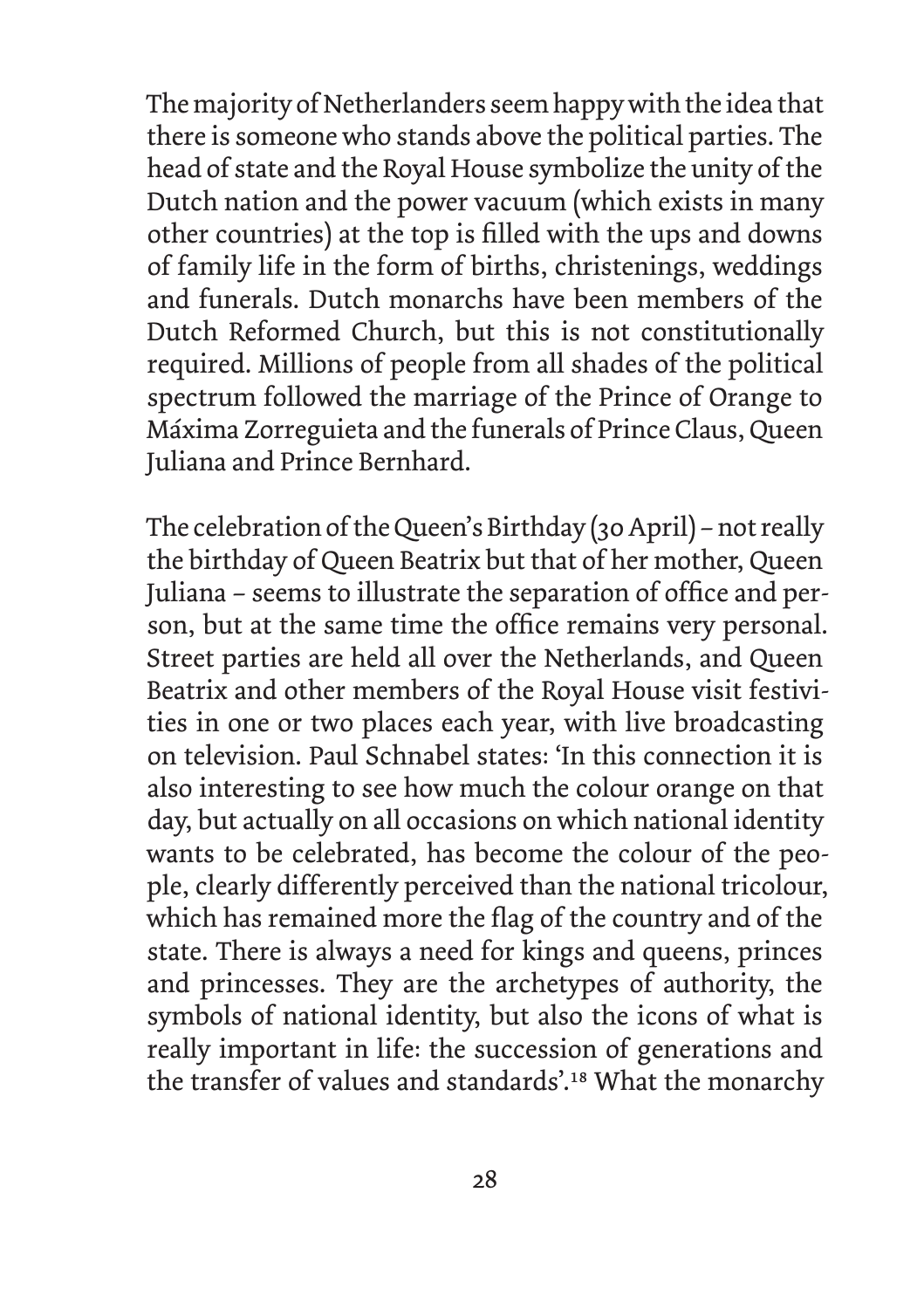stands for today is not really about religion, the unity of the nation, the fatherland or the kingdom anymore.

When members of the royal family become socially evolved, for instance Prince Claus concerning development cooperation, 'ambassadors' for a good cause, Schnabel points out that they look like modern representatives of the old *noblesse oblige,* earning *noblesse* by engaging in unselfish obligations. It is in that way that the members of the royal family contribute to the legitimization of the monarchy in the Netherlands, and they get positive rewards, even from the members of parliament from the Green Left Party. Dorien Pessers states: 'Politicians are associated with shared interests. The king is associated with the common good. The social orientation of the monarchy is also different. It is true that the king is at the top of the society, but he is really supposed to be concerned about the bottom.'<sup>19</sup> It is probably because of this social and cultural orientation of the Dutch monarchy, an orientation that is also appreciated by more radical and left-wing politicians in the Dutch parliament, that the opposition to the monarchy in the Netherlands is seen as a minority. Of course, the monarchic form of government is not undisputed. Queen Juliana gave rise to discussions when she was influenced by a faith healer. Her husband Prince Bernhard was involved in a questionable enterprise. The views presented by *'Het Republikeins Genootschap'* (the Republican Society), a club with about 150 members, are primarily based on a more egalitarian vision of democracy.<sup>20</sup> In 2004 the society did present an alternative for the current Dutch Constitution.<sup>21</sup> Also active and a little bigger is another republican society, the *'Nieuw Republikeins Genootschap'*. 22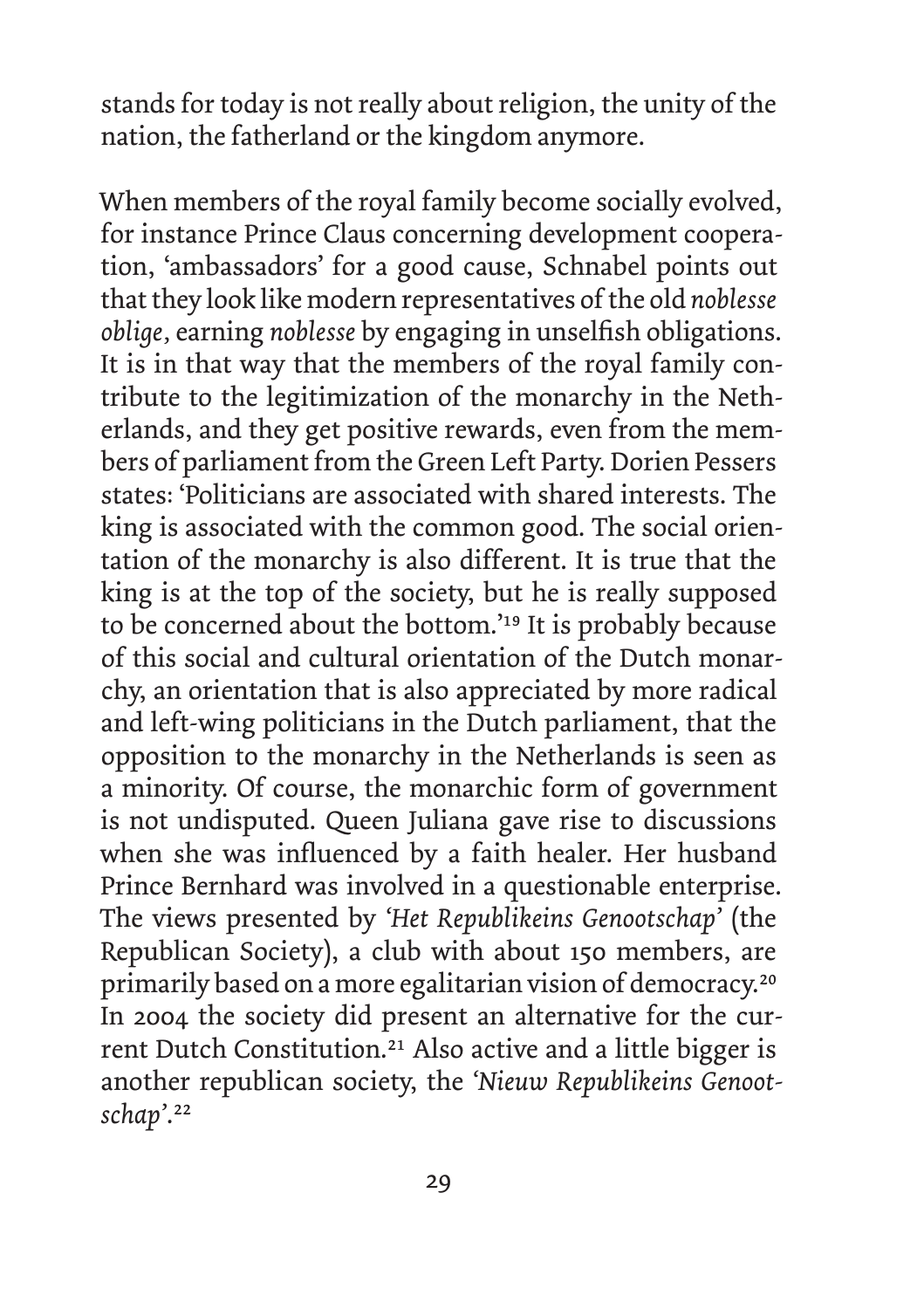Scandals around the monarchy, for instance around the escapades of Prince Bernhard von Lippe-Biesterfeld, the father of Queen Beatrix, or the marriages of Prince Willem-Alexander, Princess Margarita and Prince Johan Friso<sup>23</sup>, led to fascinating television and critical articles in the press of course, but as long as the Prime Minister takes full responsibility, the Dutch parliament seems to accept the solutions, and the scandals do not seem to lead to a strong tendency towards the establishment of a republic. When Prince Willem-Alexander, born in 1967, wanted to marry Máxima Zorreguieta, there was a violent debate. It became known that her father had been Minister of Agriculture in the dictatorial regime under general Videla in Argentina, a military junta that ruled Argentina in the 1970s which was responsible for up to 30,000 deaths. But the solution supported by socialist politicians such as former Minister of Foreign Affairs and human rights specialist Max van der Stoel and Prime Minister Wim Kok, was broadly accepted, with Máxima's father agreeing not to be present at their wedding on 2 February 2002. In fact the scandals led to more appreciation for the professionalism and the constitutional carefulness of Queen Beatrix.<sup>24</sup> In December 2007, during her annual Christmas speech, Queen Beatrix urged Dutch citizens to be more tolerant. She stated that the Dutch democratic tradition comprises more than only the acceptance of the power of the majority; it is also about respect for minorities. Geert Wilders, the leader of the anti-Europe and antiimmigration Party for Freedom (pvv), called for reducing the monarchy to a purely ceremonial role. Wilders said that he was offended by the Queen's speech, which he described as 'stuffed full of multi-cultural nonsense' largely directed at his party.<sup>25</sup> According to a recent poll (29 April 2008) by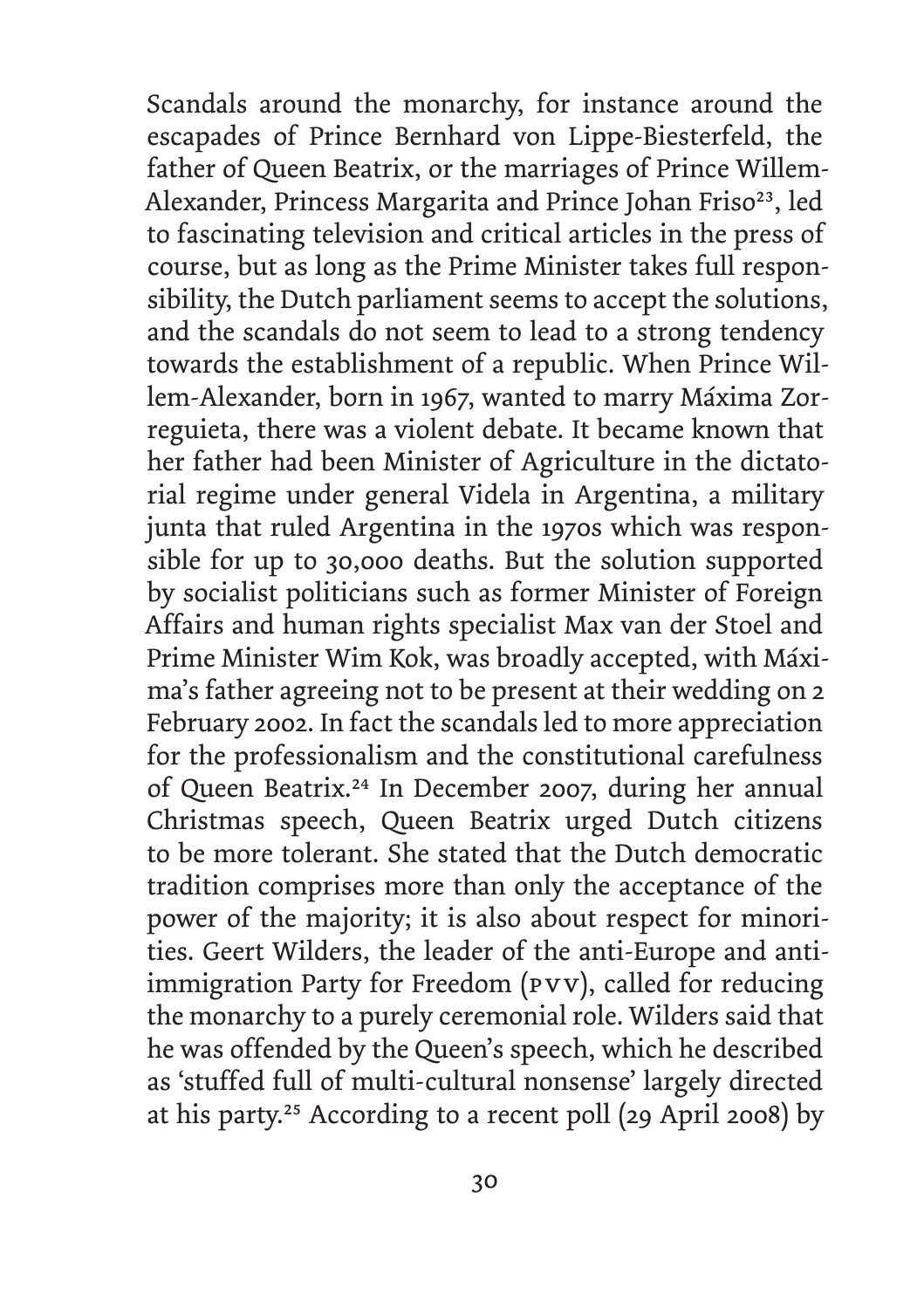Maurice de Hond, the majority of the people in the Netherlands are quite content with the monarchy.<sup>26</sup> In answer to the question – should the Netherlands become a republic, or should the Netherlands remain a monarchy? – 70 per cent of respondents think the Netherlands should remain a monarchy, while 25 per cent would prefer to establish a republic. The increase of 5% over the last two years could be related to the popularity of Geert Wilders, who wants Queen Beatrix out of government. Wilders won 9 seats (out of 150) in the elections for the Second Chamber on 22 November 2006, but his nationalistic, conservative, anti-Europe and anti-Islam party pvv is growing strongly in the polls. During the general elections of the 9the of June 2010 the pvv added 15 seats and now are the third party in the Netherlands with 24 seats in the Lower House, three more than the 21 seats of the Christian Democrats.

|                                             | 2008 | 2007 | 2006 |
|---------------------------------------------|------|------|------|
| The Netherlands should<br>remain a monarchy | 70%  | 71%  | 76%  |
| The Netherlands should<br>become a republic | 25%  | 23%  | 20%  |
| Not sure / No answer                        | 5%   | 6%   | 4%   |

*Source: Maurice de Hond Methodology: Interviews with 1,000 Dutch adults, conducted on Apr. 29, 2008. No margin of error was provided.*

The failed attack on the royal bus in Apeldoorn on Queen's Day 2009 sent shock waves through the Netherlands. Queen's Day is a special occasion with plenty of opportunities for contact between Queen Beatrix and the general public. The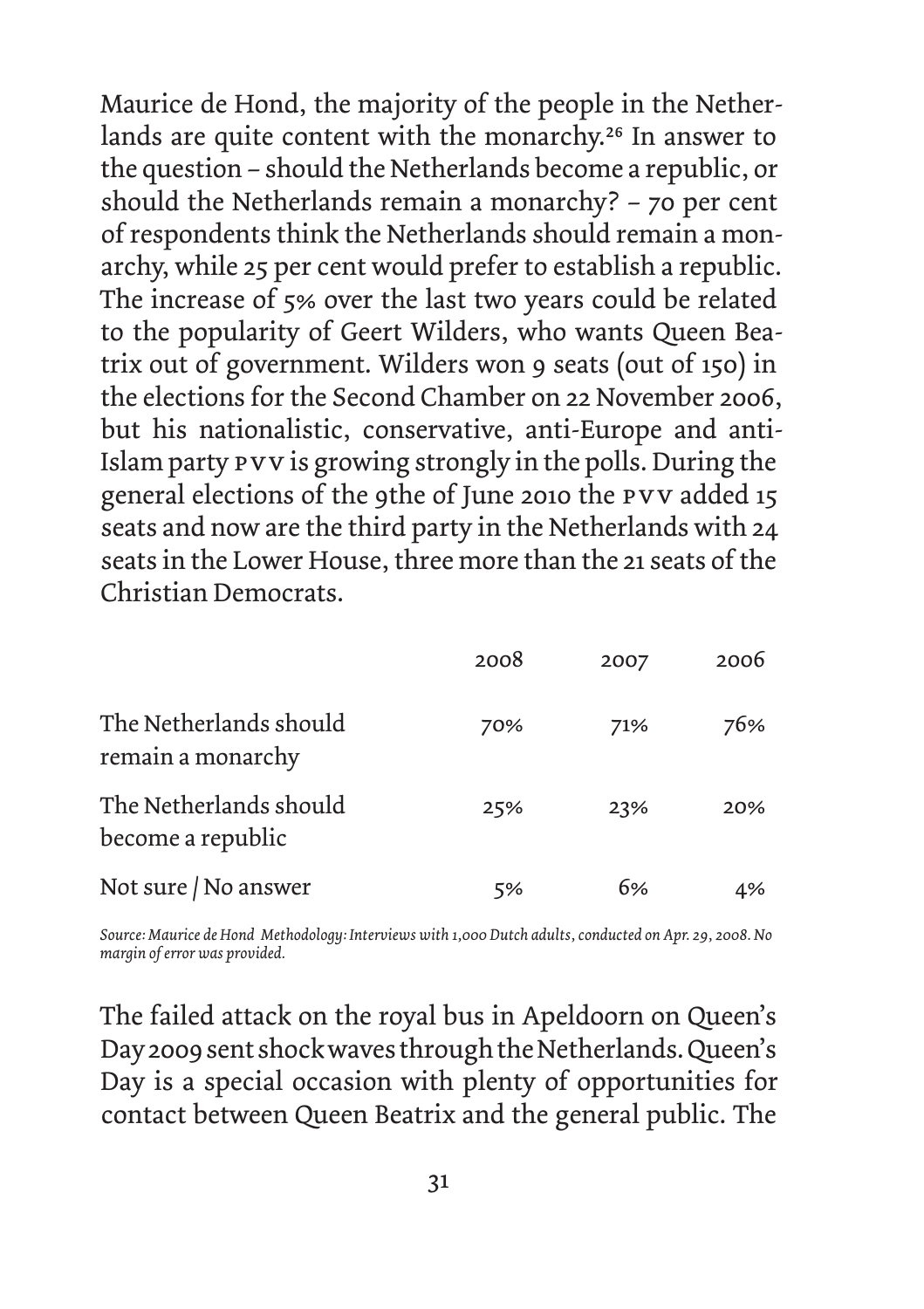perpetrator Karst T. mortally wounded seven people when he drove his car at high speed through the crowds. No-one had expected anything like this. The car collided to a halt when it hit the fence around a monument shortly after the bus carrying the Royal Family had passed. Although the members of the Royal Family were the target, it was not entirely clear whether Karst T. intended to kill them. When a policeman asked him for his reasons, he said: 'Willem-Alexander is a fascist, he is a racist and I knew that the queen would come here' (*NRC Handelsblad*, 4 September 2009). Karst T. died of his injuries in the night following the attack. A judicial inquiry concluded that it was unlikely that Karst T. had committed the act out of a specific ideology or conviction. In 2004 he had, however, confided to a former employer that he 'wanted to be famous' and had jokingly mentioned that he was considering launching an attack on the Royal House. Friends and family of Karst T. had previously expressed fears that he would take his own life.

Many people – above all the members of the Royal Family – were deeply shocked by the attack. Queen Beatrix made a television appearance on the same day to express her sympathy for the loved ones of the dead and wounded. Her sincere and deeply human concern made a profound impression. Everyone knew that members of the Royal Family could have been killed in the attack – which strengthened the bond between the people and the Oranjes. Indeed, Queen Beatrix received a dignified applause from the crowds that had gathered on Dam Square, Amsterdam, for the Remembrance Ceremony a few days later on 4 May 2009. The members of the Royal Family said they wanted to continue as usual. No official duties were struck off the agenda. But the attack did raise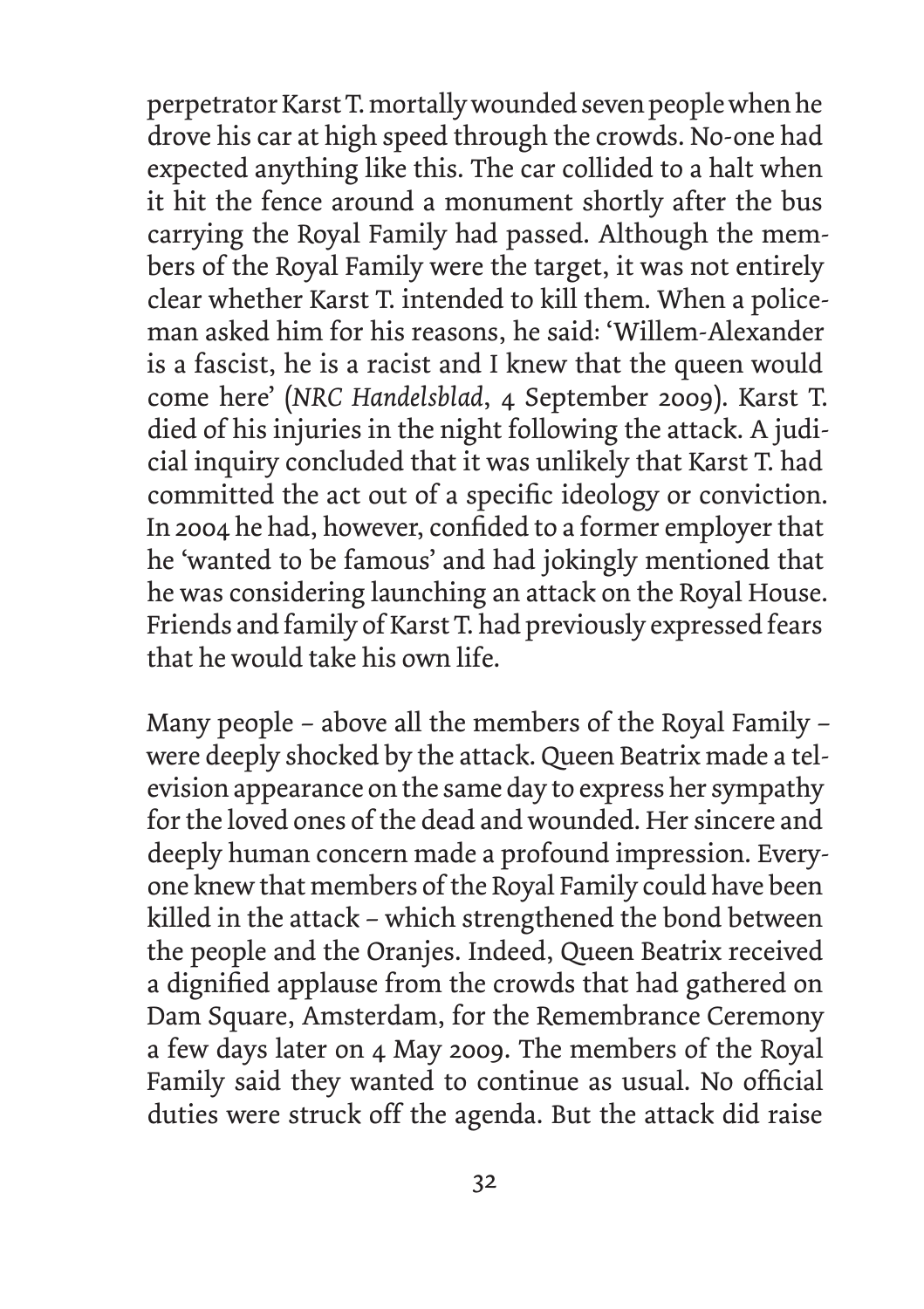questions about the relationship between the open character of Queen's Day and the security arrangements. It also raised questions as to whether it was prudent to transport the Royal Family on one bus.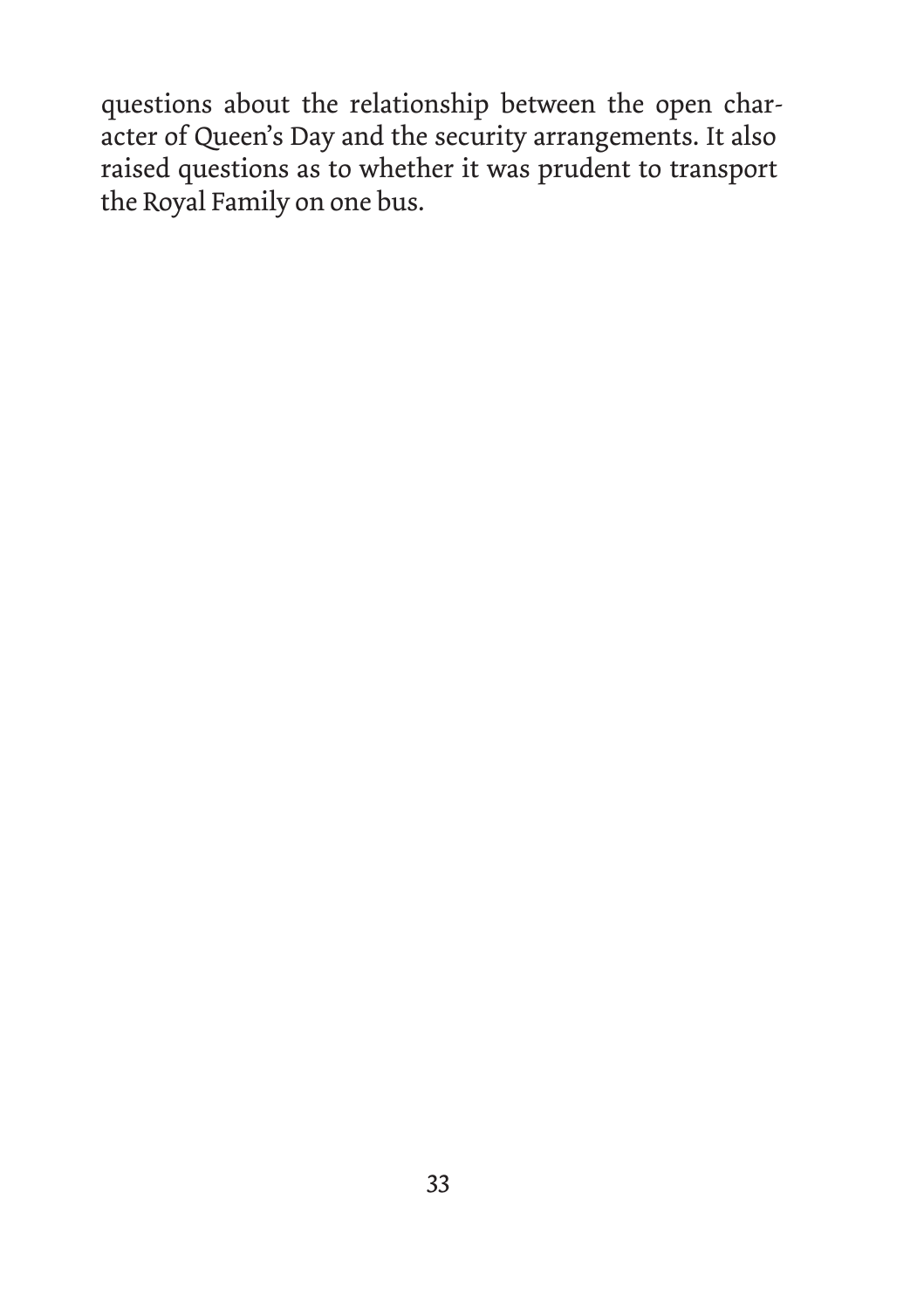#### Sovereign power

One of the complicated problems with the tension between monarchy and democracy has to do with the word sovereignty. Sovereign power has a bad reputation and is often confused with absolutism. But the theory of sovereignty, originally developed in the thirteenth century in France and England, is not linked to the absolutist period. It appears among the statists (Machiavelli, Bodin, Hobbes), the theologians (Luther, Calvin, Suárez, Mariana) and the liberals (Locke), and its definitions and implications differ with every author. It is important to understand that sovereign power was defined by *contrasting* it with feudalism and despotism. Feudal power is always acquired 'at the end of a sword, a shield, and a standard', said the Huguenot Philippe du Plessis Mornay.<sup>27</sup> Feudalism governs its subjects as the father of a family does his slaves. For Montesquieu despotism does not constitute an addition to the Aristotelian triad of good political regimes (monarchy, aristocracy, republic), nor does it reproduce in a new category the pathology dispersed among the degenerate political forms (tyranny, oligarchy, democracy). For Montesquieu despotism was a type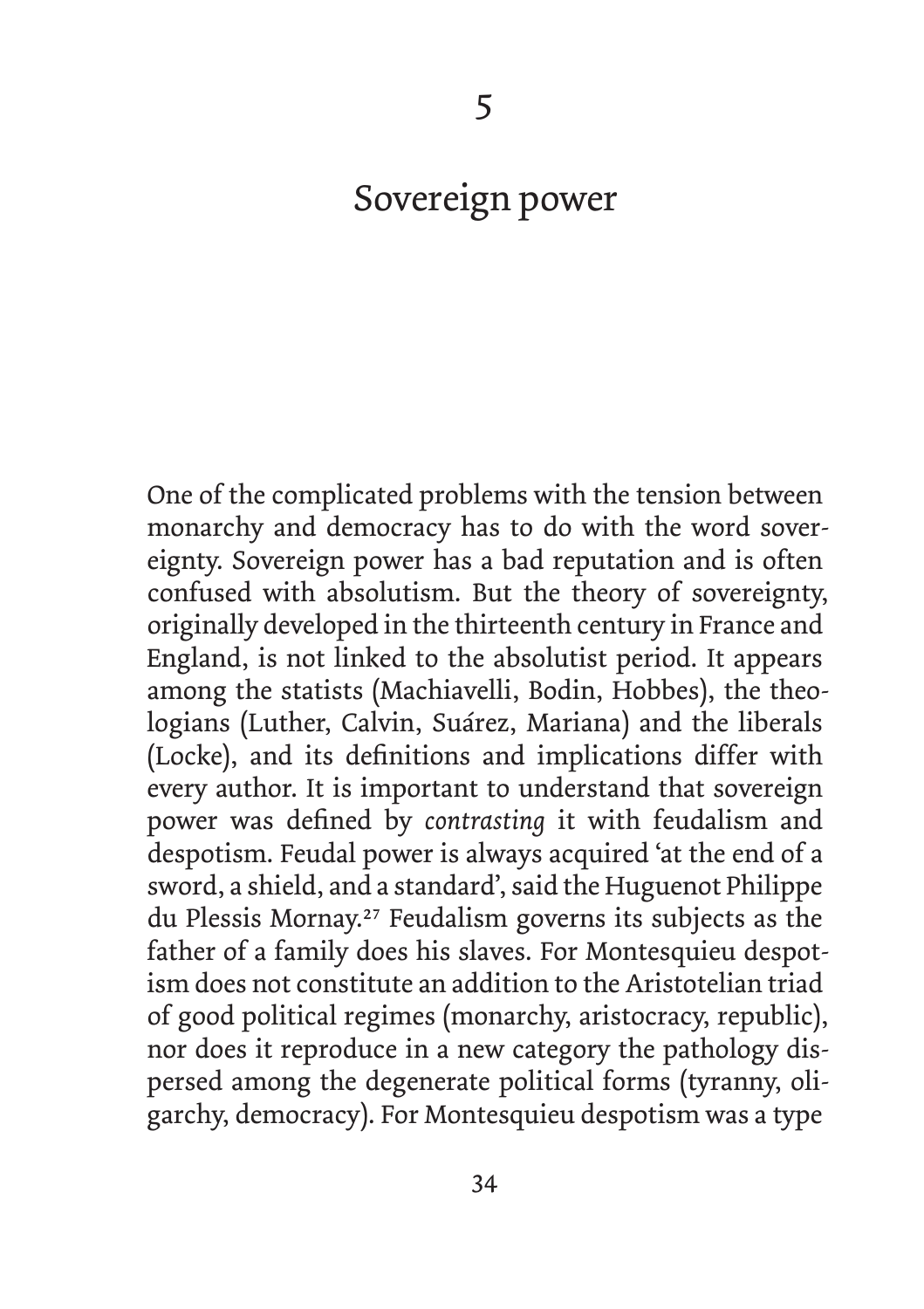of government essentially 'foreign', it was the 'other' state, distant from Europe in a geographical sense, socially cut off from Western civilization, finding the roots of despotism in countries like Persia, Turkey and China. With Montesquieu one can seriously contend that the idea of despotism conflicts with the European civilization, but not the idea of monarchy.

It is even possible to start the concept of a single Europe with the Roman Empire or with Charlemagne's 'Holy Roman Empire'. And was it not King Henry iv of France who presented the idea of the 'Christian Commonwealth of Europe' in the beginning of the seventeenth century, not to mention the European aspirations of Emperor Napoleon? Considering more recent history it is well known that Queen Beatrix strongly supported the process of European integration, in her eyes based on the need to avoid war, especially after the experiences of the Dutch nation during World War II, and probably also based on her personal experience, with a German father and a German husband. For her and many of her generation it was vital to bring Germany within the European partnership. In that light the placing of French and German coal and steel production under a 'High Authority' in 1951, with power to make legally binding decisions, seemed more than logical. The European Coal and Steel Community Treaty introduced the idea of 'community' with distinct legal personality, represented by autonomous institutions and Member States that ceded 'national sovereignty' to institutions for defined purposes. After the loss of the Dutch East Indies (since 1949 Indonesia) the Dutch profited enormously from the open economy and the 'common market' with the 'four freedoms' in Europe. The wider agenda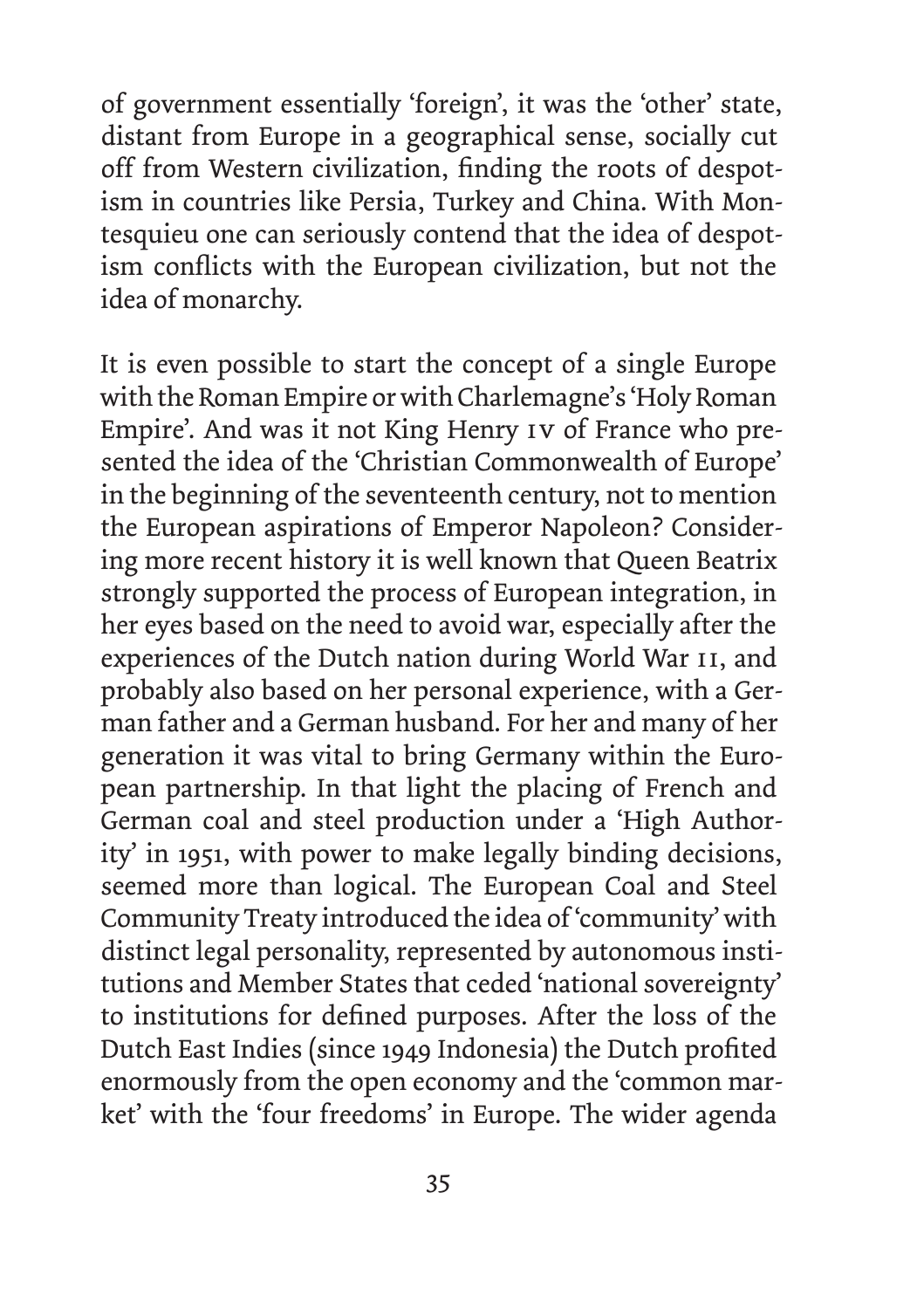of an integrated European Union is not seen as conflicting with the Dutch monarchy as long as the process of European integration is good for the Dutch economy and respects the national identity and constitutional tradition of the Netherlands (Article 4 TEU), although it is known that Queen Juliana did see the euro-sceptic United Kingdom becoming a Member State of the European Communities in 1973 as one of the most important successes of the foreign policy of the Kingdom of the Netherlands after World War II!28

Parliament and government, including Queen Beatrix, are fully aware that the survival of the Dutch economy in the global economy depends very much on an effective European Union and the harmonious development of economic activities. The European treaties are automatically incorporated into the Dutch legal system at the point of ratification. The Dutch do not seem to have any trouble with the Court of Justice of the European Communities defining the character of the supranational legal order in a pragmatic way, or with the strengthening of rights and interests of nationals through introduction of European citizenship, but a draft eu Constitution was rejected in referenda in France and the Netherlands in 2005, mainly because of the fear for a European 'superstate' and an increase in the democratic deficit. Most Dutch want to see the European Union primarily as a union of states.<sup>29</sup> More founded in treaty relationships and the principle of *pacta sunt servanda* of Article  $4(3)$  TEU, than in a written eu Constitution. Although the task of the European Union is the creation of the common market, meaning the elimination of all obstacles to intra-Community trade in order to merge the national market into a single market, the new eu Treaty, after the Lisbon Treaty came into force on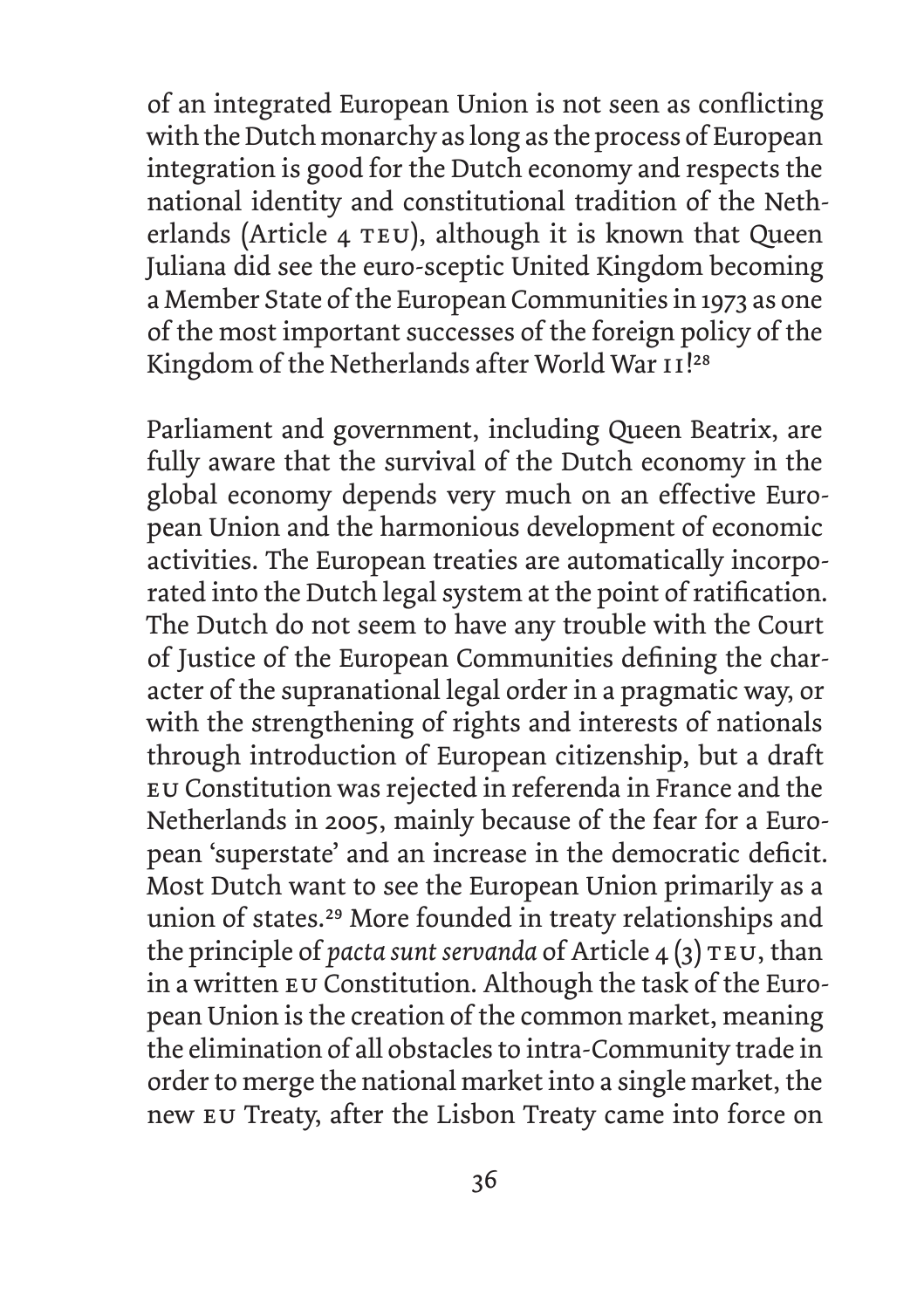1 December 2009, mentions secession and mechanisms for withdrawal in Article 50 TEU, which shows some explicit respect for the sovereignty of the Member States.

If we define sovereignty, it has to be stressed that the sovereign is not the same as sovereignty. Sovereignty is the principle of certain autonomy with respect to foreign powers, sovereignty is the public authority for international cohesion, and sovereignty is always limited by divine, natural and fundamental law. If there were no limits, sovereignty would not be different from feudal dominion.<sup>30</sup> Montesquieu even presented despotism, government without law and limits, as destructive of the ruler's own interests: 'As people who live under a good government are happier than those who, without rule or leaders, wander about the forests; so monarchs who live under the fundamental laws of their country, are happier than despotic princes, who have nothing to regulate either their own or their subjects' hearts'.<sup>31</sup> In the constitutional tradition of the Netherlands there is the specific pact that the monarch is a servant of the people, that he will not act as a tyrant and will look after the interest of the people. If not, the people are entitled to armed resistance.<sup>32</sup> It was this Calvinistic theory that helped Willem of Orange to break away from the King of Spain (see the Declaration of Independence of 1581, with arguments inspired by Du Plessis Mornay).

One might wonder whether, despite the long-standing bond between the Netherlands and the House of Orange, the evolving democracy might be creating too much tension around the monarchy. Given the doctrine of popular sovereignty, based on universal equality, it is certainly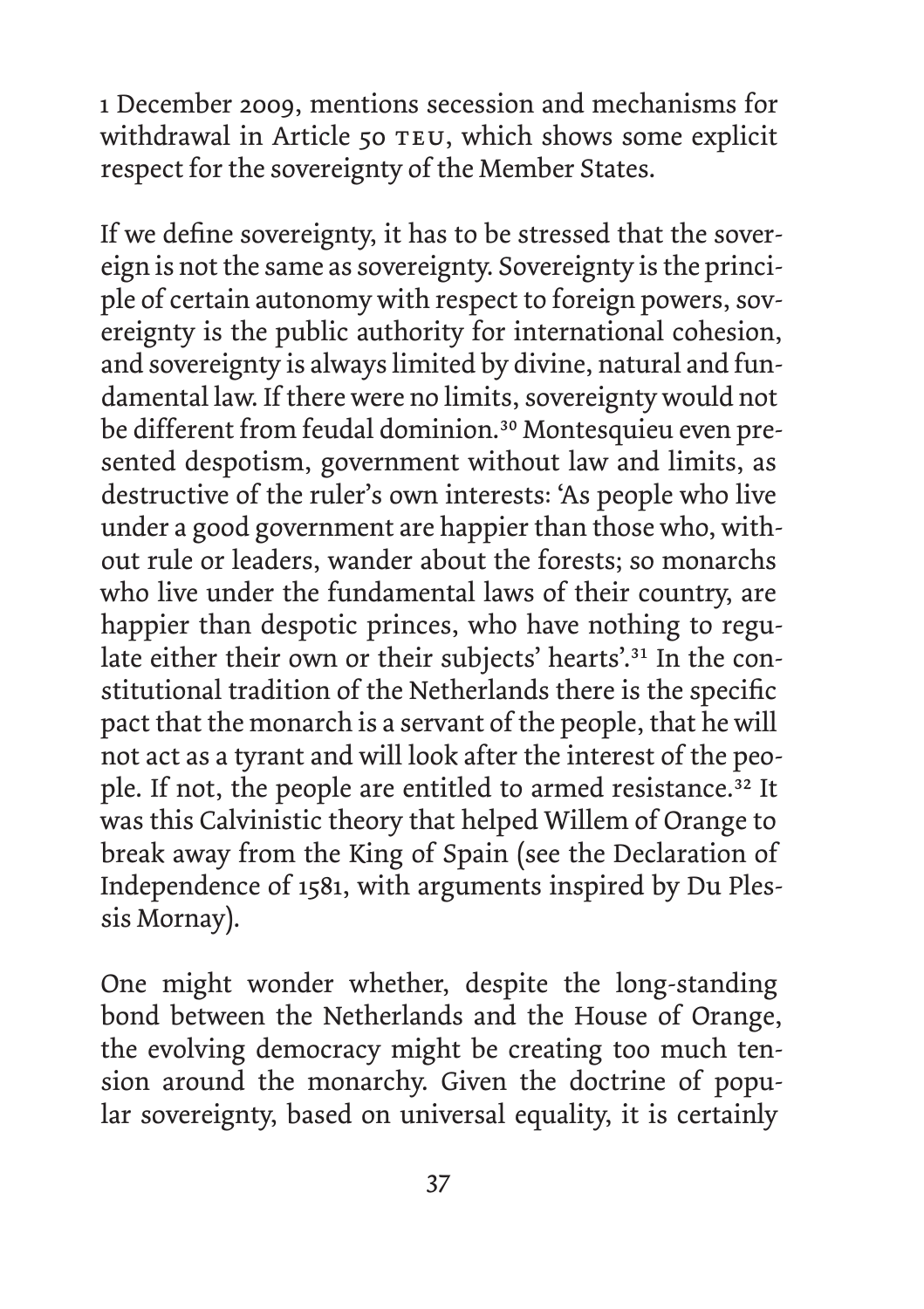extraordinary that accession to the throne is determined by the bloodline. In the fore-mentioned speech at Leiden University on 8 February 2005, Queen Beatrix said: 'I did not choose the throne – but I have accepted it. An office that comes to one through birth is, by definition, not an office that is earned by personal merit. It calls, above all, for humility… self-reflection…'. Lack of authority in the execution of a hereditary office is acceptable only if the officeholder is 'virtually silenced'.<sup>33</sup> In a parliamentary democracy this is organized by means of inviolability and ministerial responsibility (Article 42(2) of the Constitution). Inviolability is acceptable because the monarch has, in principle, no autonomous constitutional powers, apart from the power to organize his or her own House with due regard to the public interest (Article 41 of the Constitution). The monarch stands outside the parliamentary debate; ministers may not defend their policies by quoting the monarch's ideas. As the inviolability principle prevents the monarch from being called to account, the ministers bear full responsibility for his or her actions. Thus, government policy has full rein inside and outside Parliament. Ministerial responsibility comes into play in, for example, the counter-signing of a royal decree. Also, if the head of state or a member of the royal house makes a statement or acts in a specific way, the ministers are responsible. Parliament can call the prime minister to account under the terms of ministerial responsibility, even in private matters – provided they affect the public interest.

In principle, the monarch and the prime minister meet once a week to maintain consistency of government. In the event of a conflict the minister or the cabinet must resign, or the monarch can be declared incapable of exercising royal authority. Both situations could potentially endanger the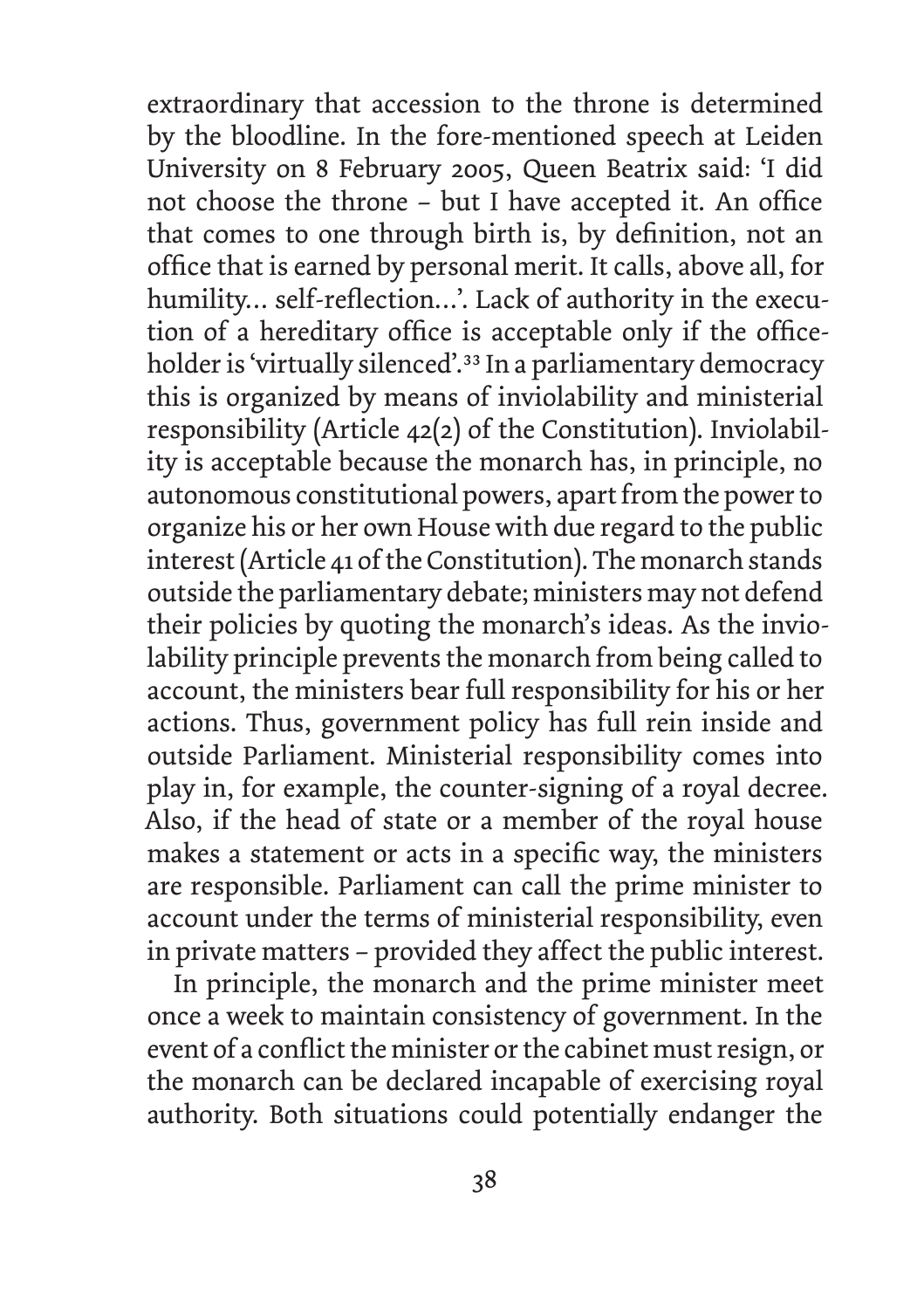monarchy; hence, for the sake of the dynasty, the monarch must accede to the will of the cabinet backed by Parliament. Even so, the monarch can still exert a substantive influence: 'As a member of the government, the Queen can exert a strong influence on policy, but this goes unnoticed by the public,' says Van Wijnen, who illustrates at the same time the fragility of the concept of the unity of the Crown and the 'secret of Noordeinde' (royal discretion).<sup>34</sup>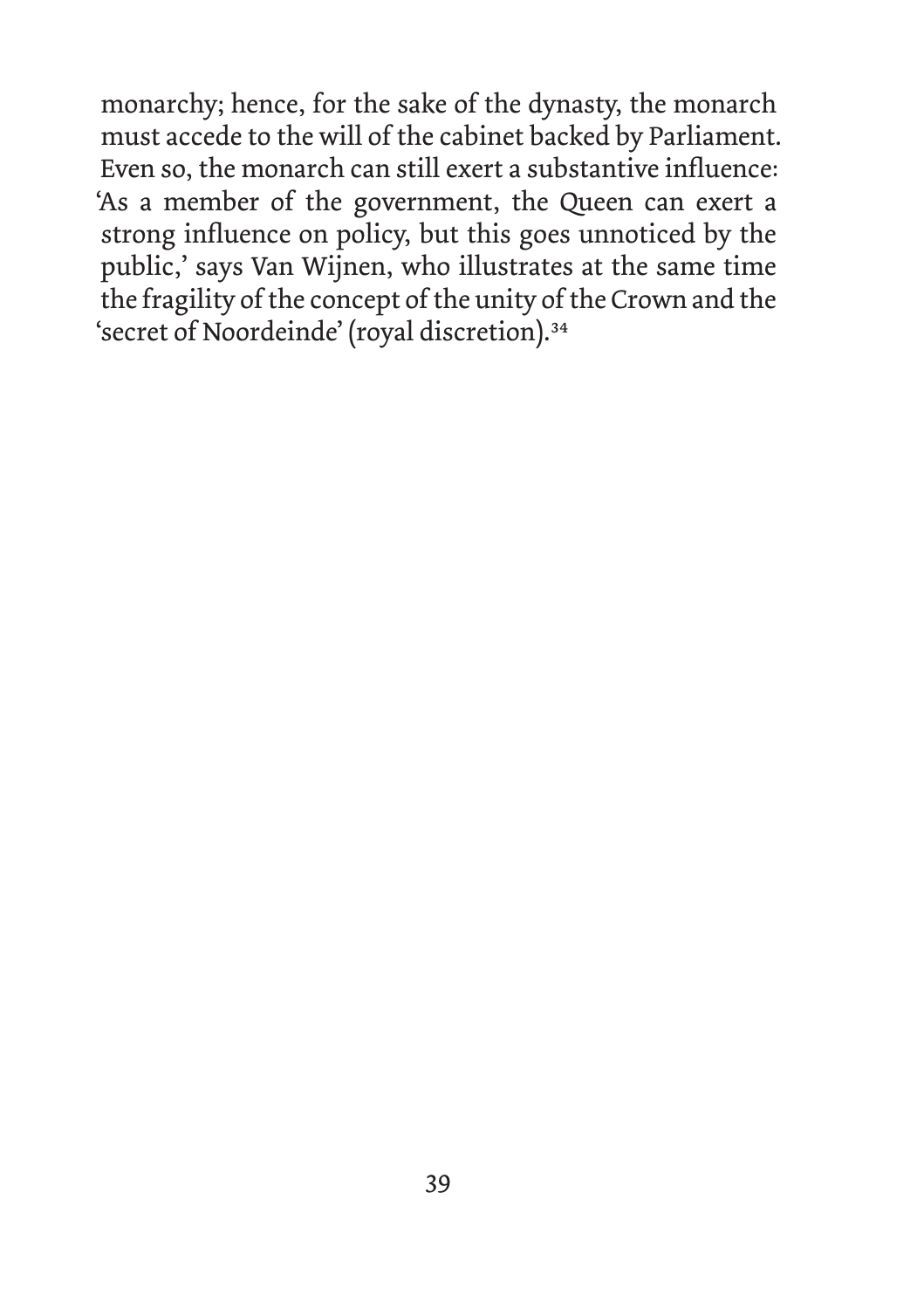## Cabinet formation: the start of the procedure

When a cabinet has tendered its resignation and assumed caretaker status, the monarch accepts the resignation for consideration and asks the ministers to continue to perform the tasks which they deem to be in the national interest. Article 42(1) of the Constitution states that the government consists of the monarch and ministers; accountable ministers must therefore always remain in office. A caretaker cabinet may not, in theory, take any major decisions which could undermine the negotiations between the political parties, but it must fulfil duties which are in the national interest, such as important business that cannot be postponed. Then the procedure for forming a new cabinet begins. The monarch requests advice from various politicians: the Chair of the First and Second Chambers (Senate and the House of Representatives), the Vice-President of the Council of State,<sup>35</sup> the party leaders from the Second Chamber and sometimes ministers of state. These encounters may be regarded as evidence of royal action. The public can consult the media to find out whether certain customs and principles are observed. Failure on the part of the monarch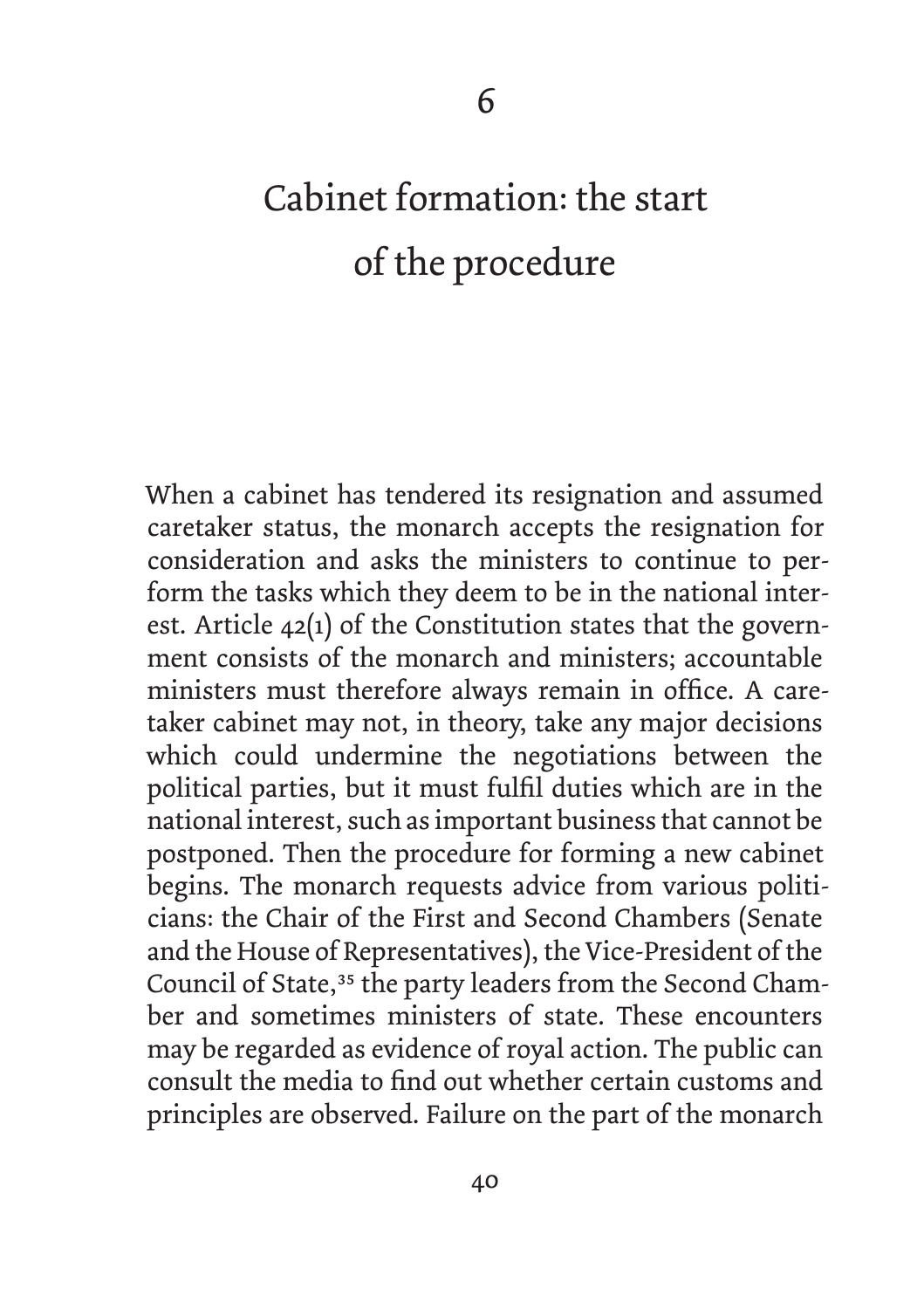to respect the principles can be attributed to the caretaker ministers and to the new ministers once the cabinet has been formed. When the new ministers accept office, they effectively affirm that the monarch has adhered to the principles of cabinet formation.

During their meetings with the monarch the Vice-President of the Council of State, the politicians and others offer written and oral recommendations on the composition of the new cabinet and the appointment of an *informateur* or a *formateur*. It is then the task of the impartial monarch to select an *informateur* to explore the various alternatives for a cabinet, or a *formateur* to actually form a cabinet. In principle, the *formateur* is the prospective prime minister and, according to the doctrine, also the best person for reporting later to the States-General on how the cabinet was formed. The monarch is expected to be guided by the election results and the advice and *not* by personal preference. The monarch is impartial and therefore treats all party leaders in the same way. He or she is expected to insist on clear advice and, when in doubt, will follow the recommendations of the ministers of state. The public must be made to feel that the monarch has virtually no powers of decision.<sup>36</sup> The official line is that, in a cabinet formation, the monarch acts 'within the limits of the proffered recommendations'.<sup>37</sup>

The monarch is expected to use this advice to steer events rationally towards the formation of a cabinet capable of a productive relationship with the States-General. The names of the *informateur* and *formateur* are announced in a bulletin from the Queen's Office and published in the Government Gazette (*Staatscourant)*. So there is no question of a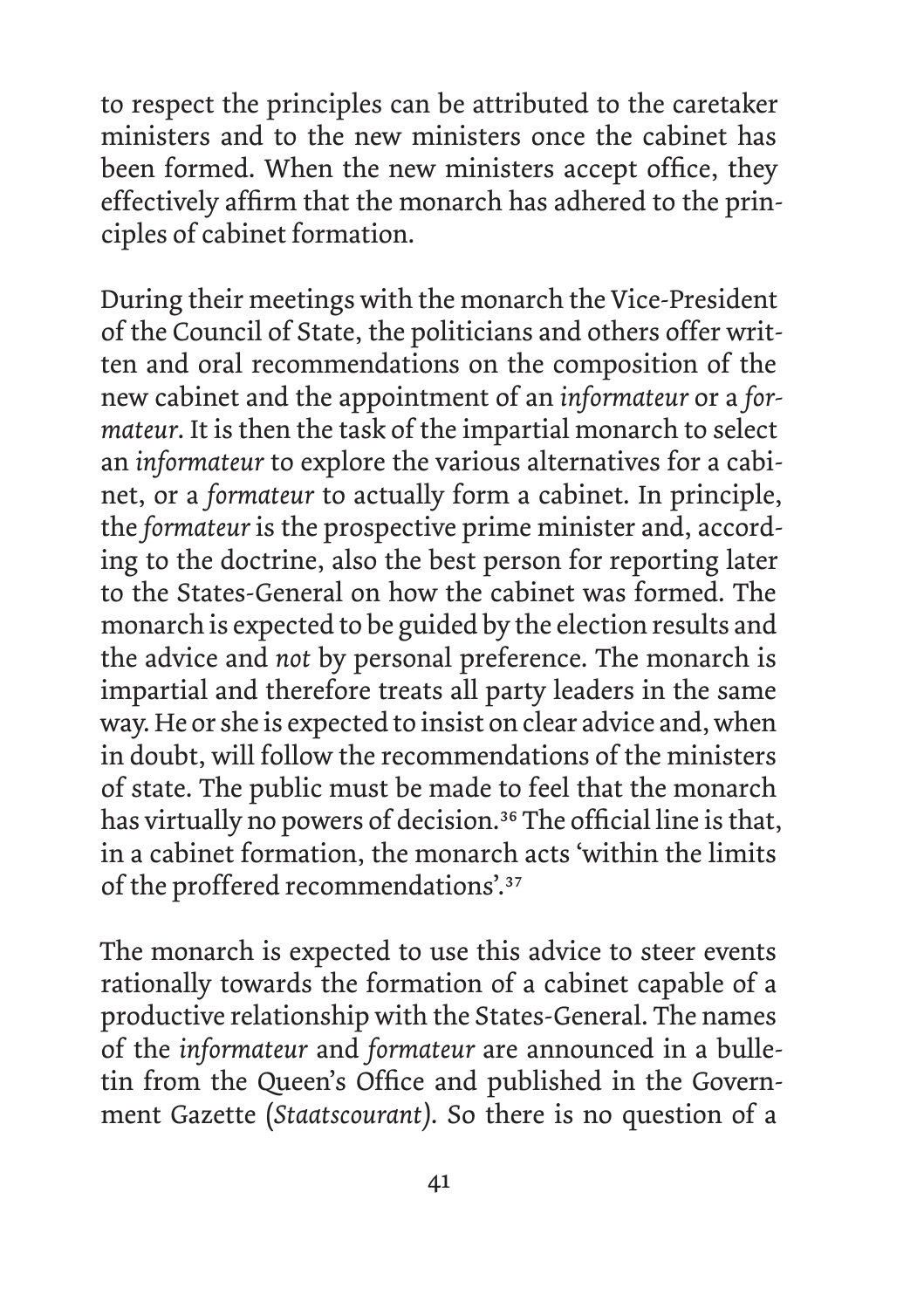royal decree – which would, in any case, have to be countersigned by the caretaker cabinet. These appointments are seen merely as preliminary to the eventual appointment of the ministers of the new cabinet. Hence, the *informateur* is not appointed by the Second Chamber but by the monarch. The *informateur* should be seen as the procedural assistant of the monarch, preventing him or her from getting caught up in the political to-ing and fro-ing. When the monarch appoints an *informateur*, he or she follows as far as possible the advice of the party chairpersons, or the largest common divider from the Second Chamber recommendations or the least common multiple thereof.

The Second Chamber cannot change the *informateur* once the appointment has been accepted. The candidate is free to refuse the job. In 1972 Queen Juliana wanted to appoint her special equerry Professor W.F. de Gaay Fortman as *informateur*, allowing him such a wide remit that he could explore all the options. But De Gaay Fortman broke with tradition and declined to act as an extension of the queen. Rumour had it that he did so because he wished to avoid a confrontation with his son Bas, leader of the ppr party, which had increased its number of seats from two to seven. It is also plausible that W.F. de Gaay Fortman had his sights on a ministerial appointment. Indeed, this is exactly what happened in 1973, when he was offered the post of Minister of Home Affairs in the Cabinet of Joop Den Uyl (PvdA).<sup>38</sup>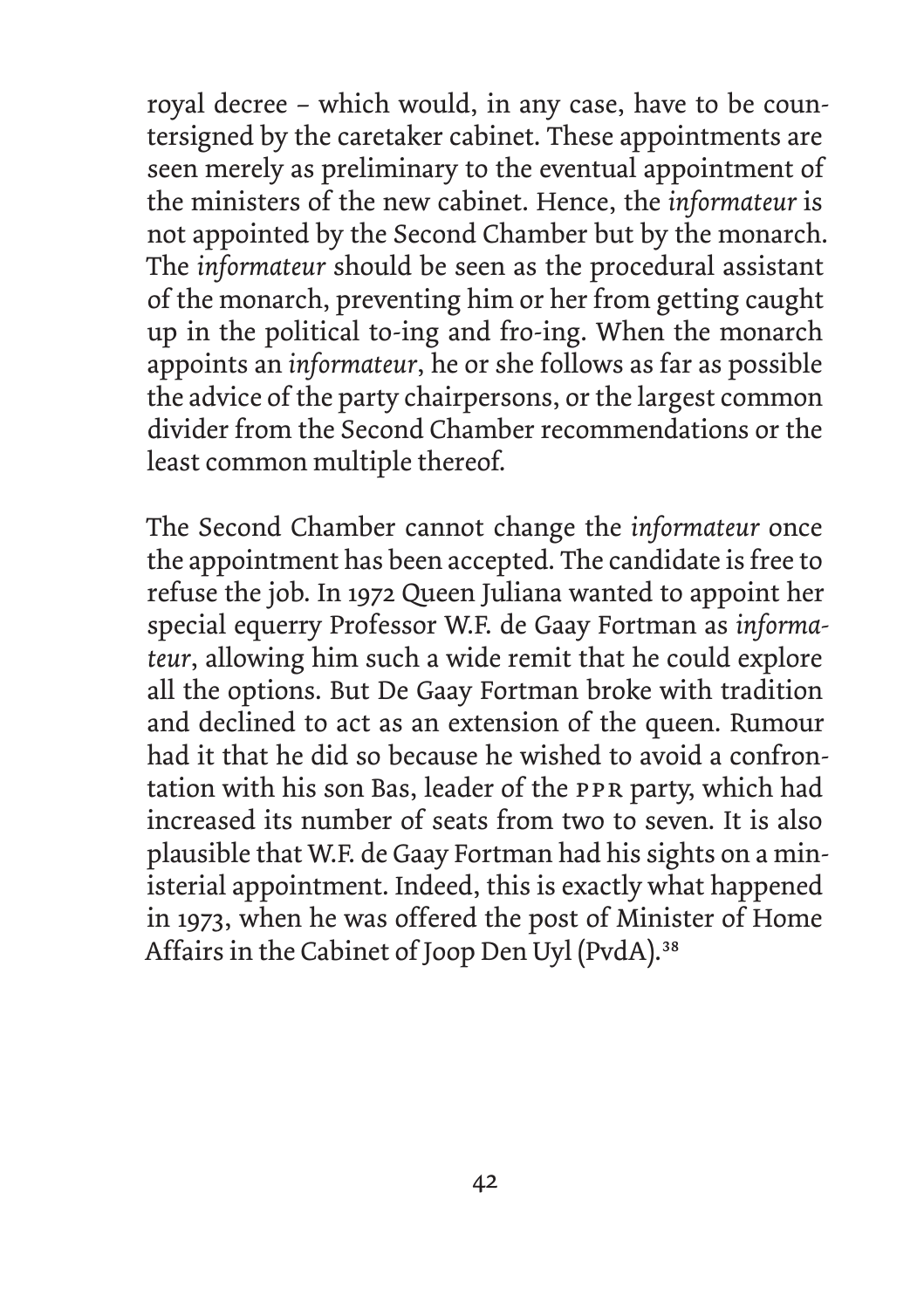## The path to a coalition agreement

Whereas an *informateur* can formally accept a request to reconnoitre the possibilities of forming a coalition, a *formateur* will not officially accept the request to form a government until he is sure that an agreement has been reached. If no agreement is reached the *formateur* will not – officially at least – suffer public humiliation. The remit from the monarch may vary but, basically, it makes no difference whether the *informateur* is instructed to look into the possibilities of 'the broadest possible coalition' or just 'a coalition' as, in the latter case, the viability of a minority cabinet will obviously be explored as well. If the *informateur* proposes a cabinet which cannot count on parliamentary support – as instructed by the monarch – the monarch will not accept his findings. One might defend the system by arguing that the monarch, who must uphold the Constitution, has the power to reject any proposals from the *formateur* for ministerial candidates who, say, have shown little respect for the principles of democratic government and the Constitution.39 In an interview for nos television on 28 April 2005, Ruud Lubbers, prime minister from 1982 till 1994, said that Queen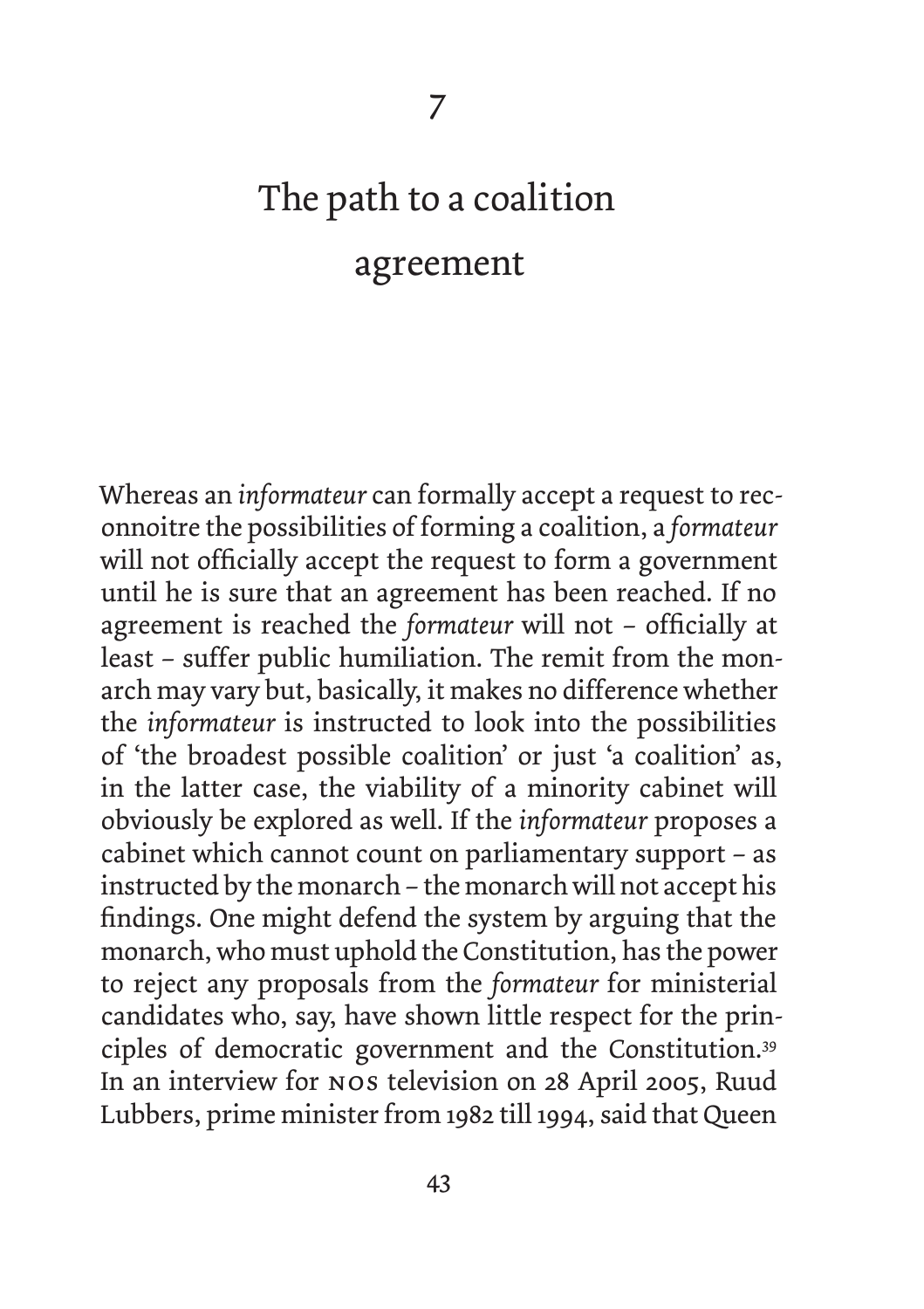Beatrix attempted to exert some influence on the choice of ministers. According to Lubbers, a seasoned veteran of five cabinet formations, the role of the monarch in this process should not be underestimated. The queen made known her ministerial preferences. Lubbers said that 'there is, of course, "some gentle steering" in the choice of ministers *et cetera*.'<sup>40</sup>

As the *informateur's* mandate comes from an inviolate source, he is, in theory, personally responsible for his appointment. The *informateur's* accountability towards Parliament is poorly defined: he cannot be called to account by the Second Chamber. How the mandate is explained – especially to the media – is solely a matter for the *informateur,* who has consistently consulted the inviolate head of state on the matter. Ever since the Jurgens/Mateman motion, tabled on 22 December 1993, *informateurs* have been expected to appear promptly in the Chamber to report on their activities, but there is no question of an obligation.<sup>41</sup> Parliament cannot impose sanctions.<sup>42</sup> In 1994, the reports by Van Aardenne, Vis and De Vries during the formation of the 'Purple' Cabinet sparked a debate between the leaders of  $vvp$ , D66 and PvdA, particularly Bolkestein (VVD) and Kok (PvdA). Such a debate at the end of the (in)formative phase is an important point on the scorecard.<sup>43</sup> It is a pity that the mandates issued by the monarch make no reference to what is, in effect, the start of parliamentary accountability for *informateurs*. For example, the monarch could refer to the desirability of providing Parliament with information.

The cabinet formation consists of a reconnaissance phase, a negotiation phase, a coalition agreement, a seat allocation,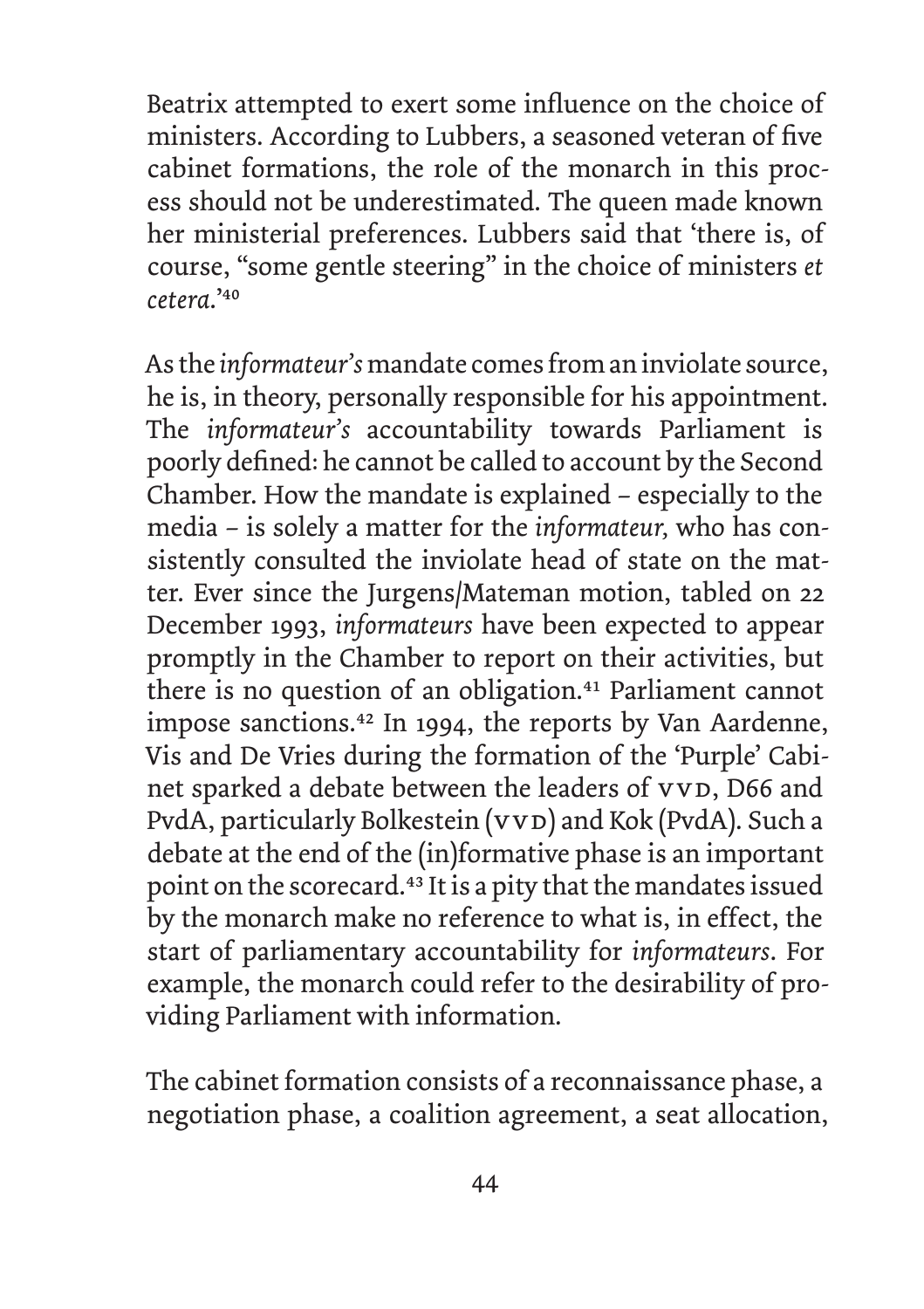the nomination of ministers and state secretaries, and a final report. The main roles in the negotiation phase are played by the leaders of the parties in the Second Chamber. The *informateur* has regular meetings with the monarch. The aim is to thrash out the main lines of policy in a coalition agreement, a sort of deal between a few parliamentary parties and the basis for forming a cabinet and defining a programme for the next four years. A coalition agreement with too much detail will undermine the dualism between the government and Parliament. In the final report to the monarch the *informateur* or *formateur* states whether a cabinet can be formed. Before the *formateur* submits the final report the constituent meeting of the (junior) ministerial candidates takes place so that prospective office bearers can get acquainted, sort out any remaining issues and establish the main lines of government policy.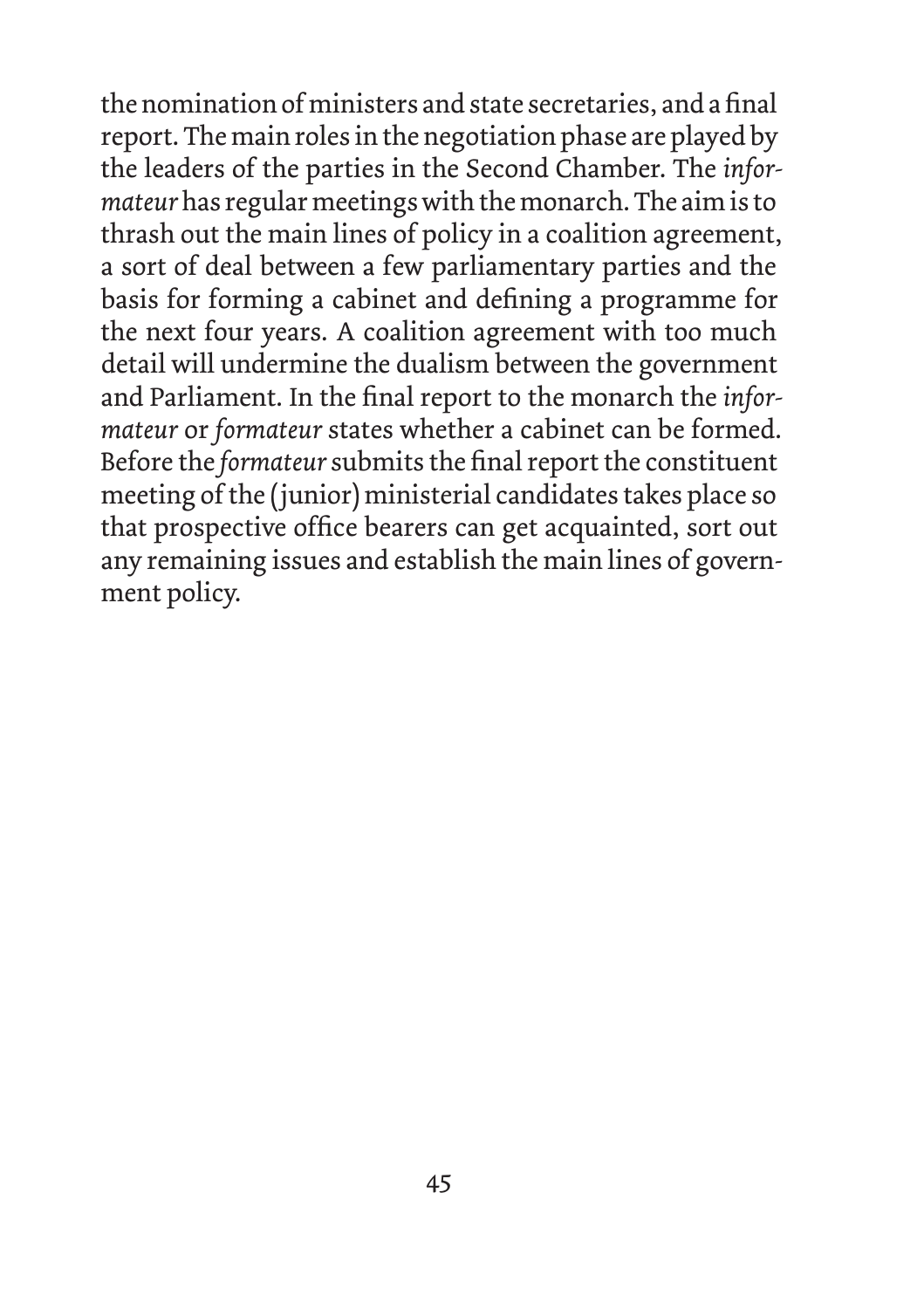## Insufficient accountability towards Parliament

After the negotiations, the monarch is constitutionally obliged to appoint a cabinet that reflects the will of the majority of the Second Chamber. It is not only the appointment and dismissal of ministers and junior ministers but also the organization of departments and the tasks of ministers which are established by royal decree (Articles 43 and 44 of the Constitution). Article 47 of the Constitution demands that laws and royal decrees be signed by both the monarch and the minister(s). Article 48 of the Constitution lays down the principle of a counter-signature for the appointment and dismissal of government officials, whereby certain constitutional events coincide. The prime minister is appointed by royal decree, which he himself has to counter-sign and which, at the same time, concerns the dismissal of his predecessor. Only at this point does the prime minister share the power of the monarch in the formation of the cabinet. He then counter-signs the royal decrees appointing other ministers. After all, he is, as the new prime minister, the person accountable for the new cabinet. Van Wijnen argues that, with the First and Second Chamber and the caretaker minis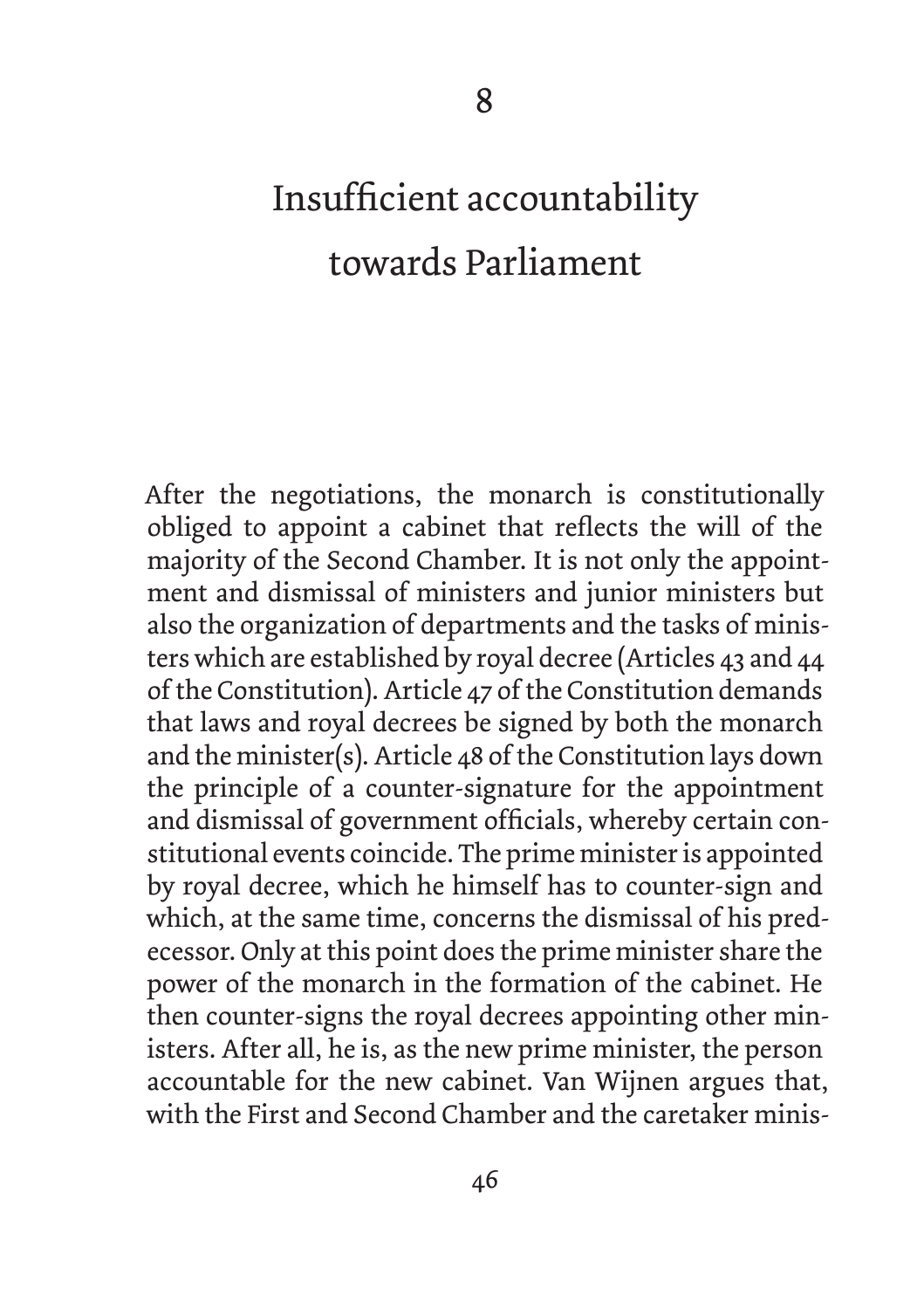ters having been forced into a position of passive interest, it is the monarch who holds all the reins: 'Everything revolves around the queen, who both leads the process and ensures that no single party grabs power'.<sup>44</sup>

After being appointed, the ministers take an oath of office before the monarch. They also pledge allegiance to the Constitution and promise to execute their office truly and faithfully. Then they assemble on the palace steps for an official photo. Within a short space of time the newly appointed cabinet presents its policy statement in the Second Chamber. The cabinet composition and the programme are debated by the elected representatives, and the ministers wait to find out whether they have won a majority and have therefore been accepted by the Chamber.<sup>45</sup> The prime minister, having countersigned the decrees, is clearly responsible for the ministerial appointments.

 Occasionally, the screening of new ministers lacks proper thoroughness. Indeed, Prime-Minister Balkenende was blamed for inadequate screening during the Bijlhout controversy. A few hours after the government was formed in July 2002, LPF (List Pim Fortuyn) state secretary or junior minister Philomena Bijlhout was forced to resign, because she had lied about her links with the former military dictatorship in Surinam, where she was born. The prime minister is accountable for his actions as *formateur* and for the results of the preceding phase, insofar as this phase has formed a basis for the cabinet formation. In practice, the prime minister does not seem to be accountable for the methods and actions of previous *informateurs* or *formateurs*. As the monarch is inviolate and as the caretaker cabinet cannot be held responsible for, say, the protracted duration of the recon-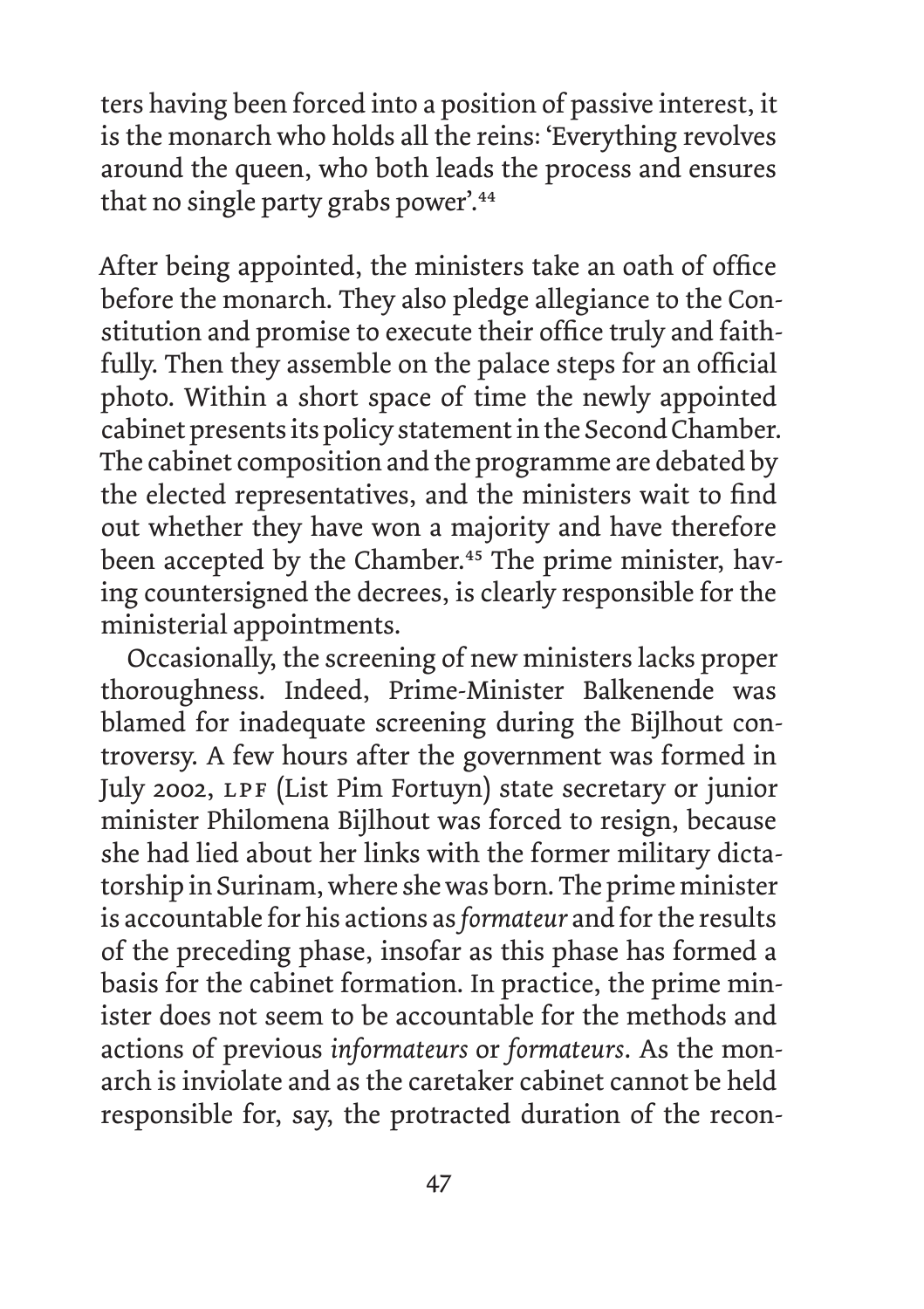naissance or formation phase, no-one is no accountable to Parliament. The formation resulting in the Van Agt Cabinet in 1977 took 208 days. Calling an unsuccessful *formateur* to account is an arduous business. One might apply a system in which the party leaders accept accountability towards the electorate, but there still remains the inviolate monarch who is not covered for derailments, delays, or underperforming *informateurs,* and the caretaker cabinet that does not dare to intervene. According to Queen Beatrix, in our constitutional system the monarchy functions under the protection of ministerial responsibility. Public actions by the monarch during a cabinet formation should therefore be accommodated more formally under ministerial responsibility. To demonstrate this protection the procedures with *informateurs* would have to be restricted and the *formateur*  could be nominated by the Second Chamber.<sup>46</sup>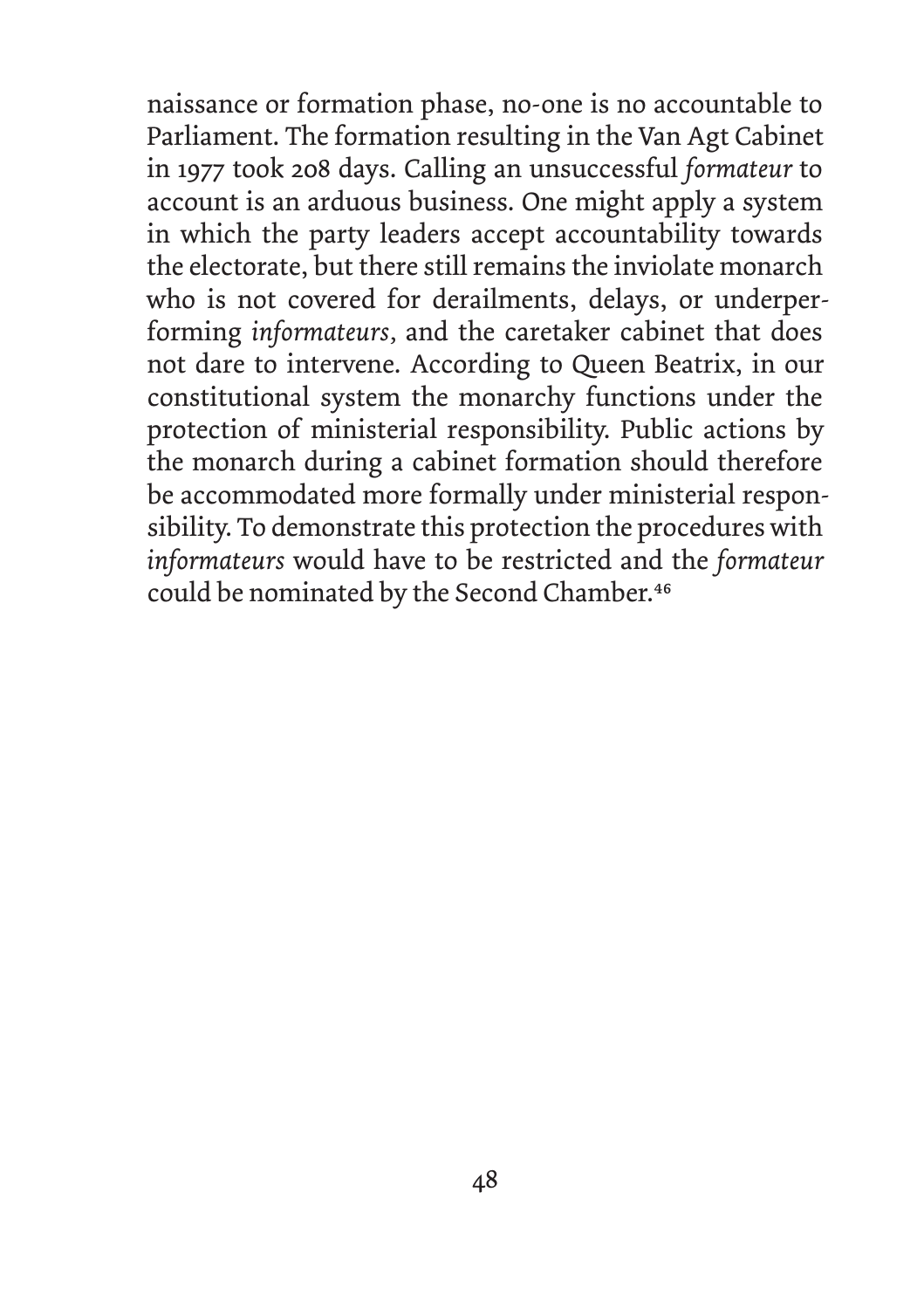## Transparency and inspiration from European integration

Sometimes, the link between the election results and the composition of the new cabinet seems inscrutable to the electorate. In 1977 the largest party, the PvdA, was excluded from the cabinet, which comprised CDA and VVD. More recently, in 2002, when the PvdA, led by Wouter Bos, made dramatic gains in the election, finishing just behind CDA, an attempt to form a CDA-PvdA coalition ended in failure. Balkenende then considered a cabinet of CDA, VVD and D66, even though D66 had taken a battering. Usually, cabinet formations take a long time and make very little sense to the voters. The negotiations take place behind closed doors. What is the point of holding elections if the real choices are not made by the voters but in the horse-trading that precedes the formation of a cabinet? It is also important to realize that too much transparency can slow down the process, as it limits the willingness to compromise. The blame for the anomalies in cabinet formation does not lie with the monarch, but with the (divisions within and between) the political parties, who would do well to get together and agree on a programme before the elections so that the voter knows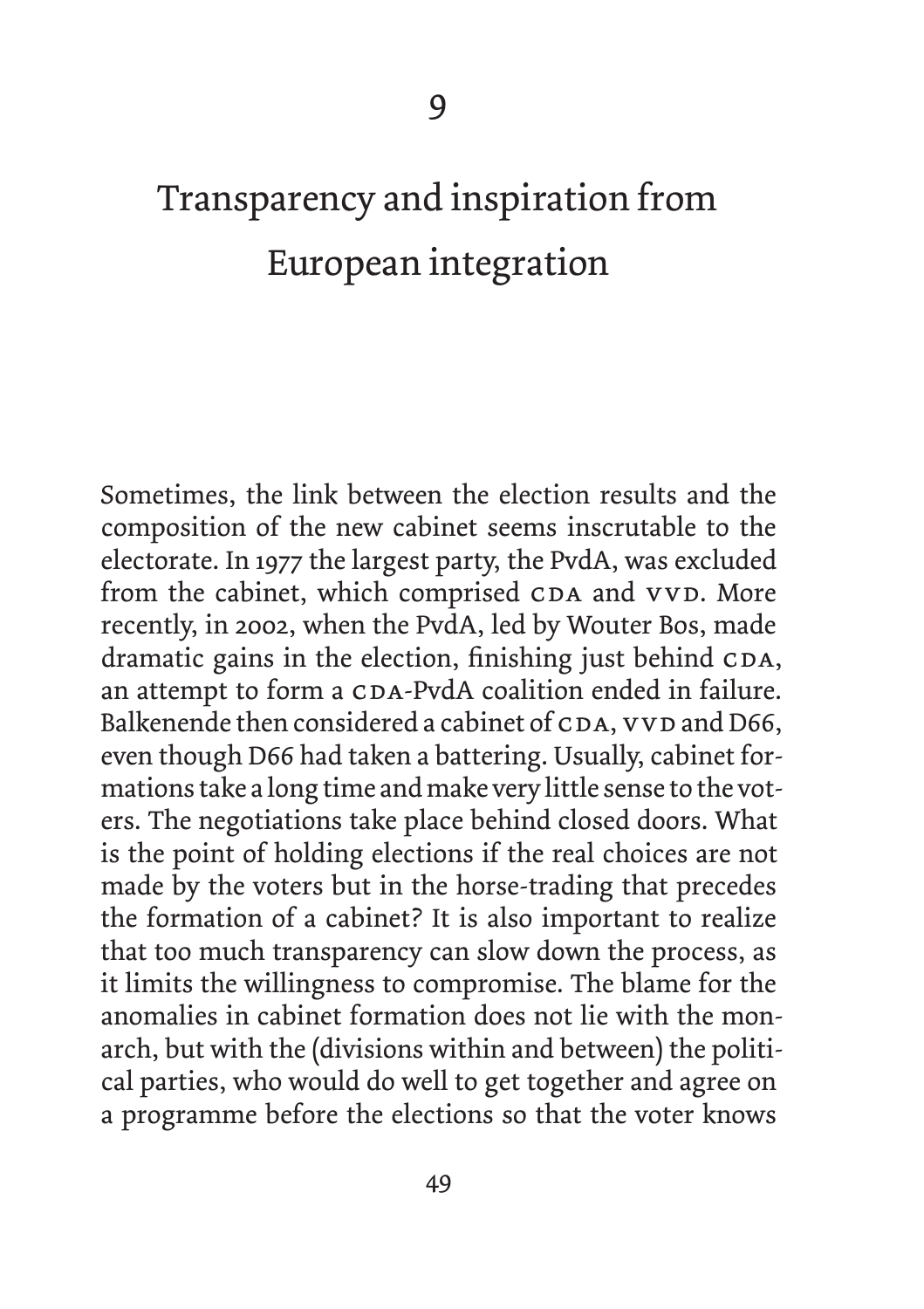exactly how they will govern if elected. Alternatively, the electoral system could be adjusted in line with the British model, where the party with the clear majority is returned to power.

Even though the monarch has very little decisional scope, he or she can still appoint ministers without formal participation by Parliament. In the future, openings must be created for the explicit involvement of Parliament in the 'investiture', the vote of confidence in a new government. People often draw attention to the democratic deficit in the European Union, but the involvement of the European Parliament in the investiture of the European Commission follows a more democratic process than the formation of the Dutch Cabinet. Since the Treaty of Nice the Commission members have been appointed by the European Council (comprising heads of state and government) for a period of five years (Article 17 (3) TEU), but the European Parliament is able to influence the composition of the Commission, as appointments cannot be made until the Parliament has approved first the nomination of the president and then the entire College. Only then can the Council make appointments (Article 17 $(7)$  TEU).

One exciting development is that the candidates for president and then the commissioners (who are nominated by the member states) must appear before the European Parliament. The President of the European Parliament first asks the candidate for the ec presidency to set out his general policy. A debate and a vote then follow, after which the nominees appear for the separate commissions empowered by the European Parliament. In October 2004 the European Parliament used political pressure and threatened to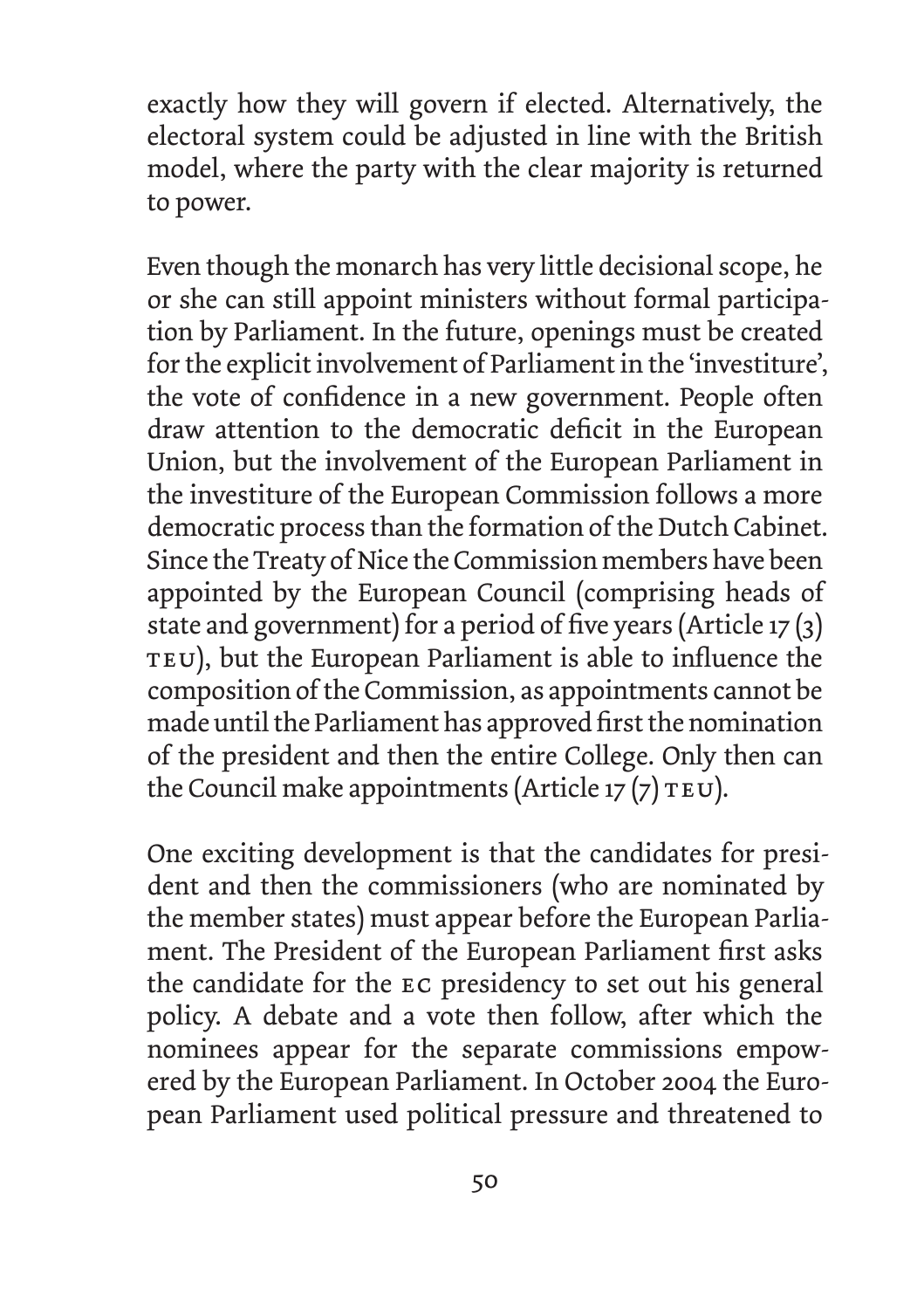scupper the entire procedure in order to force prospective president José Manuel Barroso to withdraw his proposed Commission because of discriminatory comments about homosexuals from candidate commissioner Buttiglione.<sup>47</sup> In the Netherlands the cabinet has already been appointed by the monarch before it reads its policy statement in Parliament. Confidence in the new cabinet is demonstrated by the fact that most of the motions from the opposition are voted off by the coalition. Accordingly, it might be worthwhile to consider the Belgian example and introduce a vote of confidence.<sup>48</sup>

Because of European integration it was possible for a welfare state like the Netherlands to survive after the loss of Indonesia, and the Dutch economy, especially the carrying and transhipment trade, has profited from the advantages of the free market enormously. Rotterdam is the biggest harbour in Europe and Amsterdam Schiphol Airport is seen as the gateway to Europe. The powers of the government have been enhanced by European integration, but the power of the monarch has not really profited from this development. This is because the responsibility for governing the country rests with the cabinet on behalf of Parliament. Since World War II the monarchy has evolved from an institution of power into an institution of confidence. In that light one could argue that with the weakening of the meaning of national borders because of European integration, the importance of the monarchy in its function as a symbol of national identity has grown. While politicians come and go, the Royal Family is always there. In the Netherlands it is possible to abolish the monarchy by an act of parliament, but in the near future the monarchy will remain a highly visible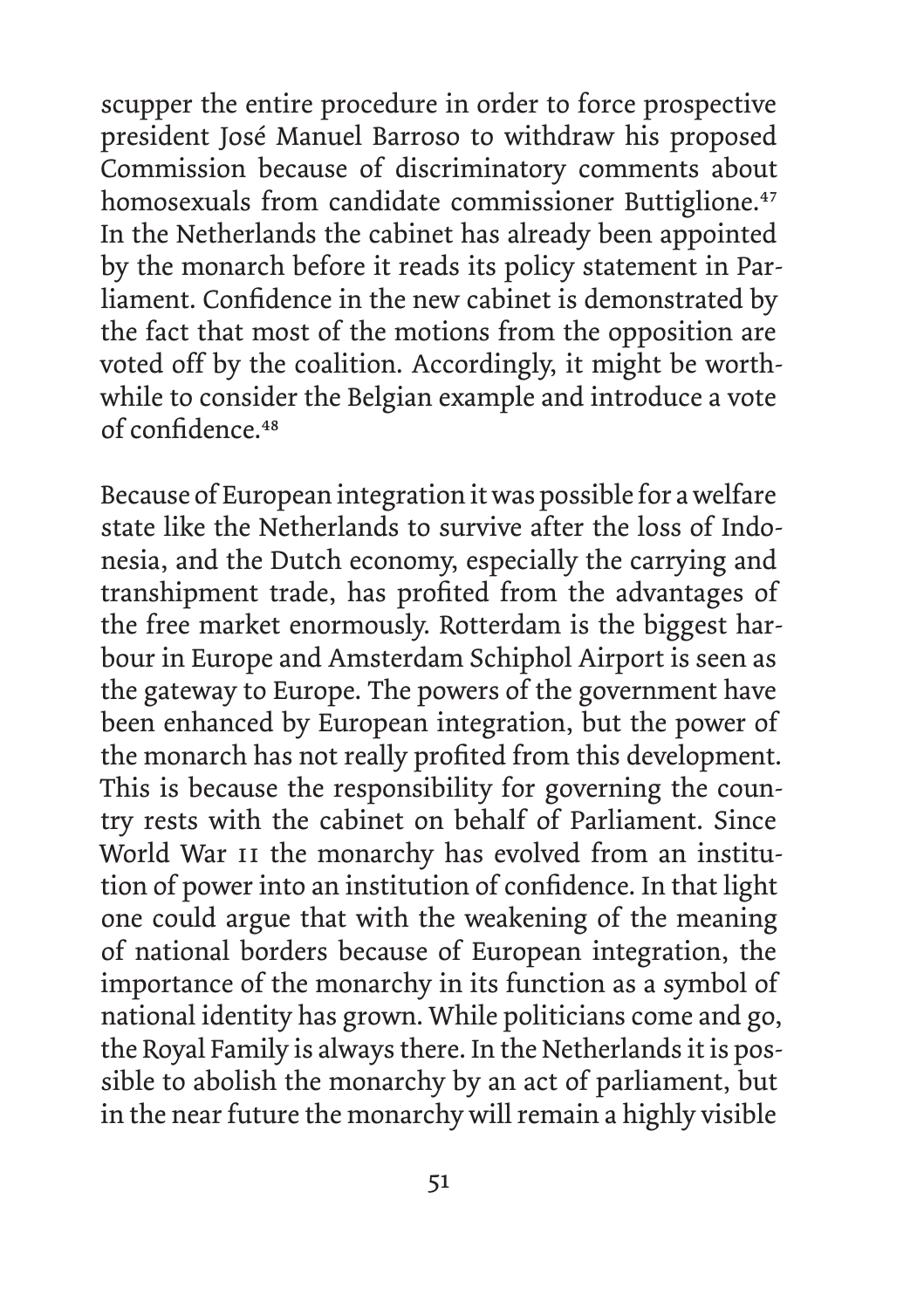institution. The process of European integration is not seen as seriously threatening the Dutch monarchy. The authority of the monarch is not spelled out in the Constitution, but depends on personal credibility that needs to be constructed by the monarch and the government together. Therefore the relationship between the monarch and the prime minister is crucial, also for the monarch. Queen Beatrix has shown that she does not rely on the splendour of the regalia and the mystique of royalty. She treats her function as a profession among others.<sup>49</sup> But because of the monarchical design of the old Dutch Constitution, the monarchy is still an important part of the constitutional identity of the Netherlands, and this identity has to be respected by the European Union according to eu Law (see Article 4 (2) of the Treaty on European Union as amended by the Treaty of Lisbon).

European integration, including the membership of the Council of Europe and the European Union, has made the citizens of the Netherlands more aware of the importance of human rights and democracy. In the Copenhagen Criteria (1993) we find the political criteria under which applicant states could apply for membership. These political criteria required states to have 'stable institutions guaranteeing democracy, the rule of law, human rights and the respect for and protection of minorities'. Can the European Union apply standards of scrutiny to other states that it does not apply to its own Member States? Many proposals for constitutional reform to make Dutch constitutional law more democratic failed because of the necessity of a two thirds majority in both houses of parliament. But it is even possible to make the cabinet formation in the Netherlands more democratic and transparent without changing the Constitution.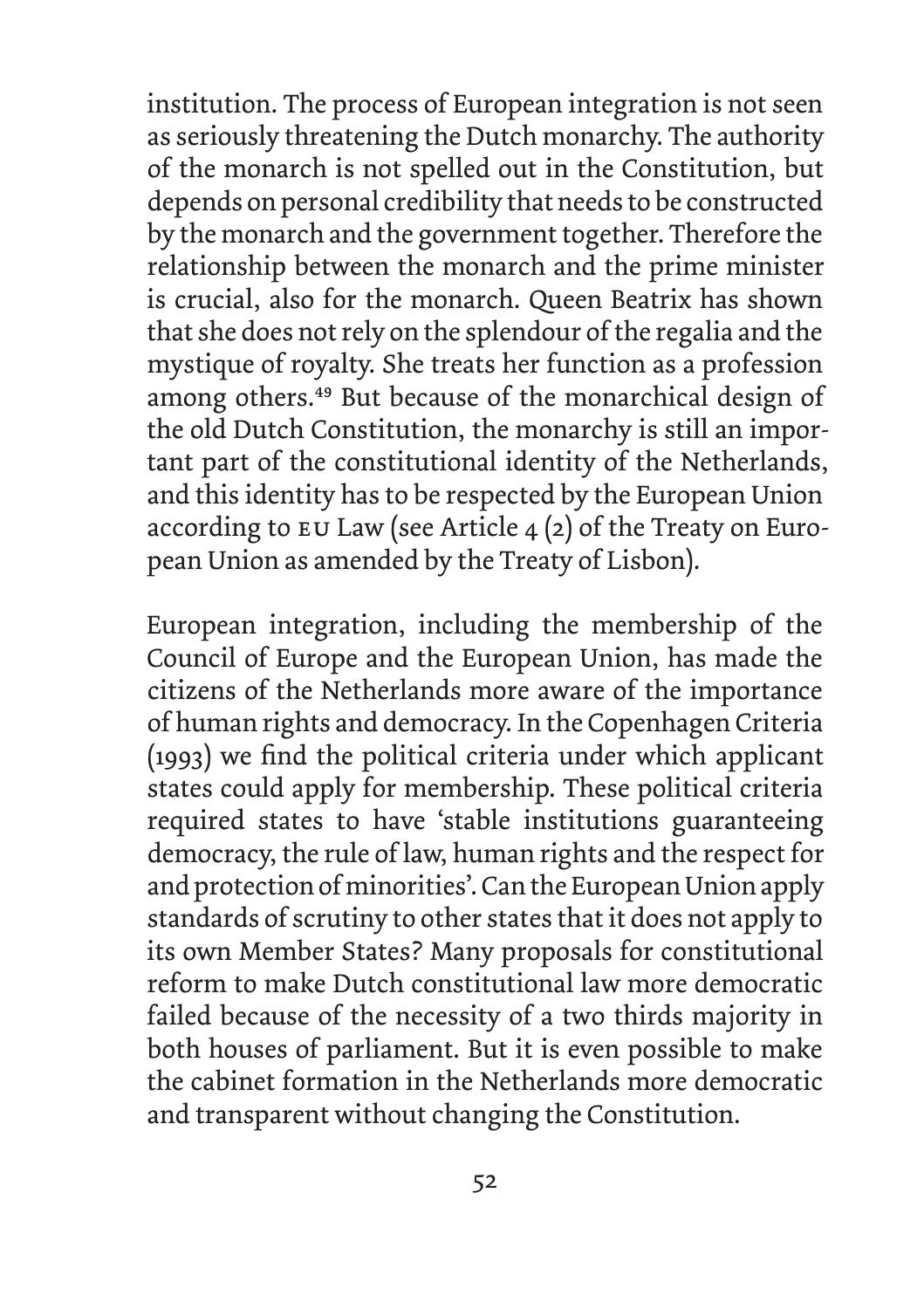#### Conclusion

 $1<sub>0</sub>$ 

It is known that Queen Beatrix does not like Member of Parliament Geert Wilders and that she was possibly attempting to prevent the formation of a right-wing coalition that included him. On 7 July 2010 Thomas Landen stated that the maneuvers to exclude Mr. Wilders had angered ordinary Dutchmen. Many voters could be heard complaining: 'What is the use of going to vote when we are not listened to anyway?' The general elections in the Netherlands in June 2010 resulted in a victory for the right. The Dutch Constitution, however, grants the Queen the power to appoint a person (or persons) of her choice to initiate and direct negotiations for the formation of a government coalition. By appointing the Labor politician Herman Tjeenk Willink to the position of formation facilitator (*informateur*), the Queen had made it clear that she probably wanted a coalition that included the Labor Party and excluded the Freedom Party of Geert Wilders. Following the elections, Mr. Wilders said: 'We want to be part of the new government. More security, less crime, less immigration, less Islam – that is what the Netherlands has chosen … I don't think other parties can ignore us.'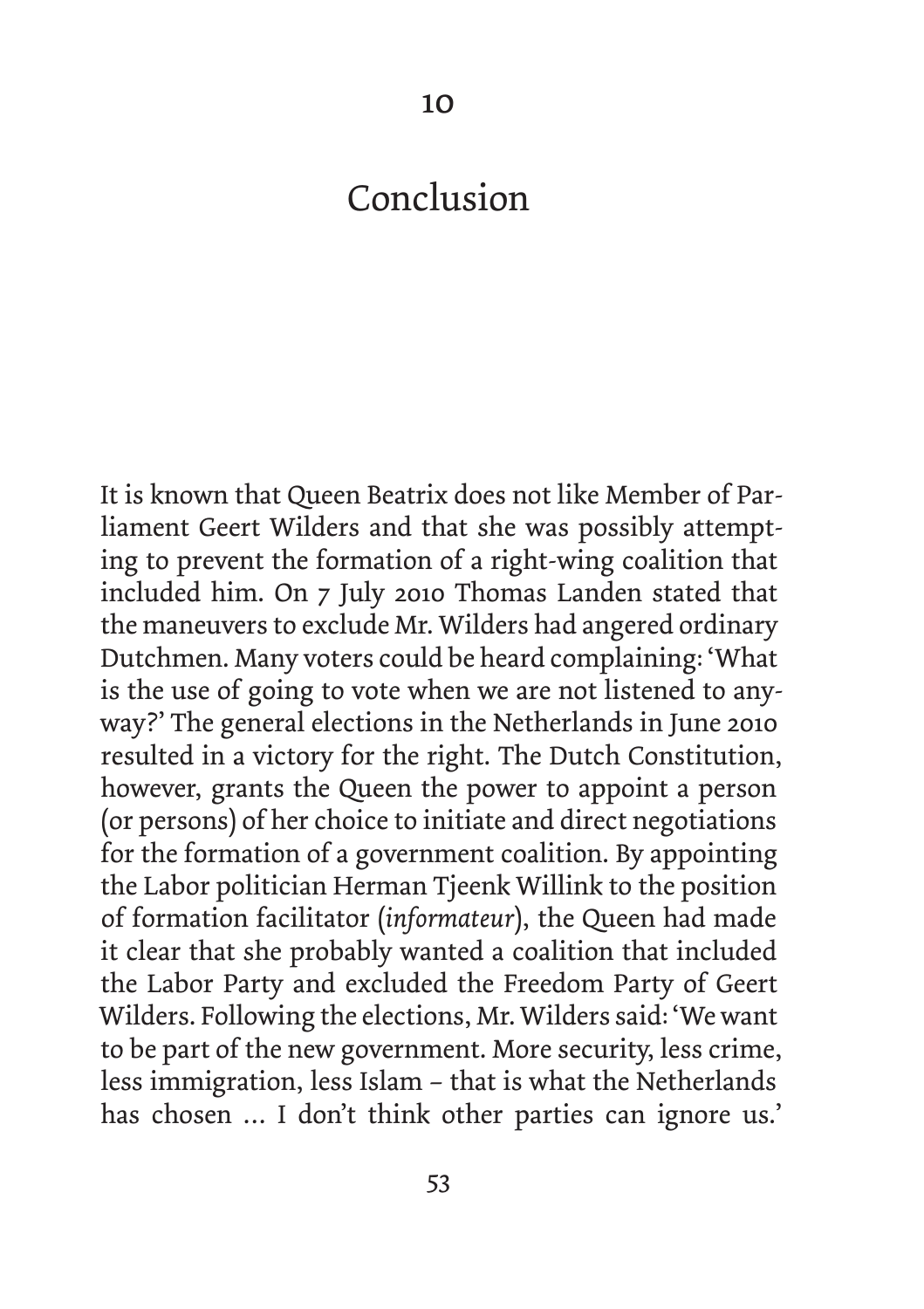Wilders seemed, however, to have overlooked the power of the monarch. For months, rumors had been circulating that Queen Beatrix had postponed resigning in favor of her son, 43-year old Prince Willem-Alexander of Orange, until after the 2010 elections because she wanted to thwart Mr. Wilders' governmental ambitions. Although unelected, the Dutch monarch plays the decisive role in the government formation, and can bypass the electorate. Afshin Ellian, a professor of law at Leiden University, criticized the Queen for her role in obstructing a right-wing government. Ellian wrote on his blog. 'Queen Beatrix,' he said, 'has lost her impartiality in the eyes of many right-wing Dutchmen, the major winners of the past elections, namely the vvD and the PVV, have not been able to play a decisive role in the formation of a new cabinet' (www.hudson-ny.org/1400/dutch-establishment-rejects-election-results).

On June 9, 2010, the Liberal vvD won 31 of the 150 seats in the Dutch House of Representatives, compared to 22 in the 2006 general election, and became the largest party in the parliament. The largest winner of the election, however, was the pvv of Geert Wilders, which won 24 seats, compared to 9 in 2006. The parties of the resigning center-left coalition of Prime Minister Jan-Peter Balkenende suffered considerable losses, collapsing after a row over military involvement in Afghanistan. CDA fell to 21 seats from 41; the Labor Party fell to 30 seats from 33; and the Christian Union fell to 5 seats from 6.

According to Thomas Landen the electorate's major swing to the right allowed vvD-leader Mark Rutte to form a government with Mr. Wilders' pvv and the Christian-Democrats.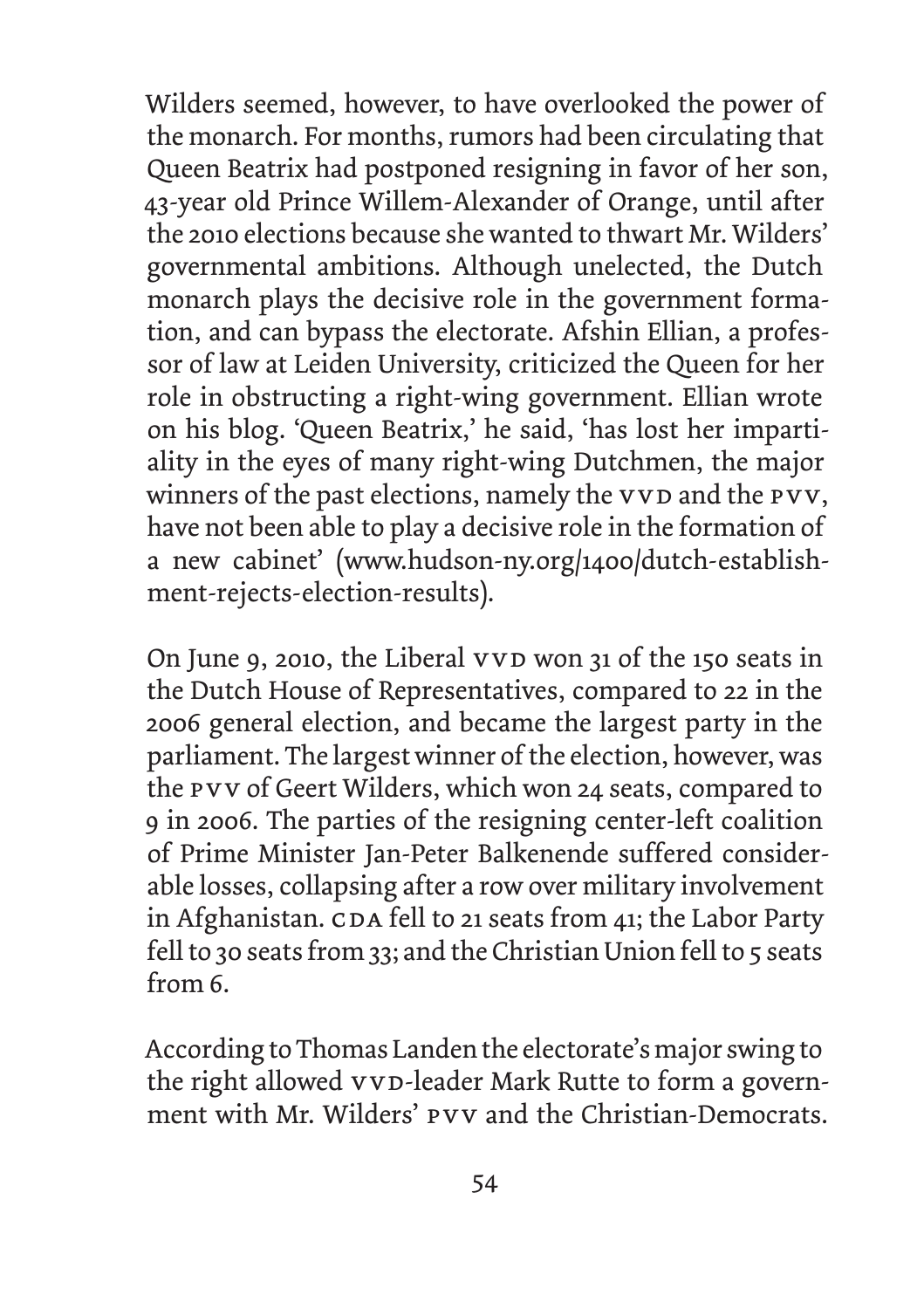This coalition would have 76 of the 150 seats and could count on the support of the small right-wing Protestant party SGP (2 seats). Such a VVD-PVV-CDA coalition was that preferred by Mark Rutte. As this coalition would, however, be critical of immigration, multiculturalism, Islam, and the centralization projects of the European Union, while also being one the most pro-Israeli governments in the world, the Dutch political establishment was dreading a Rutte-Wilders cabinet.

By appointing Herman Tjeenk Willink (Labor Party) as her informer and representative in the coalition talks, Landen assumed that the Queen seemed to make it clear that she wanted Labor to be part of the coalition. But before the elections, Labor had explicitly stated that it would never form a government with the pvv. With the Labor politician Tjeenk Willink in the key role, it seemed obvious that the Queen seemed to direct the Netherlands towards her own preference: a centrist coalition of Liberals, Laborites and Christian-Democrats. Such a coalition would have 82 seats. The elite of the Left and the regents absolutely want to avoid the risk of a cabinet with Wilders, wrote Prof. Ellian. 'Wilders has been preliminarily excluded without the elite even considering negotiations with him.' Ellian further pointed out that this is not just an injustice to Mr. Wilders, but also to his 1.5 million voters 'who have been excluded from an important political process without as much as one relevant argument.'

But in the end things worked out quite well for Mark Rutte, the leader of the Liberal vvD party. In October 2010 Queen Beatrix asked him to form a minority cabinet with the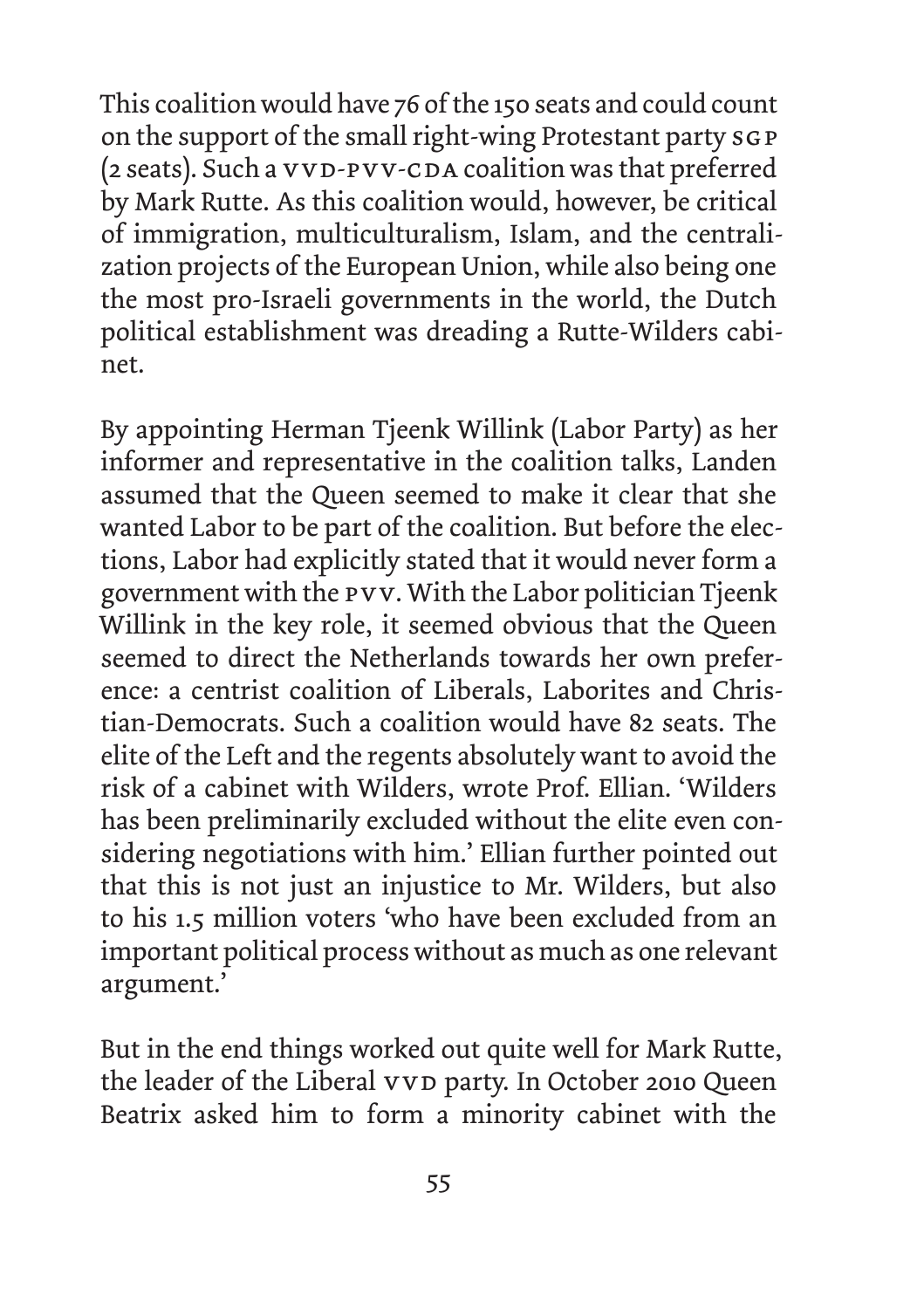Christian Democrats (CDA), a centre-right coalition backed by the Freedom's Party (pvv) of Geert Wilders, but with Wilders and his party remaining outside of the government, although he had won the third biggest share of seats in parliament.

There is no cause for alarm – thanks mainly to the stewardship of Queen Juliana and Queen Beatrix. Over the years their impartiality has strengthened government stability in the Netherlands. The notion of a monarch guided by advisors rules out any question of entrenched positions in the process of cabinet formation. In that sense the monarch is an important part of the government system guaranteeing continuity and experience at the highest level. This impression serves the general interest. Because the Netherlands is a country of minorities, who favour the elective system of proportional representation, fixing a government agreement can be very complicated. The 'caretaker' period after a cabinet has resigned can take quite long. Given the increased powers of the parties and party leaders in the Second Chamber – who have a considerable say in the coalition agreement – the democratic deficit in cabinet formation in the Netherlands does not mean that the government system is autocratic. Although the monarchic form of government in the Netherlands is not undisputed, most political parties will not start a fundamental debate because of the historic ties between the Netherlands and the House of Orange. This could change with the increasing popularity of the populist, Geert Wilders and his PVV<sup>50</sup>.

But, should one, just because things work out in practice, resign oneself to the fact that the situation in the Nether-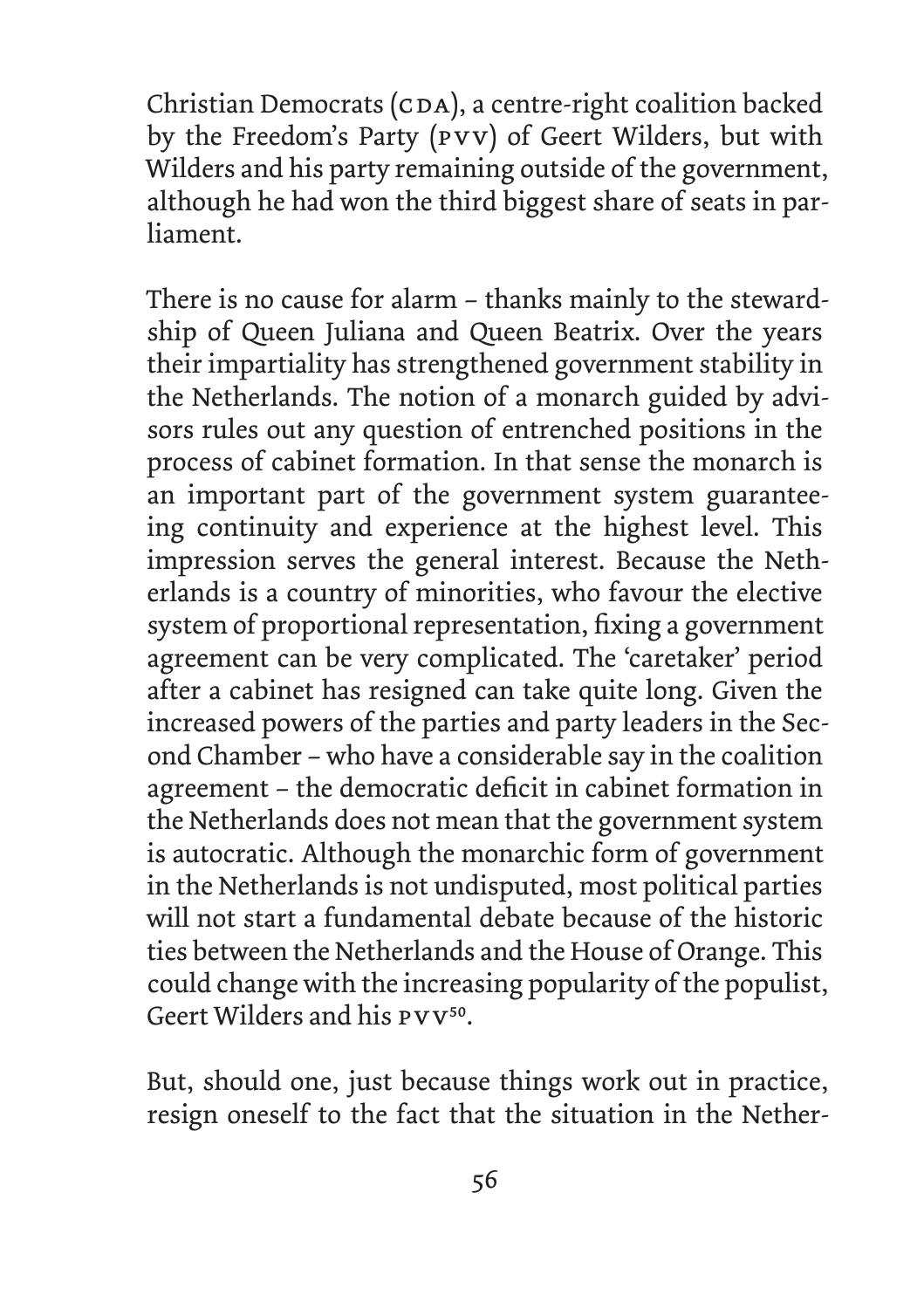lands is not entirely constitutional, elective or democratic? In the Netherlands the cabinet formation takes too long. The independent and inviolable king chooses *informateurs* and *formateurs* and formulates their instructions. Why can the Second Chamber not elect the *formateur* after the elections? Unless the *formateur* joins the new cabinet, neither the *informateur* nor the *formateur* is accountable to the Second Chamber. Thom de Graaf, a former leader of D66 (Democrats 66), a more radical liberal party in the Lower House, said:<sup>51</sup>

'In this day and age every act of government demands transparent accountability and democratically legitimized authorization. The principle of protective ministerial responsibility does not alter the fact that royal powers of governance are neither necessary nor desirable in a modern monarchy. The formation of a cabinet can hinge on decisions which have profound implications for the question of which coalition is returned to office. In such decisions ministerial responsibility can, in any case, only be artificially construed after the event.'

The formal involvement of Parliament in the formation of the cabinet should be more clearly expressed constitutionally. Citizens need to be made more aware that the institutions that derive their mandate from democratic elections should also call the tune. Regrettably, the importance of the *election* of government officials is underestimated in the Netherlands. Precisely because hereditary rights have no place in egalitarianism, the formation of a cabinet should be organized more democratically and enshrined in (constitutional) law. This would also be in the interest of the monarch, who otherwise runs the risk of embroilment in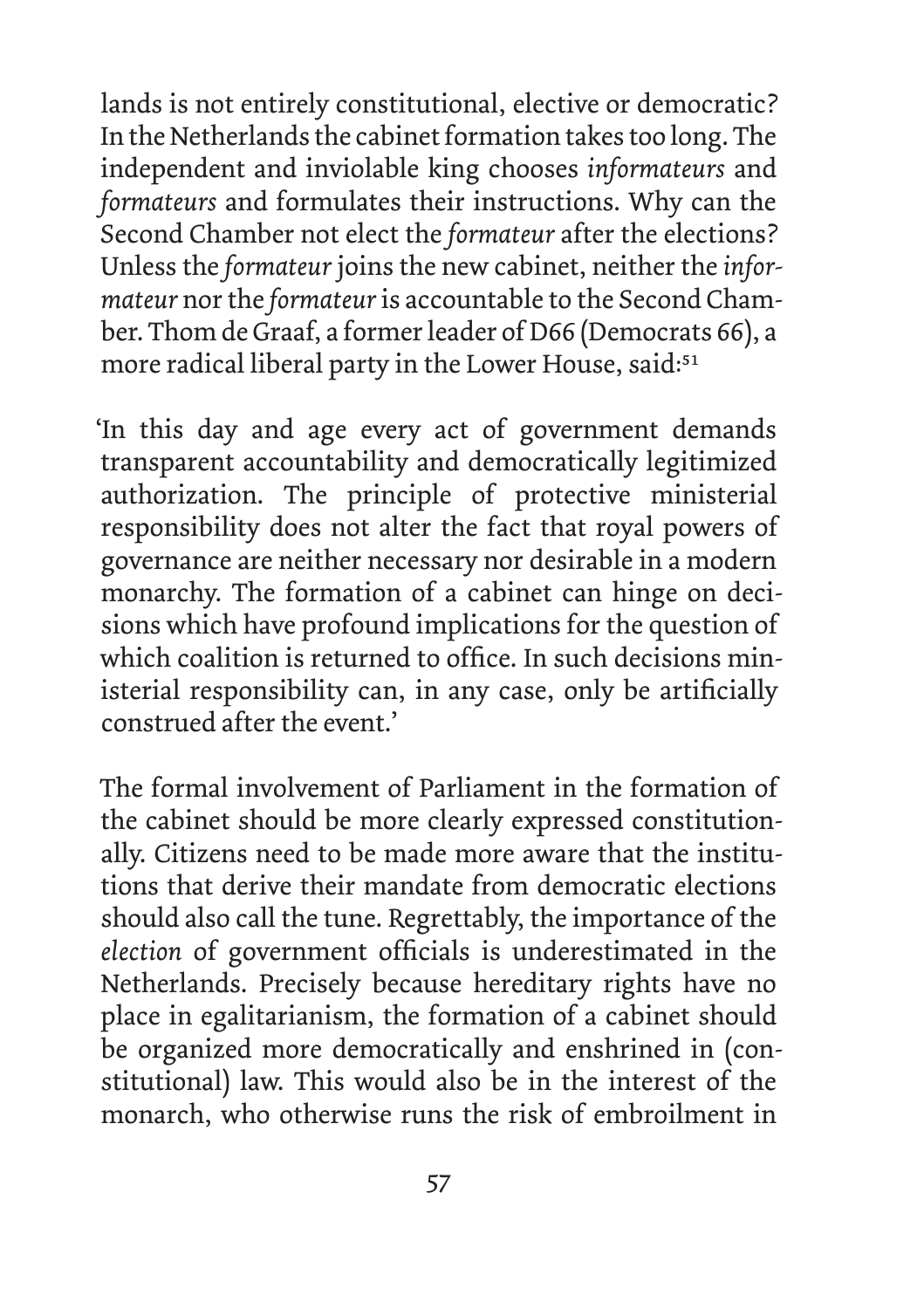political brinkmanship and career promotion. All hints of arbitrariness, inequality and regency-monarchical systems must be avoided. Out of respect for the principles of the democratic state the procedure for forming a cabinet should be written into the Constitution and preferably include an investiture.<sup>52</sup> This is more likely to enhance than undermine the authority of the monarch. The procedures leading to the formation of the Dutch Cabinet do not sufficiently reflect the principles of constitutionalism and sovereignty of the people or the increase in popular and parliamentary power. The Netherlands can learn some lessons from the constitutional law of the European Union.

*Dr. J. W. Sap is professor of EU Law at the Open University in the Netherlands in Heerlen and associate professor of EU Law at the Department of Transnational Legal Studies at VU University Amsterdam.*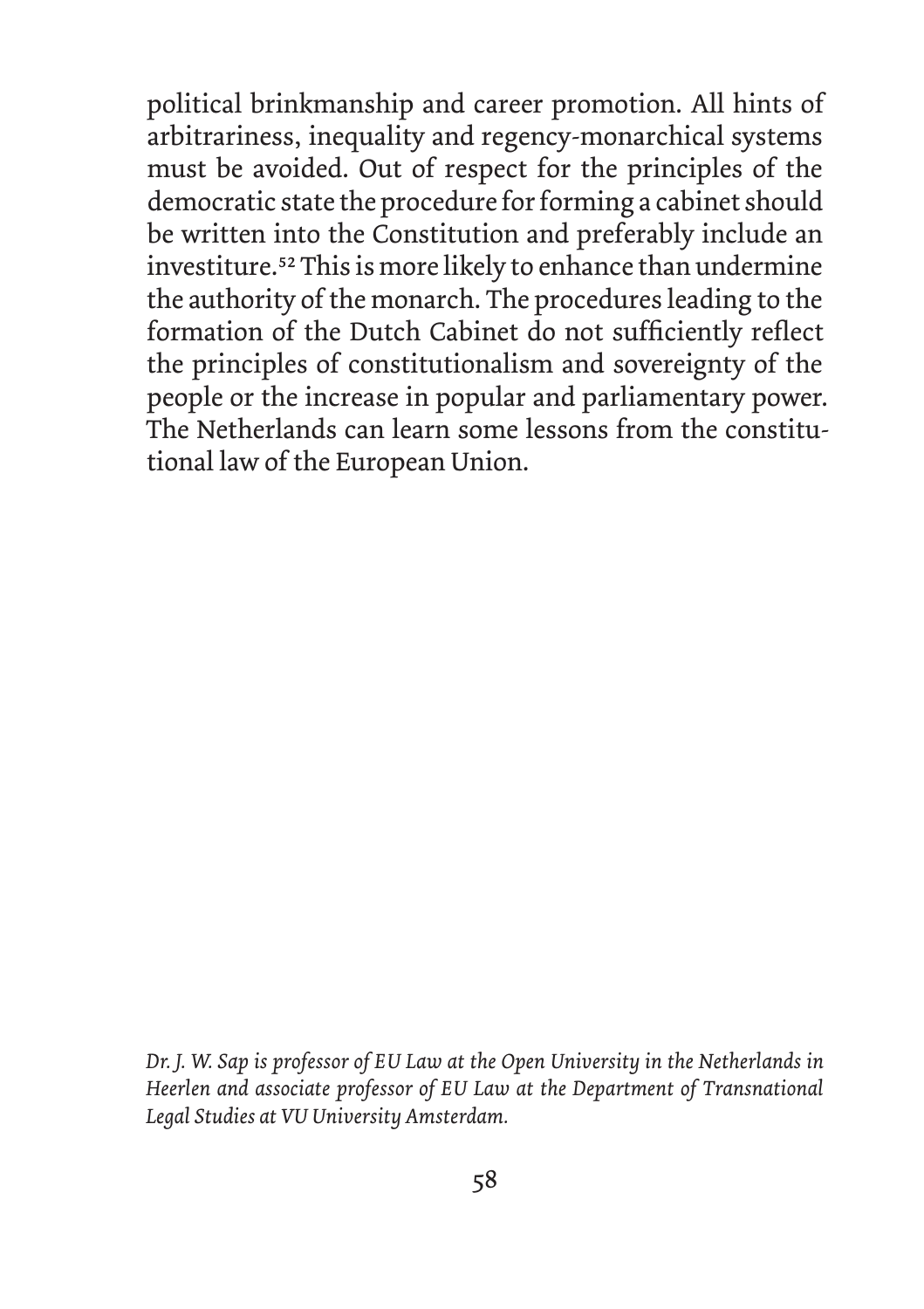#### Notes

- 1 Karel Kraan, 'The Kingdom of the Netherlands', in: Lucas Prakke and Constantijn Kortmann (ed.), *Constitutional Law of 15 EU Member States*. Deventer: Kluwer, 2004, p. 591, 592, 595.
- 2 Van der Pot, *Handboek van het Nederlandse Staatsrecht*. Bewerkt door D.J. Elzinga, R. de Lange m.m.v. H.G. Hoogers. Deventer: Kluwer, 2006, p. 491-492.
- 3 Van der Pot, *op.cit*., p. 494.
- 4 www.minaz.nl/Actueel/Kamerstukken/2009/Februari Rapport\_herziening\_stelsel\_kosten\_Koninklijk\_Huis
- 5 See Articles 43, 48 and 57 (3) of the Dutch Constitution.
- 6 Proceedings of the Second Chamber (House of Representatives or Lower House), 1999/2000, 27409, no. 1, p. 2.
- 7 C.A.J.M. Kortmann, *Constitutioneel recht*. Deventer: Kluwer, 2008 (6), p. 156.
- 8 J.W. Sap, 'Vertegenwoordiging van het volk als soevereiniteitspretentie. Een pleidooi voor dialogisch staatsrecht', in: J.H.M. Engels & M. Nap (eds.), *De ontwikkeling en toekomst van de vertegenwoordigende democratie*. Deventer: Kluwer, 2004, p. 105-139.
- 9 D.J. Elzinga, 'The Monarchy and the Constitutional Neuter; On the Meaning of the 'pouvoir neutre' in the Dutch Democracy', in: D.J. Elzinga (ed.), *The Dutch Constitutional Monarchy in a Changing Europe*. Alphen aan den Rijn: Kluwer, 2007, p. 19-20.
- 10 Article 2 of the Charter of the Kingdom of the Netherlands says that the Kingdom is governed by the *King.* This should be replaced by the *Government*.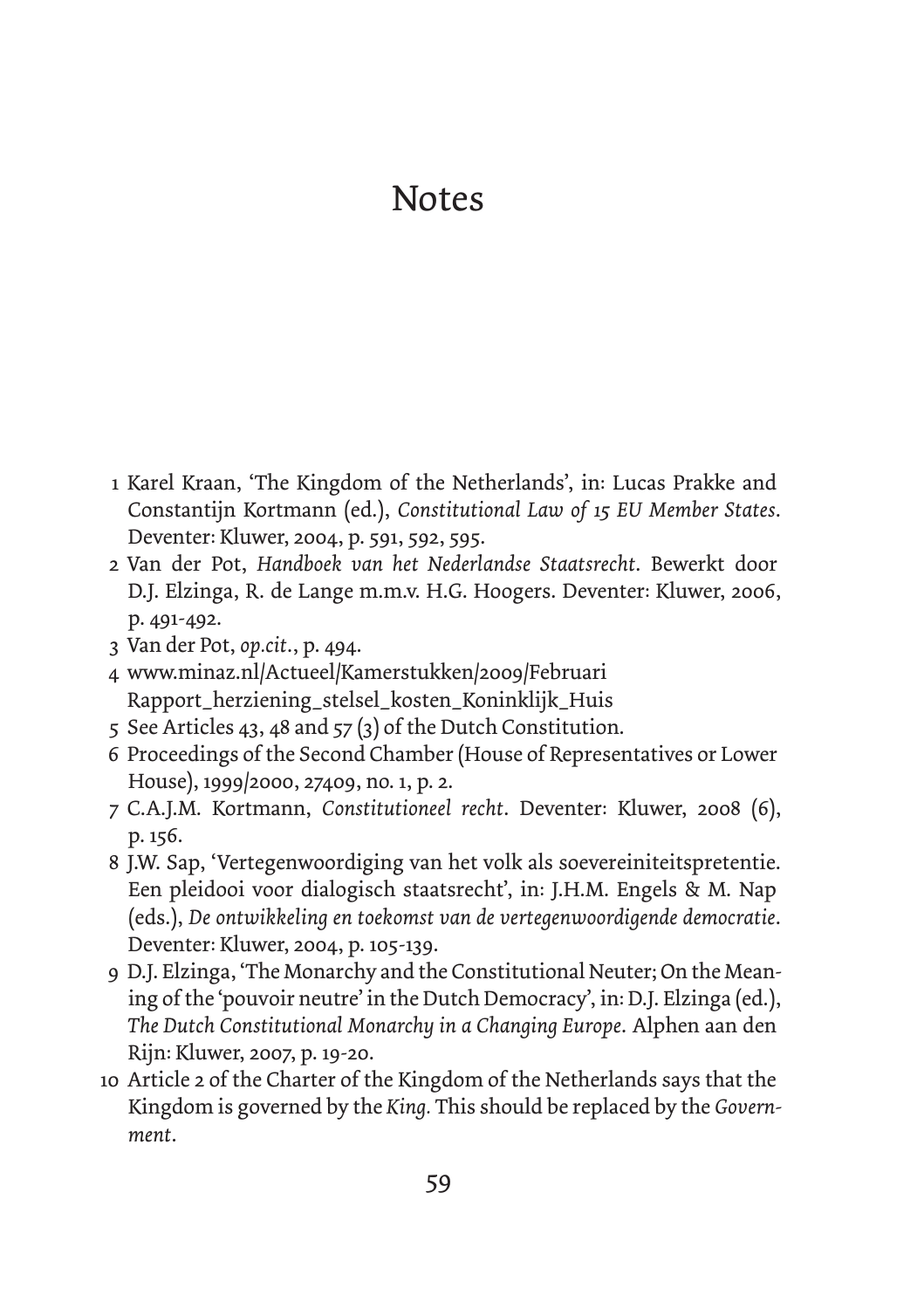- 11 *Koningin Beatrix aan het woord*. *25 jaar troonredes, officiële redevoeringen en kersttoespraken*. Edited by Carla van Baalen and others. Den Haag: Sdu, 2005, p. 422.
- 12 Karel Kraan, 'The Kingdom of the Netherlands', in: Lucas Prakke and Constantijn Kortmann, *Constitutional Law of 15 EU Member States*. Deventer: Kluwer, 2004, p. 602.
- 13 William Z. Shetter, *The Netherlands in Perspective. The Dutch way of Organizing a Society and its Settings*. Utrecht: Nederlands Centrum Buitenlanders, 1997, p. 88.
- 14 H. Algra, 'De overheid onder het gezag van God het Huis van Oranje', in: W.P. Berghuis *et al., Antirevolutionair bestek. Toelichting op het beginselen algemeen staatkundig program van de Anti-Revolutionaire Partij*. Aalten: De Graafschap, 1964, p. 34-42, esp. p. 41.
- 15 John W. Sap, *The Netherlands Constitution 1848-1998. Historical Reflections*. Utrecht: Lemma, 2000, p. 103-107.
- 16 D.J. Elzinga, *op.cit.*, p. 12-15.
- 17 For the succession of Queen Beatrix the following order of priority applies for the first five persons: 1. HRH Willem-Alexander, the Prince of Orange, Prince of the Netherlands, Prince of Orange-Nassau, Jonkheer van Amsberg (eldest child of the Queen); 2. HRH Princess Catharina-Amalia of the Netherlands, Princess of Orange-Nassau (first child of the Prince of Orange); 3. HRH Princess Alexia of the Netherlands, Princess of Orange-Nassau (second child of the Prince of Orange); 4. HRH Princes Ariane of the Netherlands, Princess of Orange-Nassau (third child of the Prince of Orange); 5. HRH Prince Constantijn of the Netherlands, Prince of Orange-Nassau, Jonkheer van Amsberg (third child of the Queen).
- 18 Paul Schnabel, 'Modern Monarchism; From 'Vivat Oraenge' to 'Long live the Queen', in: D.J. Elzinga (ed.), *The Dutch Constitutional Monarchy in a Changing Europe*. Alphen aan den Rijn: Kluwer, 2007, p. 34.
- 19 Dorien Pessers, 'The Symbolic Legitimizations of the Constitutional Monarchy', in: D.J. Elzinga (ed.), *The Dutch Constitutional Monarchy in a Changing Europe*. Alphen aan den Rijn: Kluwer, 2007, p. 60.
- 20 Tom Rooduijn (red.), *De republiek der Nederlanden. Pleidooien voor het afschaffen van de monarchie*. Amsterdam: De Bezige Bij, 1998.
- 21 H.U. Jessurun d'Oliveira, M.H. Kleinsma, J.H. Reestman, P. Vinken, W. Voermans, *Grondwet van de Republiek Nederland*, Amsterdam: Prometheus, 2004.
- 22 See www. republikeinen.nl/NRG2/index.asp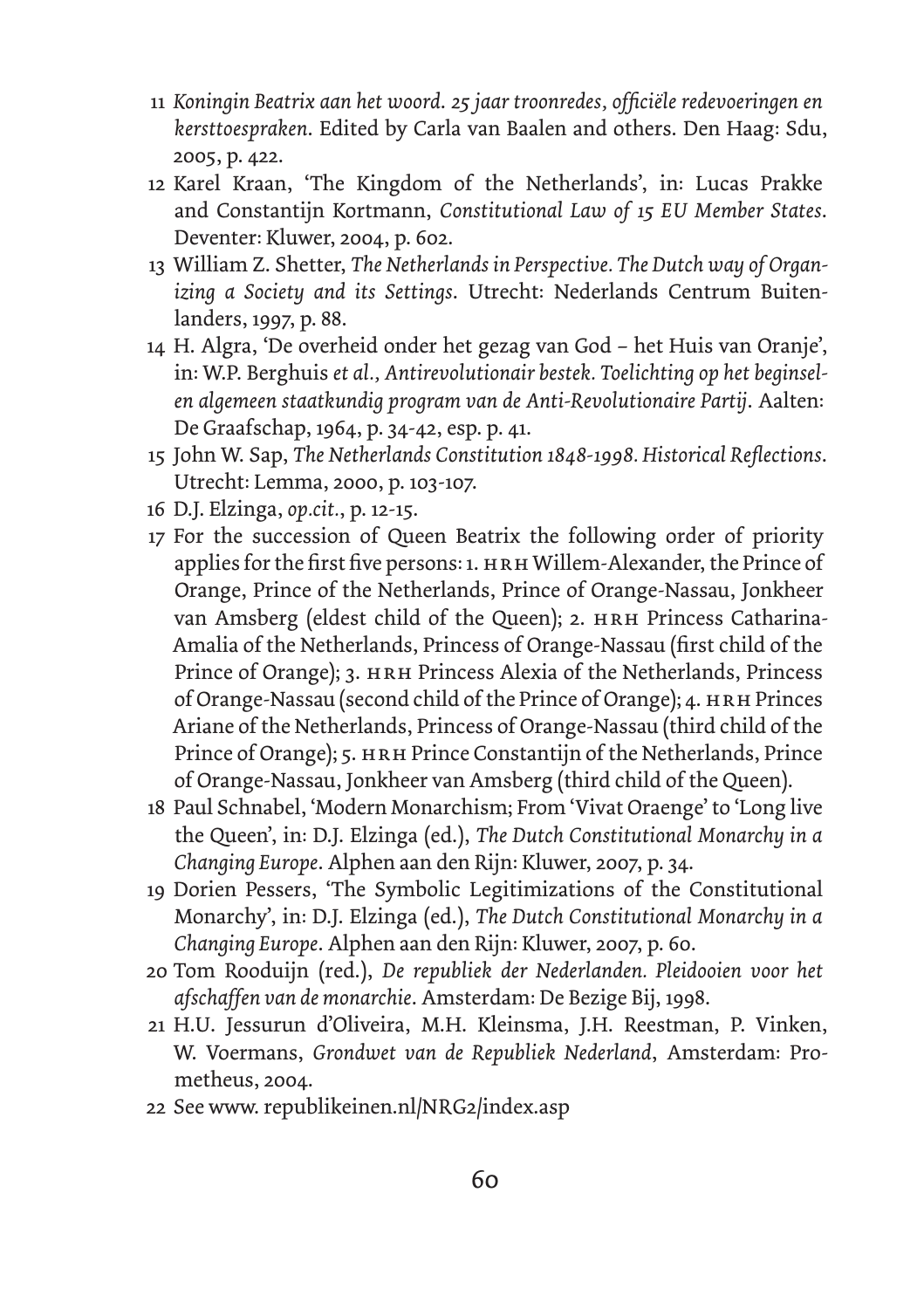- 23 Prince Friso, the second son of Queen Beatrix and prince Claus, has lost his right to the throne because his marriage with Mabel Wissel Smit was not approved by Dutch parliament. See Peter Siebelt, *Mabel. Koninklijk Bal Masqué*. Soesterberg: Aspekt, 2004.
- 24 J.Th.J. van den Berg, 'Saevis Tranquilla in Undis, Queen in Times of Populism', D.J. Elzinga (ed.), *The Dutch Constitutional Monarchy in a Changing Europe*. Alphen aan den Rijn: Kluwer, 2007, p. 76.
- 25 *Elsevier*, 27 December 2007.
- 26 Angus Reid Global Monitor: Polls & Research, 14 May 2008. See www. angus-reid.com/polls/view/30698/most\_Dutch\_content\_with\_monarchy.
- 27 Philippe du Plessis Mornay, *Vindiciae contra Tyrannos*, Edinburgh, 1579, Paris, 1581, p. 24. *Vindiciae contra Tyrannos* is the most influential of the Huguenot political works. The book consists of four questions and their answers: 1. Are subjects bound to obey a prince if their orders contradict the law of God? The answer is no. 2. Who may resist such a prince? The people as a whole, the officers of the people, but also a private person who has received a special call from God to save the people from a tyrant. 3. Can a prince who devastates the commonwealth be resisted? Yes, the people created the French monarchy and the officers of the kingdom, and the Estates General elect the king. There is a covenant between king and people in which the king pledges to rule justly. If he violates that pledge by bad law or overtaxation, the people or their officers can resist and depose him. The final question establishes that neighbouring princes are obliged to aid the subjects of a prince who is a tyrant.
- 28 J.A. de Koning, 'Het Nederlands beleid inzake de as Parijs-Bonn in historisch perspectief (1957-1973), ofwel: Nederland op de bres voor het Britse eg-lidmaatschap', in M.C.J. Jehee, J.A. de Koning en J.W. Sap, *De Frans-Duitse as: tiranniek of sympathiek*. Groningen: Wolters-Noordhoff, 1996, p. 43-59.
- 29 See Recommendation 21 of the National Convention, in: R.J. Hoekstra, chairman, *Hart voor de publieke zaak. Aanbevelingen van de Nationale Conventie voor de 21ste eeuw*. Den Haag: Nationale Conventie, September 2006, p. 51-56.
- 30 Blandine Kriegel, *The State and the Rule of Law*. Translated by Marc A. LePain and Jeffrey C. Cohen. Princeton, New Jersey: Princeton University Press, 1995, p. 15-32.
- 31 Baron de Montesquieu, *The Spirit of Laws*. Edited by David Wallace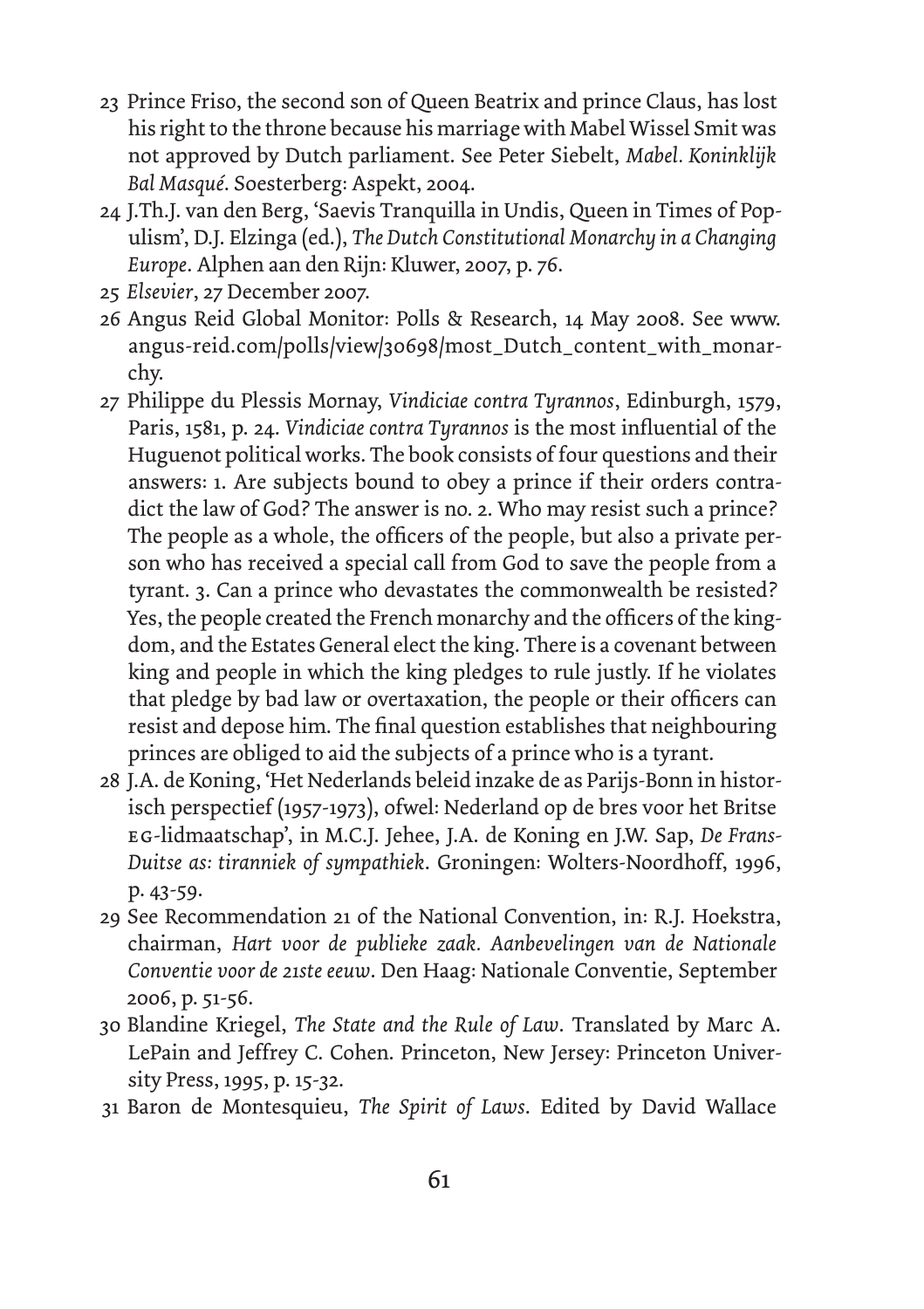Carrithers. Berkeley: University of California Press, 1977, p. 142.

- 32 B.P. Vermeulen, A.P. Krijnen, D.A. Roos (ed.), *De Koning in het Nederlandse staatsrecht*. Nijmegen: Ars Aequi, 2005, p. 9-11.
- 33 Reiner de Winter, *De overheid. Overzicht van het Nederlandse staatsrecht*. Den Haag: Sdu, 1994 (2), p. 12.
- 34 Harry van Wijnen, *De macht van de kroon*. Amsterdam: Balans, 2000, p. 20, 41.
- 35 See Article 1 of the *Wet op de Raad van State*. Thom de Graaf (former minister of government renewal and kingdom relations, former chairman of D66 and former lecturer in constitutional law at Nijmegen) says that an end must come to the charming but basically erroneous tradition whereby the monarch presides (pro forma) over the main advisory organ to the government, the Council of State. See Thom de Graaf, 'Ontneem de macht, behoud het gezag', *Trouw*, 30 April 2005.
- 36 J.J. Vis, 'Ministeriële verantwoordelijkheid en kabinetsformatie', in: D.J. Elzinga (ed.), *Ministeriële verantwoordelijkheid in Nederland*. Zwolle: W.E. J. Tjeenk Willink, 1994, p. 177-185, esp. p. 180-181.
- 37 Proceedings of the Second Chamber, 1999-2000, 27409, no. 1, p. 4.
- 38 Peter Bak, *Een soeverein leven. Biografie van W.F. de Gaay Fortman*. Amsterdam: Mets & Schilt, 2004, p. 248.
- 39 Although it is possible for politicians to try to amend the Dutch Constitution, with two third majority in both houses of parliament, it is open to question whether a politician like Pim Fortuyn, in view of his plea to repeal Article 1 of the Constitution (prohibition on discrimination), would have passed the constitutional-political test for ministerial office. The same counts for Geert Wilders, who shares some opinions of Pim Fortuyn.
- 40 'Lubbers: Beatrix stuurt keuze ministers', *NRC Handelsblad*, 29 April 2005.
- 41 Article 139a of the Rules of Procedure for the Second Chamber states: 'After an order for Cabinet (in)formation has been fulfilled the Chamber can decide to invite a *formateur* or *informateur* or *formateurs* or *informateurs* to provide information on the progress of the procedure.'
- 42 Proceedings of the Second Chamber, 1993-1994, 21427, no. 98. See also J.W. Sap, *Kritiek op de staat. Voorwerk voor staatkundige, bestuurlijke en staatsrechtelijke vernieuwing*. Groningen: Wolters-Noordhoff, 1998 (2), p. 277-291, esp. 283.
- 43 A.K. Koekkoek, 'De kabinetsformatie van 1994. Een ouderwetse forma-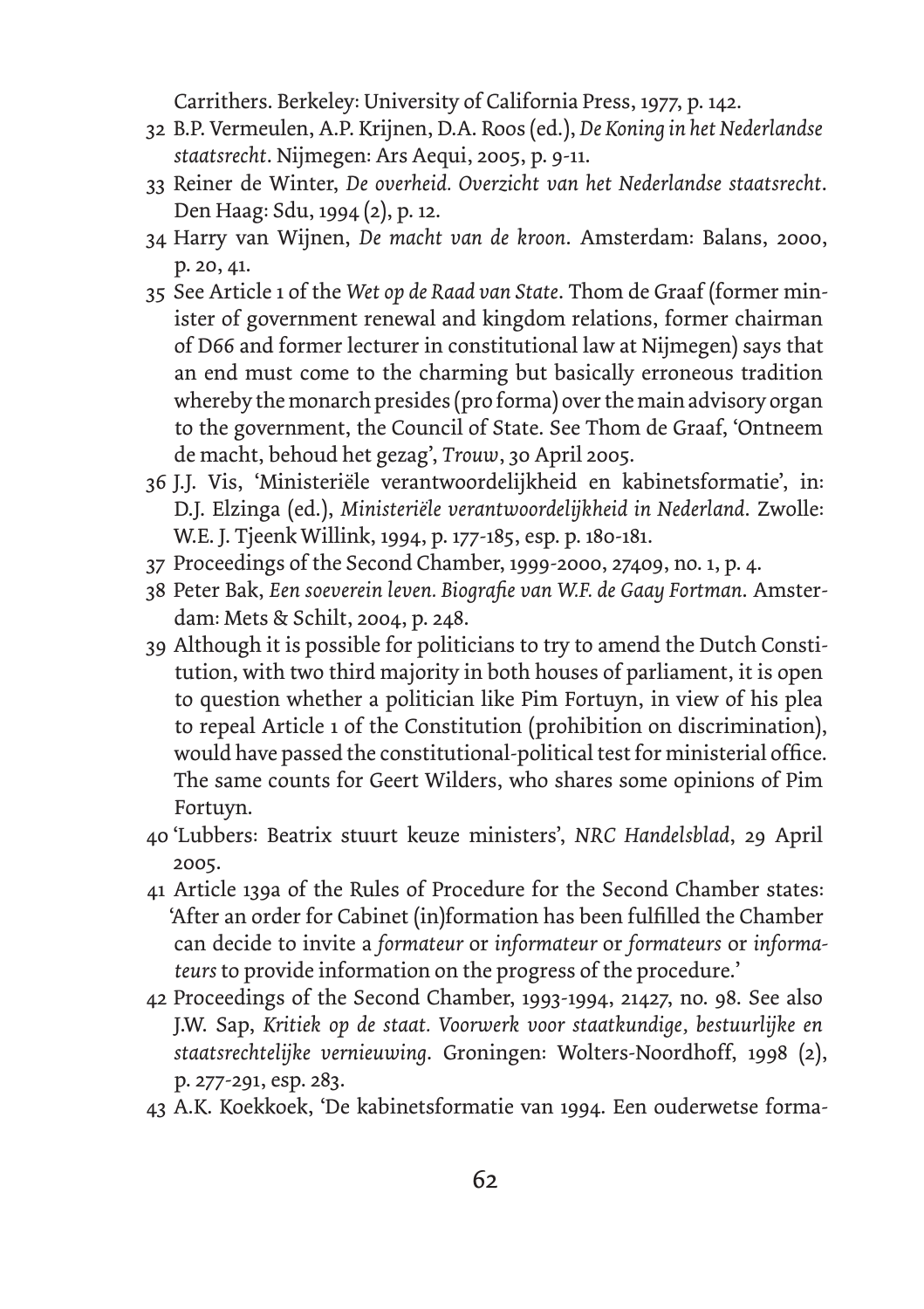tie van een nieuwe combinatie', *NJB*, Vol. 69, no. 41, 18 November 1994, p. 1411-1415, esp. p. 1415.

- 44 Harry van Wijnen, *op.cit.,*p. 101.
- 45 In 1939 the fifth Colijn Cabinet was dismissed the first time it took action when the Second Chamber approved a motion submitted by L.N. Dekkers, chairman of the rksp, the Roman Catholic Political Party, a Dutch Catholic Christian Democratic Party founded in 1926. This cabinet – comprising many liberal and unaligned former officials from Dutch Indonesia – was formed outside the parties by Colijn, who interpreted the formation mandate as if it were a royal command. There was no support base in the Second Chamber for a cabinet consisting mainly of persons unaligned with political parties.
- 46 In the early 1990s one broadly held conclusion by the Deetman Report on the question of the *informateur* was that the appointment of an *informateur* cannot be avoided but should be treated as 'exceptional'. This conclusion was to be effectuated in the 'constitutional procedures'. See Proceedings of the Second Chamber, 1993-1994, 21427, no. 101.
- 47 W.T. Eijsbouts, 'The Barroso Drama. Campidoglio, Rome 29 October 2004: How the form was brought to matter', *European Constitutional Law Review*, Vol 1, Issue 2, 2005, p. 155-174.
- 48 Godelieve Craenen. 'Het Koninkrijk België', in: L. Prakke & C.A.J.M. Kortmann, *Het staatsrecht van de landen van de Europese Unie*. Deventer: Kluwer, 1998 (5), p. 28-29.
- 49 William Z. Shetter, *op.cit*., p. 88.
- 50 Barbara Rijlaarsdam en Kees Versteegh, 'De koningin aanpakken, dat moet je durven. Positie van het staatshoofd staat ter discussie', *NRC Handelsblad*, 16 november 2010, p. 3.
- 51 Thom de Graaf, 'Ontneem de macht, behoud het gezag', *Trouw*, 30 April 2005.
- 52 See Recommendation 11 of the National Convention, in: R.J. Hoekstra, chairman, *Hart voor de publieke zaak. Aanbevelingen van de Nationale Conventie voor de 21e eeuw*. Den Haag; Nationale Conventie, September 2006, p. 29-32.